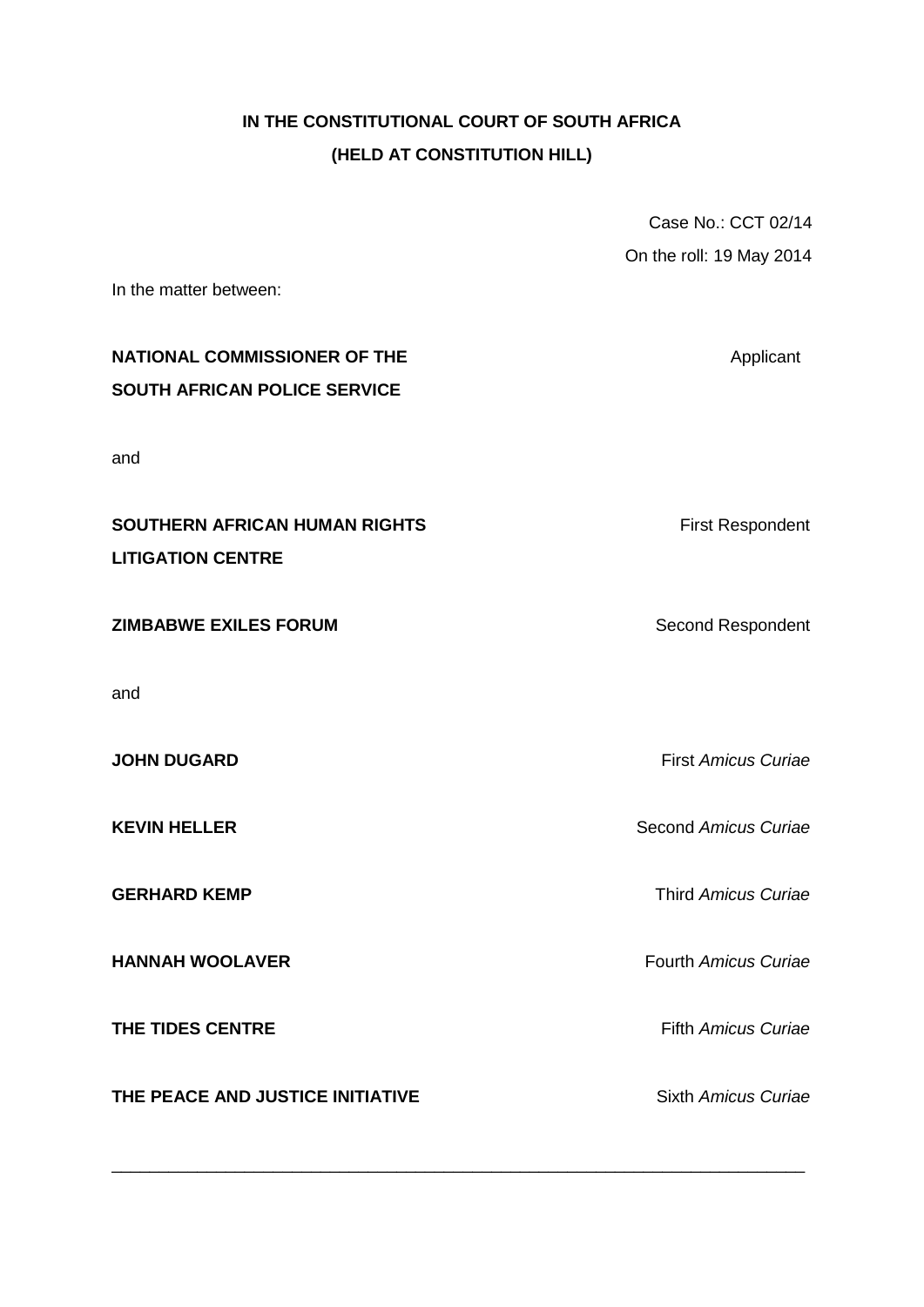\_\_\_\_\_\_\_\_\_\_\_\_\_\_\_\_\_\_\_\_\_\_\_\_\_\_\_\_\_\_\_\_\_\_\_\_\_\_\_\_\_\_\_\_\_\_\_\_\_\_\_\_\_\_\_\_\_\_\_\_\_\_\_\_\_\_\_\_\_\_\_\_\_

## **I INTRODUCTION**

- 1. What is the role of South Africa in the fight against the most serious crimes under international law? Is it a neutral bystander, required only to assist that fight when it has no other choice? Or is it an active participant that takes proactive measures to further the investigation and prosecution of those guilty of torture and crimes against humanity?
- 2. Behind the technical arguments about the nature and limits of universal jurisdiction, the meaning of  $s$  4(1)(c) of the ICC Act, and the facts of this particular docket, this case squarely raises the deep question about whether, and if so how, South Africa should act to prevent impunity and ensure accountability for serious international crimes committed outside its borders by non-South Africans.
- 3. The First to Fourth *amici curiae* ("**the Experts**") submit that international law permits, but does not require, South Africa to investigate allegations of torture, systematic or otherwise, committed in Zimbabwe, before the suspects are present in South Africa.
- 4. Although there may be no obligation under international law to investigate in the circumstances of this case, it is the type of case where investigation by South Africa is likely to serve the greater goals of the international criminal justice system. Moreover, South Africa's domestic law requires that the appropriate authorities investigate in order to promote the rights in the Bill of Rights.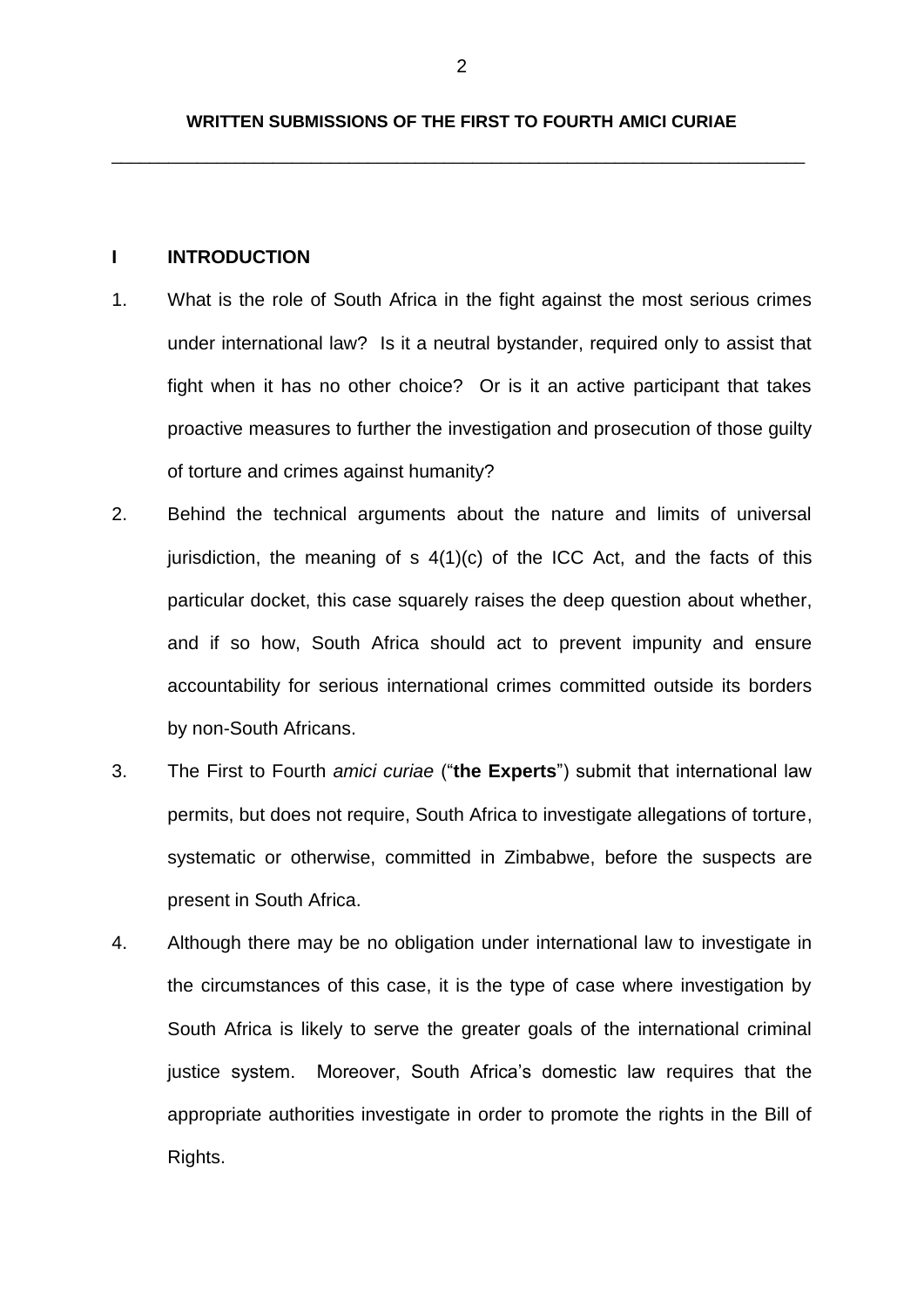- 5. These written submissions are structured as follows:
	- 5.1. Part II considers what the Experts contend is the underlying basis for the determination of this case: the supremacy of the constitution and the promotion of human rights;
	- 5.2. Part III briefly describes the nature of the relationship between the Constitution and international law;
	- 5.3. Part IV explains the four sources of international law;
	- 5.4. Part V summarises the basic principles of international criminal law and universal jurisdiction;
	- 5.5. Part VI addresses the core question: the power to investigate before a suspect is present; and
	- 5.6. Part VII demonstrates the relevance of the United Nations Convention Against Torture and Other Cruel, Inhuman or Degrading Treatment or Punishment ("CAT")<sup>1</sup> and the Prevention and Combatting of Torture of Persons Act 13 of 2013 ("**Torture Act**").<sup>2</sup>

# **II SUPREMACY OF THE CONSTITUTION AND THE PROMOTION OF HUMAN RIGHTS**

6. The Constitution is the supreme law of South Africa. $3$  Law or conduct inconsistent with it is invalid. $4$ 

<sup>1</sup>  $1$  A/RES/39/46 (10 December 1984). As of Friday 9 May 2014, CAT had 81 Signatories and 155 state parties. South Africa assented to CAT on 10 December 1998.

 $2^{2}$  Assented to on 24 July 2013, commenced on 29 July 2013.

 $3$  Sections 1(c) and 2.

 $4$  Sections 2 and 172(1)(a).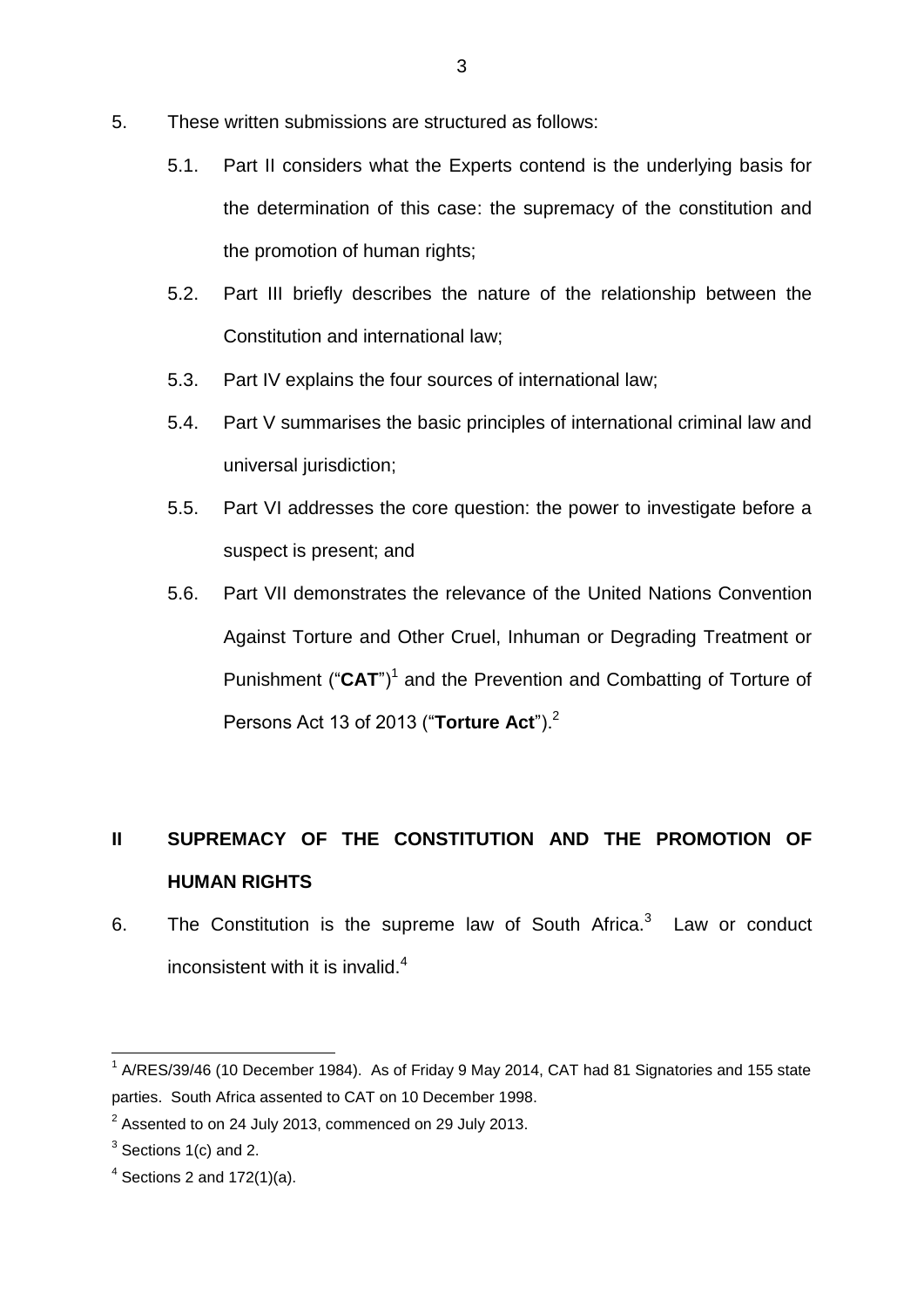- 7. The Bill of Rights<sup>5</sup> requires the state to respect, protect, promote and fulfil the rights in the Bill of Rights. At the same time, s 195 of the Constitution requires organs of state – including the Applicant – to make *"[e]fficient, economic and effective use of resources*".
- 8. Whenever and wherever the state takes action or declines to take action it must do so subject to the Constitution.<sup>6</sup>
- 9. With these principles in mind, the interrelationship between international law and the Constitution is now considered.

 5 Section 7(2) and 8. In Glenister v President of The Republic of South Africa and Others 2011 (3) SA 347 (CC) the majority of this Court put it thus: "[189] The obligations in these conventions are clear and they are unequivocal. They impose on the Republic the duty in international law to create an anticorruption unit that has the necessary independence. That duty exists not only in the international sphere, and is enforceable not only there. Our Constitution appropriates the obligation for itself, and draws it deeply into its heart, by requiring the State to fulfil it in the domestic sphere. In understanding how it does so, the starting point is s 7(2), which requires the State to respect, protect, promote and fulfil the rights in the Bill of Rights. This court has held that in some circumstances this provision imposes a positive obligation on the State and its organs 'to provide appropriate protection to everyone through laws and structures designed to afford such protection'. **Implicit in s 7(2) is the requirement that the steps the State takes to respect, protect, promote and fulfil constitutional rights must be reasonable and effective.**

 $^6$  In Kaunda and Others v President of The Republic of South Africa and Others 2005 (4) SA 235 (CC) Chaskalson CJ accepted "[67] …..If, as I have held, citizens have a right to request government to provide them with diplomatic protection, then government must have a corresponding obligation to consider the request and deal **with it consistently with the Constitution**…", and at paragraph [78] " This does not mean that South African courts have no jurisdiction to deal with issues concerned with diplomatic protection. **The exercise of all public power is subject to constitutional control**. Thus even decisions by the President to grant a pardon or to appoint a commission of inquiry are justiciable. This also applies to an allegation that government has failed to respond appropriately to a request for diplomatic protection."

For a useful collection of the authorities dealing with the courts' constitutional powers of rationality scrutiny in the context of a decision to prosecute see Booysen y Acting National Director of Public Prosecutions and Others (4665/2010) [2014] ZAKZDHC 1 (26 February 2014).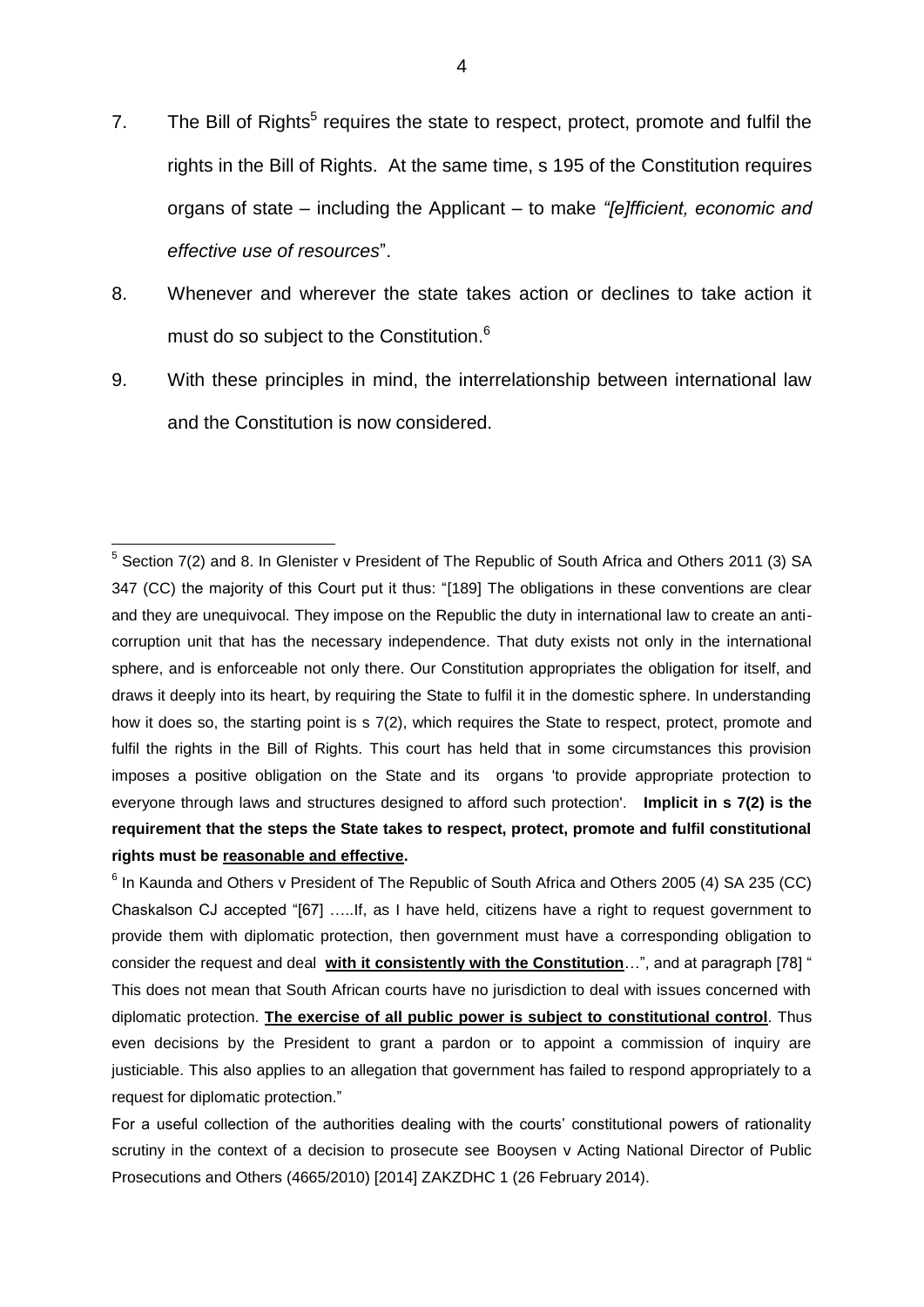# **III RELATIONSHIP BETWEEN CONSTITUTIONAL LAW AND INTERNATIONAL LAW**

- 10. The Constitution came into force in 1997, after a lengthy constitution-making process involving widespread domestic and international consultation. Appropriately, given the role played by international law and international institutions in inducing strong international opposition to the apartheid regime, the Constitution gives international law a prominent role in the domestic law of South Africa.
- 11. Customary international law<sup>7</sup> and certain treaties are made directly enforceable in domestic law without the need for transformation<sup>8</sup> by the legislature, and international law can significantly influence the content of domestic law indirectly through various interpretative obligations imposed on the courts to interpret and develop domestic law compatibly with South Africa's international legal obligations. $9$  The Constitution, seeks to align domestic law with international law wherever possible.<sup>10</sup>
- 12. International law is both directly and indirectly enforceable under the Constitution. Section 231 of the Constitution governs the relationship between domestic law and South Africa's treaty obligations. Treaty-making is the

<sup>1</sup>  $<sup>7</sup>$  Section 232.</sup>

<sup>&</sup>lt;sup>8</sup> President of the Republic of South Africa and Others v Quagliani, and Two Similar Cases 2009 (2) SA 466 (CC).

 $9$  Section 39(1)(b) see generally Glenister v President of the Republic of South Africa 2011 (2) SA 347 (CC) ("Glenister")

 $10$  Section 233.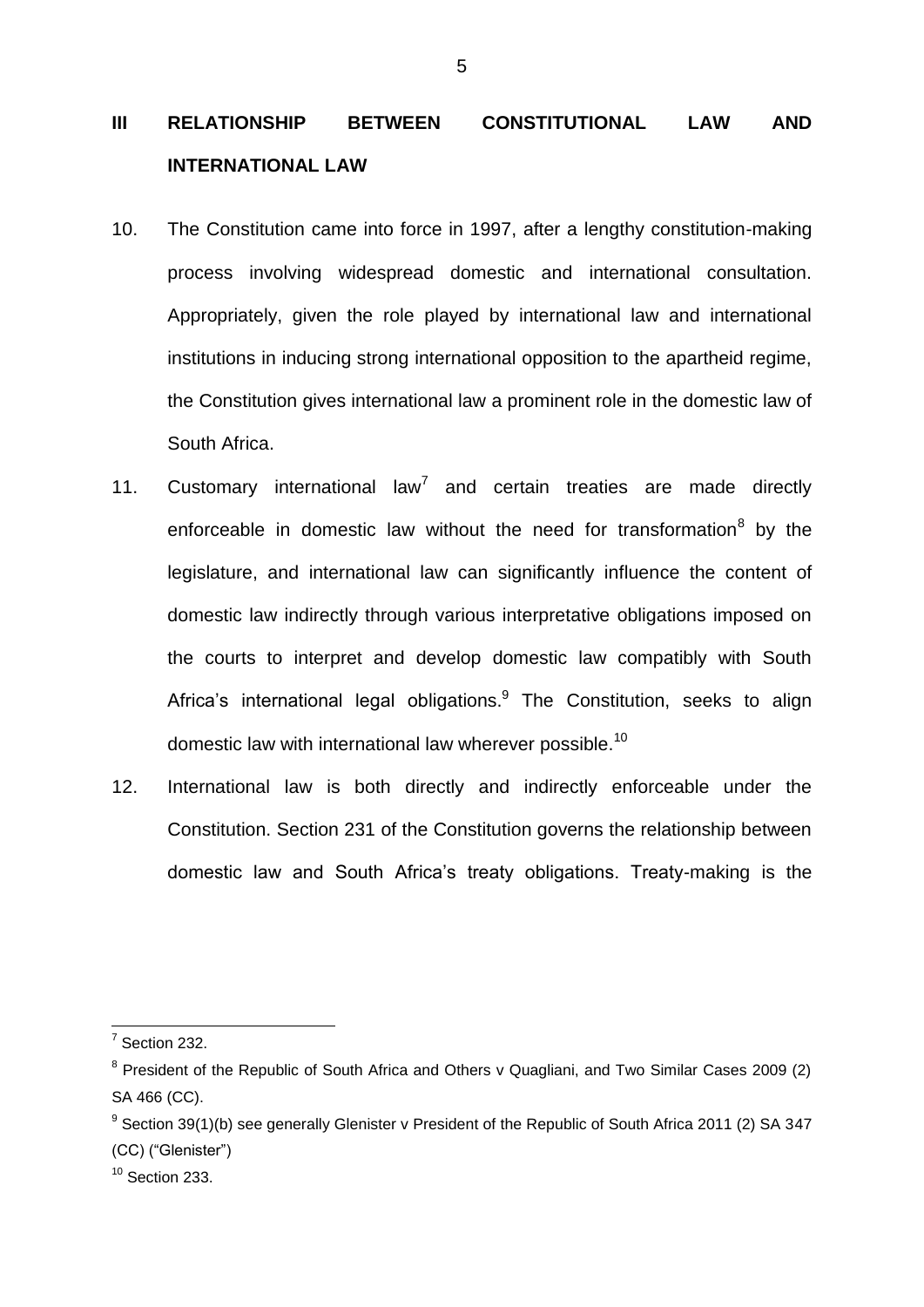responsibility of the executive, $11$  and most treaties require approval by Parliament before they are binding on the State.<sup>12</sup>

- 13. In contrast to treaty law, the South African Constitution establishes a monist approach to international obligations that derive from customary international law. As put in Section 232 of the Constitution, "*customary international law is*  law in the Republic unless it is inconsistent with the Constitution or an Act of *Parliament*".
- 14. The place of international law in domestic law is perhaps most prominent in relation to the interpretative obligations imposed on domestic courts. Three key constitutional obligations of varying strengths require domestic law to be interpreted compatibly with international law.
- 15. First, s 233 imposes the strongest interpretative obligation on domestic courts, mandating that when interpreting any legislation, courts must adopt an interpretation of the legislation that is consistent with international law over any inconsistent interpretation, as long as the interpretation is a "reasonable" one. $^{13}$
- 16. Secondly, courts are subject to a weaker obligation that they must 'consider' international law when interpreting the Bill of Rights.<sup>14</sup>

<sup>1</sup>  $11$  Section 231(1): "The negotiating and signing of all international agreements is the responsibility of the national executive".

 $12$  Section 231(2): "An international agreement binds the Republic only after it has been approved by resolution in both the National Assembly and the National Council of Provinces, unless it is an agreement referred to in subsection (3)."

<sup>&</sup>lt;sup>13</sup> Section 233 Final Constitution: "When interpreting any legislation, every court must prefer any reasonable interpretation of the legislation that is consistent with international law over any alternative interpretation that is inconsistent with international law.'

<sup>&</sup>lt;sup>14</sup> Section 39(1)(b) Constitution: "When interpretation the Bill of Rights, a court, tribunal or forum... must consider international law".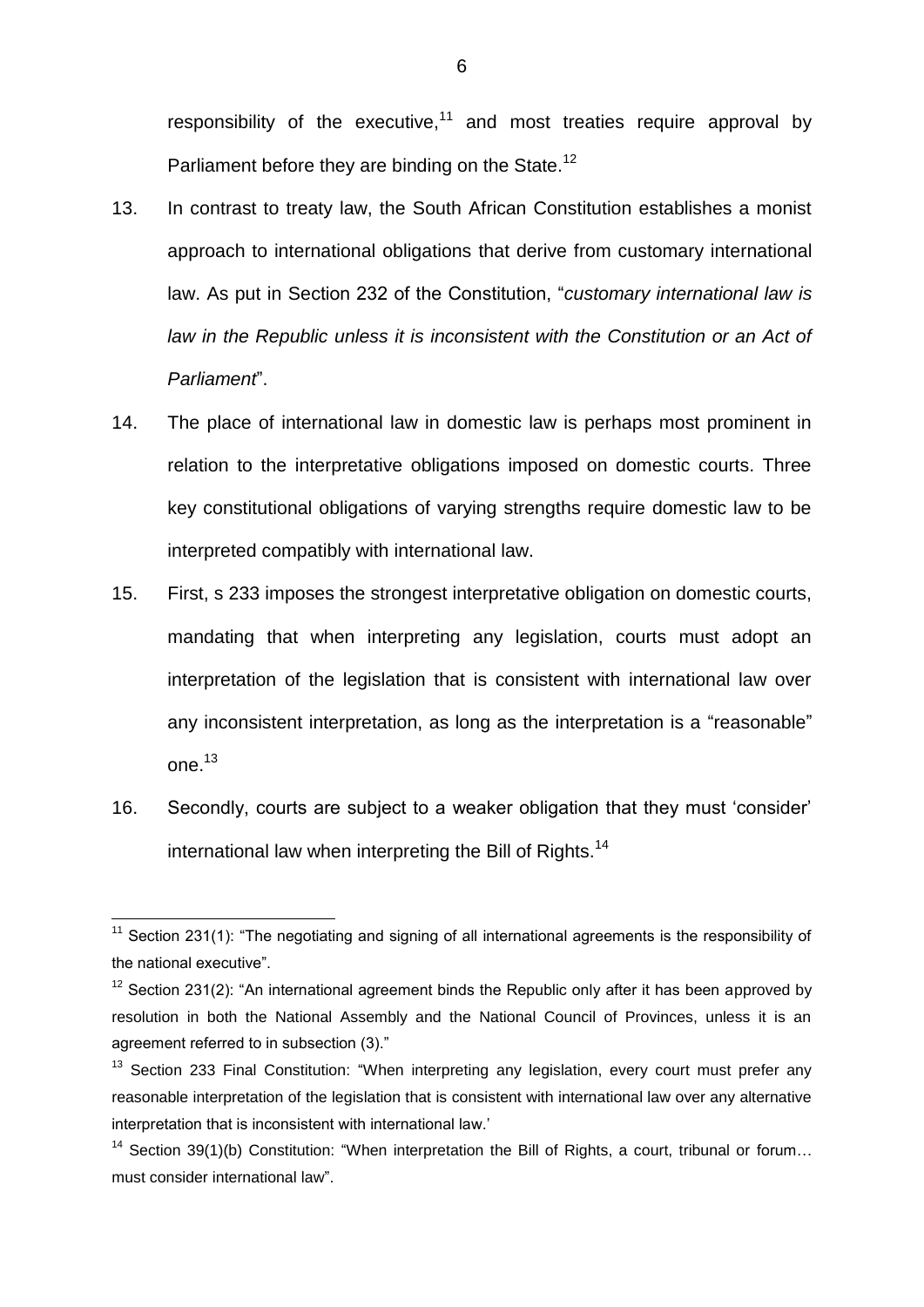- 17. Finally, s 39(2) of the Constitution requires courts to promote the 'spirit, purport, and object' of the Bill of Rights when interpreting any legislation or developing the common law.<sup>15</sup> Though this does not mention international law expressly, it has been held that determining the 'spirit' of the Bill of Rights will often require consideration of international law, as many of the rights in the Bill were intentionally drawn from various international human instruments.<sup>16</sup> These interpretative obligations have been used extensively by South African courts to give effect in domestic law even to provisions of international law that are not binding on South Africa and to untransformed treaty obligations.
- 18. As put by Ngcobo CJ:

"*Our Constitution reveals a clear determination to ensure that the Constitution and South African law are interpreted to comply with international law, in particular international human rights law….These provisions of our Constitution demonstrate that international law has a special place which is carefully defined by the Constitution.*" 17

19. In relation to section 233, the SCA has interpreted "international law" to mean all international law that is *binding* on South Africa.<sup>18</sup> Thus, treaties to which South Africa is a party (both transformed and untransformed<sup>19</sup> by national

 $15$  Section 39(2) Constitution: "When interpreting any legislation, and when developing the common law or customary law, every court, tribunal or forum must promote the spirit, purport and objects of the Bill of Rights".

 $16$  [REFERENCE]

<sup>17</sup> Dissenting Opinion of Ngcobo in *Glenister v President of the Republic of South Africa and Others*  (CCT 48/10) [2011] ZACC 6, para. 97.

<sup>18</sup> See *Progress Office Machines*.*CC v South Africa Revenue Services and Others 2008 (2) SA 13 (CC) at para [8]*

 $19$  S v Makwanyane 1995 (3) SA 391 (CC) at para [35]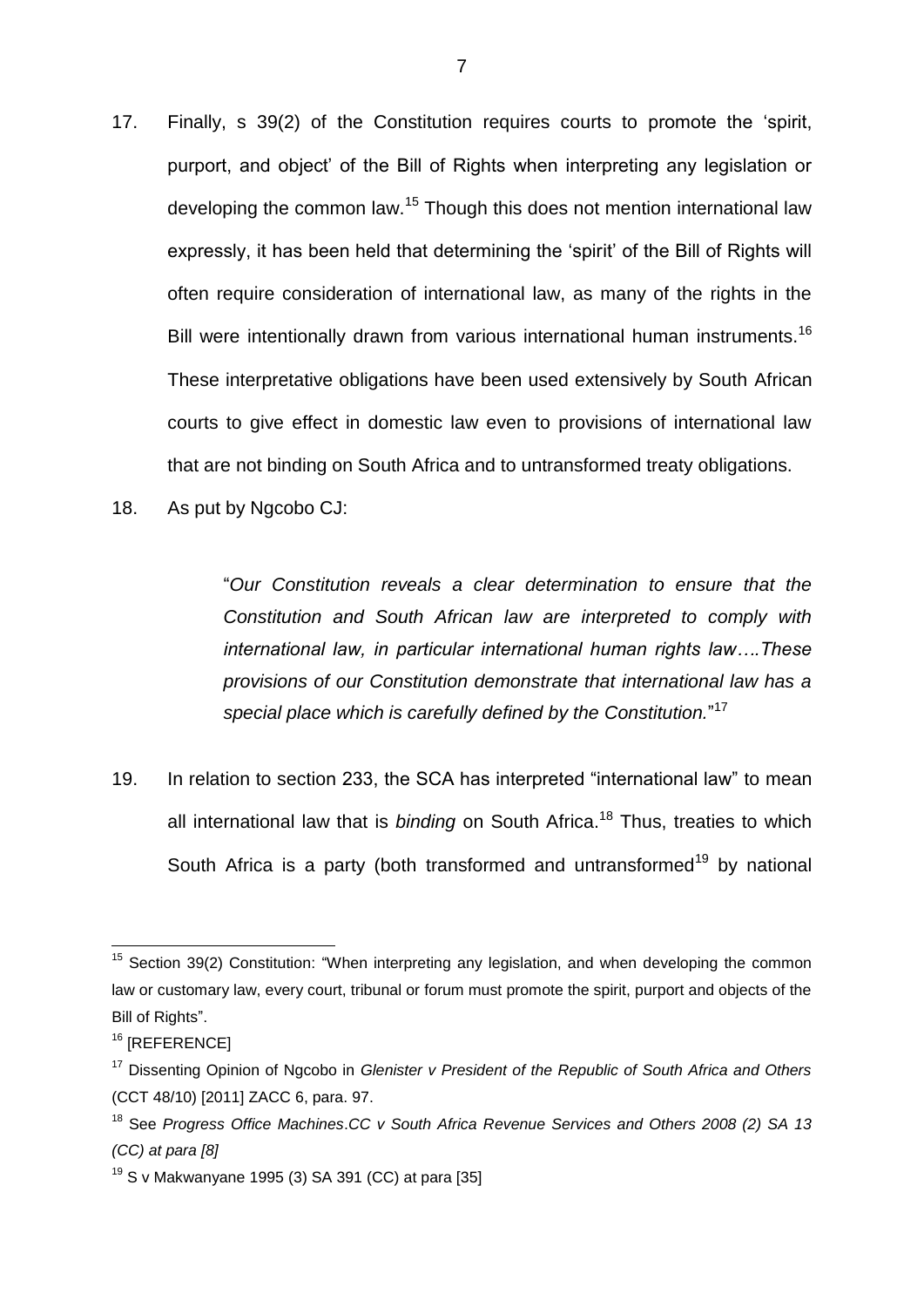legislation) as well as customary international law, have been invoked using this interpretative obligation.

- 20. Moseneke DCJ and Cameron J stated in *Glenister II* that s 233 "*demands any reasonable interpretation that is consistent with international law when legislation is interpreted*". 20 A similar result, giving domestic effect to untransformed treaty obligations by way of s 233 was reached in *Fick*. 21
- 21. Under ss 39(1)(b) and 39(2), courts have considered both binding and nonbinding international law to be relevant and therefore warranting of consideration.<sup>22</sup> This principle was first set out in *Makwanyane*, <sup>23</sup> concerning the constitutionality of the death penalty. These provisions of the Constitution have been interpreted to allow courts to consider international legal instruments, including treaties that are not binding on the State, and to give at least some measure of domestic effect to those treaties.
- 22. Similarly powerful effect was given to another untransformed treaty in the decisions of the SCA and the Constitutional Court in *Fick*. This case concerned the domestic enforceability of decisions of the Tribunal of the Southern African Development Community ('**SADC**') according to the terms of the Protocol of the SADC Tribunal, which was binding on South Africa by way of the SADC Treaty. In the case, two Zimbabwean farmers whose farms had

<sup>20</sup> *Glenister*, at para. 202.

 $21$  Government of the Republic of Zimbabwe v Fick and Others 2013 (5) SA 325 (CC) ("Fick")

<sup>&</sup>lt;sup>22</sup> See Dugard, *International Law: A South African Perspective* (4<sup>th</sup> ed., 2011), chapter 4 ("Dugard").

<sup>23</sup> *S v Makwanyane and Another* [1995] ZACC 3. *Makwanyane* concerned s 35(3) of the interim Constitution (Constitution of the Republic of South Africa 200 of 1993), the quivalent of s 39(2).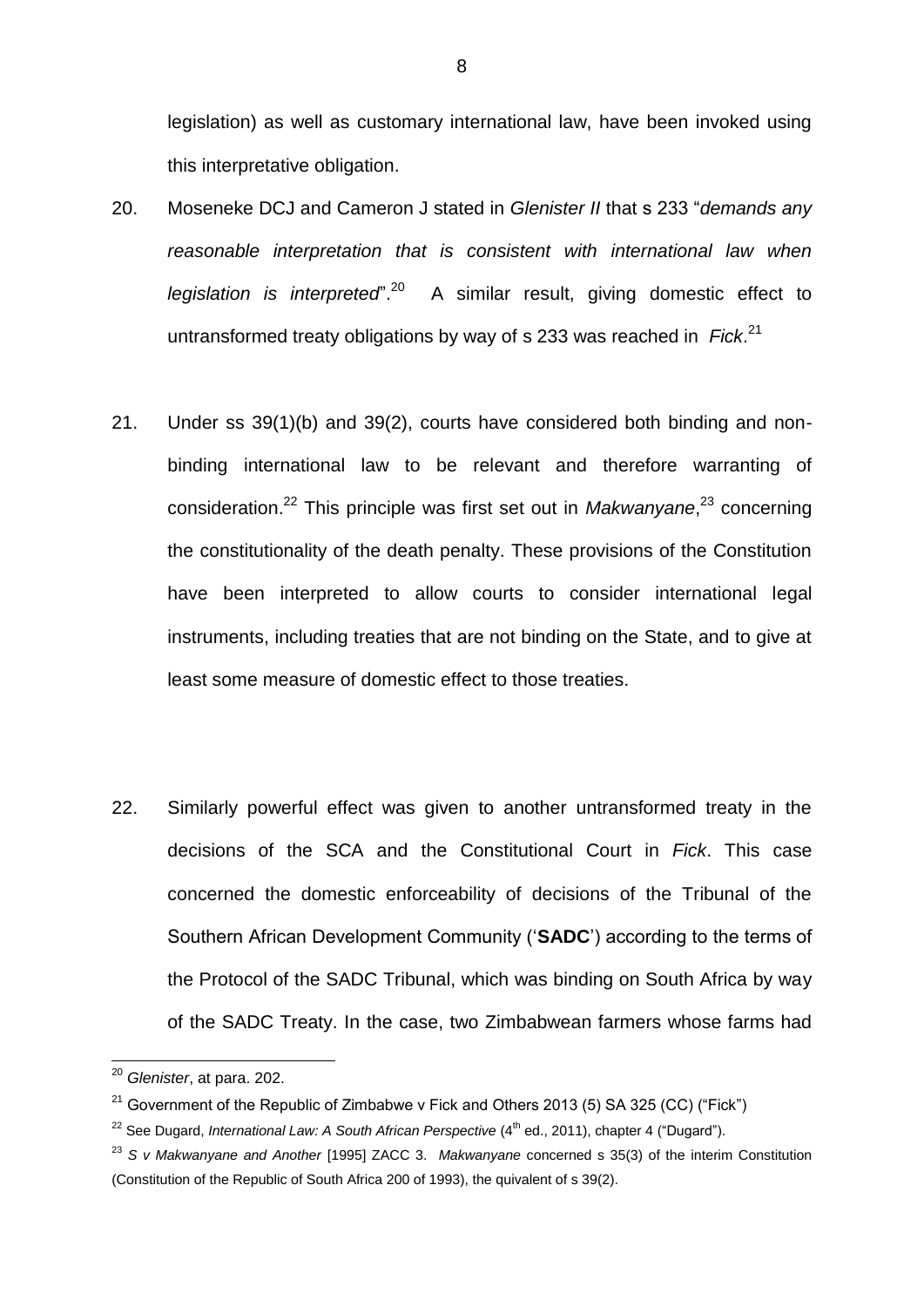been expropriated without compensation by the Zimbabwean government brought a complaint against Zimbabwe to the SADC Tribunal.

23. As with *Glenister*, provisions of the unincorporated treaty were essential to the outcome of the case. Both the SCA and this Court held that s 39(2) of the Bill of Rights required South African courts to develop the common law on the enforcement of foreign judgments to include the enforcement of decisions of the SADC Tribunal. The fact that the SADC Treaty was binding on South Africa, and included an obligation to "*take forthwith all measures necessary to*  ensure execution of decisions of the Tribunal<sup>"</sup>,<sup>24</sup> when considered in light of the constitutional right to access to court, $^{25}$  was crucial to this Court's decision that the spirit, purport, and object of the Bill of Rights required the common law to be developed in this manner. $^{26}$ 

### **IV SOURCES OF INTERNATIONAL LAW**

- 24. In order to evaluate the varying claims of the existence of international law rules, it is necessary to briefly summarise the sources of international law, particularly as they relate to custom as a source of law.
- 25. Article 38 (1) of the Statute of the International Court of Justice recognises four sources of international law:
	- a) international treaties or conventions establishing rules expressly recognised by the contesting states;

<sup>1</sup>  $24$  Fick at para [59] and following.

<sup>&</sup>lt;sup>25</sup> Section 34 of the Constitution.

<sup>&</sup>lt;sup>26</sup> "[A]n important factor is that certain provisions of the Constitution facilitate the alignment of our law with foreign and international law. …Article 32 of the Tribunal Protocol is an offshoot of the Amended Treaty that binds South Africa."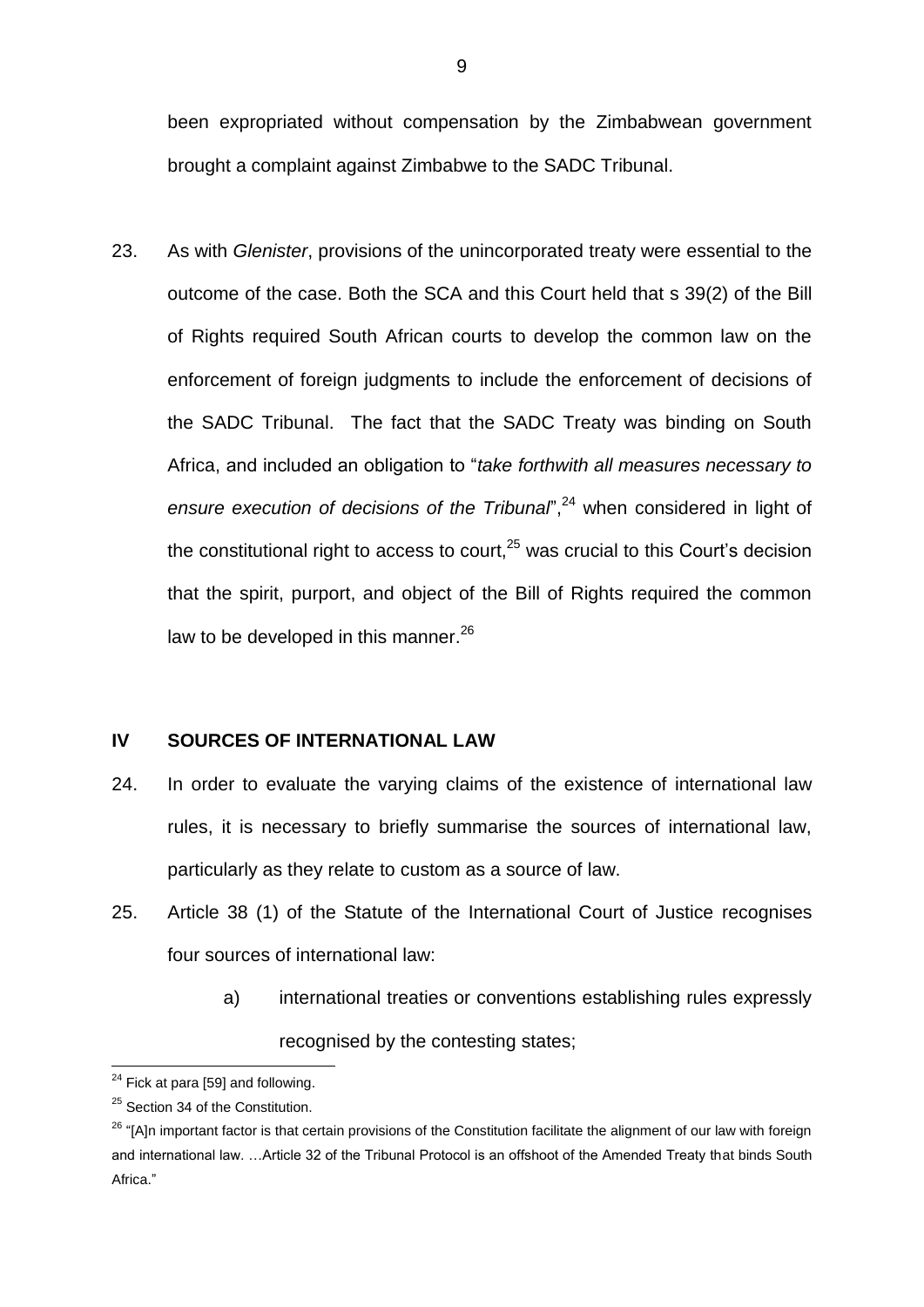- b) international custom (this refers to a general practice accepted by states as law);
- c) general principles of law recognised by civilised nations; and
- d) judicial decisions and the teachings of the most highly qualified publicists, as subsidiary means for the determination of rules of law.
- 26. In the Lotus Case,<sup>27</sup> the Permanent Court of International Justice emphasised the consensual nature of international law: the rules of law binding upon states emanate from their own free will as expressed in conventions or by practices generally accepted as expressing principles of law (custom). Any rule of international law rests on state consent, expressed either through treaty or custom.
- 27. Treaties are written agreements between states or between states and international organisations. Treaties may be multilateral, which means that they are binding on many states. They may also be bilateral, in which case they are only binding on the two states party to the treaty. Treaties are generally binding only on state parties. However, treaties that codify existing custom between states or create new law can "*evidence of a widespread customary rule, in which case they will provide the basis for a legal obligation under custom binding upon non-signatory states*". 28
- 28. Consent of sates to a customary rule is inferred from their conduct or practice. This often raises difficult issues of proof. As a result, disputes over the existence of customary rules often feature in international law litigation. Courts have identified two main requirements for the existence of a customary

 $27$  France v Turkey 1927 PCIJ Reports, Series A, No 10 (at 18).

<sup>&</sup>lt;sup>28</sup> Dugard at page 25.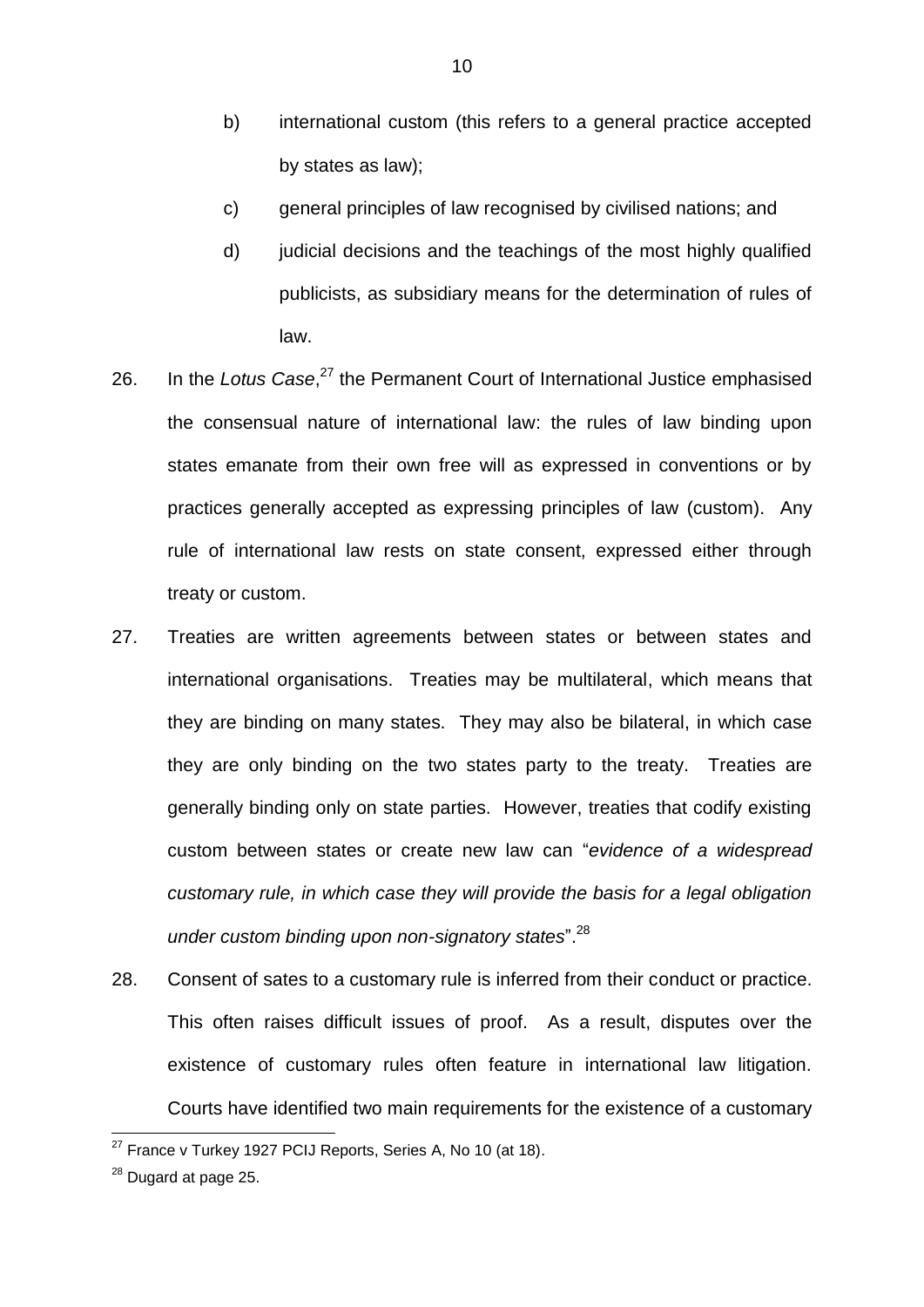rule: *usus* (settled practice)<sup>29</sup> and *opinio juris sive necessitatis* (the acceptance of an obligation to be bound).<sup>30</sup>

- 29. Settled practice requires that "*the conduct of States should, in general be*  consistent with such rules"; perfect consistency is not required.<sup>31</sup> The practice should be "*very widespread and representative*" but need not be entirely uniform<sup>32</sup> As a South African judge put it, "*customary international law is founded on practice, not on preaching*". 33
- 30. A settled practice must be accompanied by *opinio juris*; the belief on the part of the state that it is bound by the rule in question and that the general practice is accepted as law. $34$  There must be evidence that the state acted in a particular way *because they felt legally compelled to do so* by reason of the existence of a customary law obliging them to do so. In her dissenting opinion in the *Arrest Warrant<sup>35</sup>* case, Judge Van den Wyngaert pointed out:

*A "negative practice" of States, consisting in their abstaining from instituting criminal proceedings, cannot, in itself, be seen as evidence of an* opinio juris*. Abstinence may be explained by many other reasons, including courtesy, political considerations, practical concerns* 

<sup>&</sup>lt;sup>29</sup> Settled practice is derived from various materials including, but not limited to, treaties, decisions of international and domestic courts, national legislation, policy statements by government officers, etc.  $30$  Dugard at 26.

<sup>31</sup> *Case Concerning Military and Paramilitary Activities In and Against Nicaragua (Nicaragua v. United States of America)* (1986) ICJ Reports 14 at para 186 ("*In order to deduce the existence of customary rules, the Court deems it sufficient that the conduct of States should, in general, be consistent with such rules, and that instances of State conduct inconsistent with a given rule should generally have been treated as breaches of that rule, not as indications of the recognition of a new rule.*")

<sup>32</sup> *North Sea Continental Shelf Cases* (1969) ICJ Reports 3 at para 73.

<sup>33</sup> *S v Petane* 1988 (3) SA 51 (C) at 59F-G.

 $34$  Dugard at 29

<sup>35</sup> *Arrest Warrant of 11 April 200 (Democratic Repubvlic of the v Congo v Belgium) 2002 ICS Reports 3; (2002) 41 ILM 536*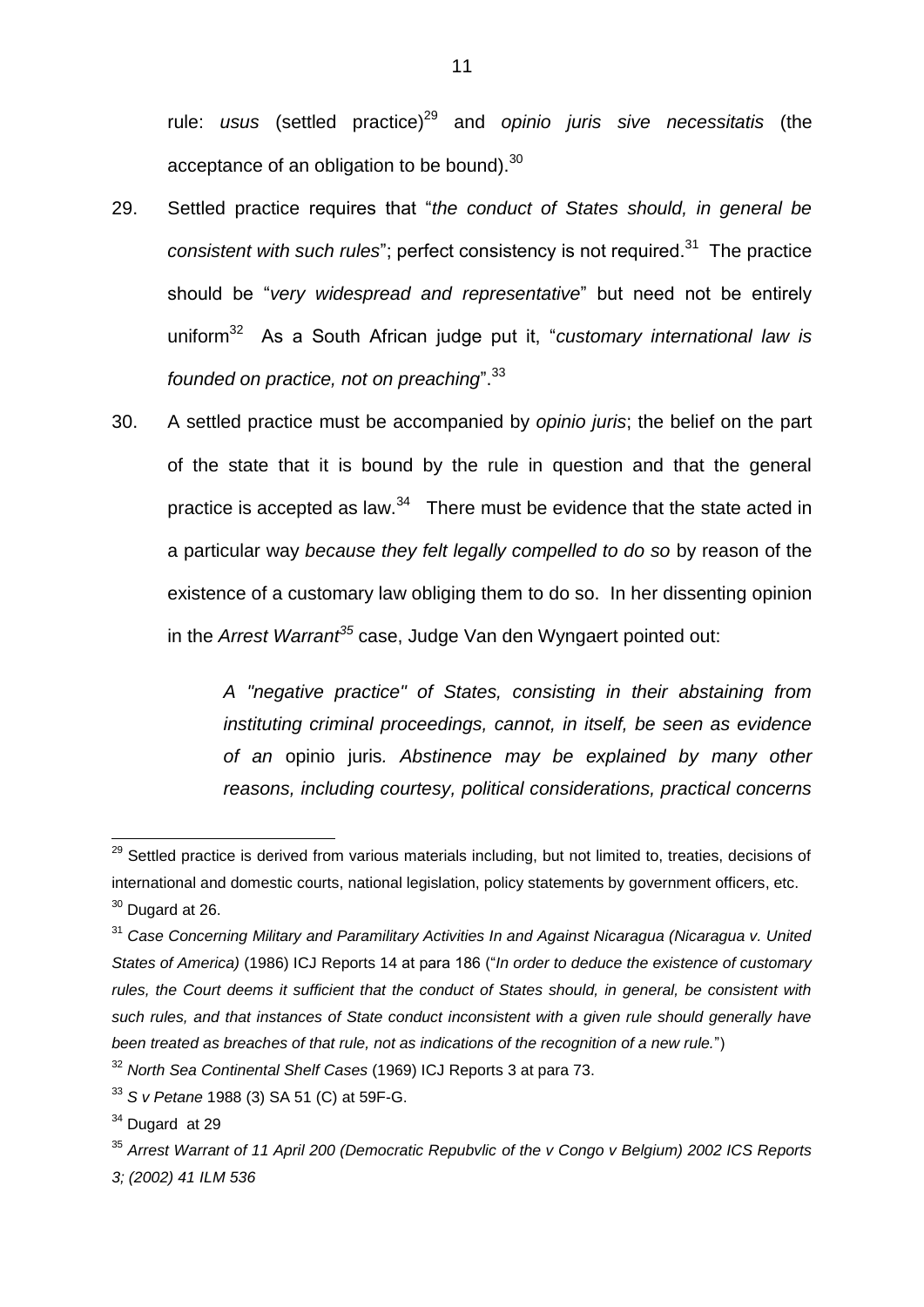*and lack of extraterritorial criminal jurisdictioni5. Only if this abstention was based on a conscious decision of the States in question can this practice generate customary international law.<sup>36</sup>*

Acceptance of a settled practice as law by states must be general or widespread, but need not be universal.<sup>37</sup>

## **V BASIC PRINCIPLES OF DOMESTIC CRIMINAL JURISDICTION UNDER INTERNATIONAL LAW**

31. Shaw neatly summarises the nature of criminal jurisdiction under international law as follows:

> "*International law permits states to exercise jurisdiction (whether by way of legislation, judicial activity or enforcement) upon a number of grounds. There is no obligation to exercise jurisdiction on all, or any particular one, of these grounds. This would be a matter for the domestic system to decide. The importance of these jurisdictional principles is that they are accepted by all states and the international community as being consistent with international law. Conversely, attempts to exercise jurisdiction upon another ground would run the risk of not being accepted by another state.*" *38*

32. There are three grounds<sup>39</sup> on which domestic criminal jurisdiction is founded in international law: territoriality, nationality and universality.<sup>40</sup>

<sup>36</sup> *Arrest Warrant* Case (van den Wyngaert J, dissenting) at para 13.

<sup>38</sup> M Shaw*, International Law* (6ed) 2008 at 652

 $39$  In addition to these primary grounds, jurisdiction can also be claimed on the basis of protective jurisdiction (jurisdiction is necessary to protect national security) and passive personality (which holds that a state may assert jurisdiction if the victim is a national).

<sup>40</sup> *Wood Pulp Case* (1998) 4 CMLR 901 at 920; 96 ILR 148.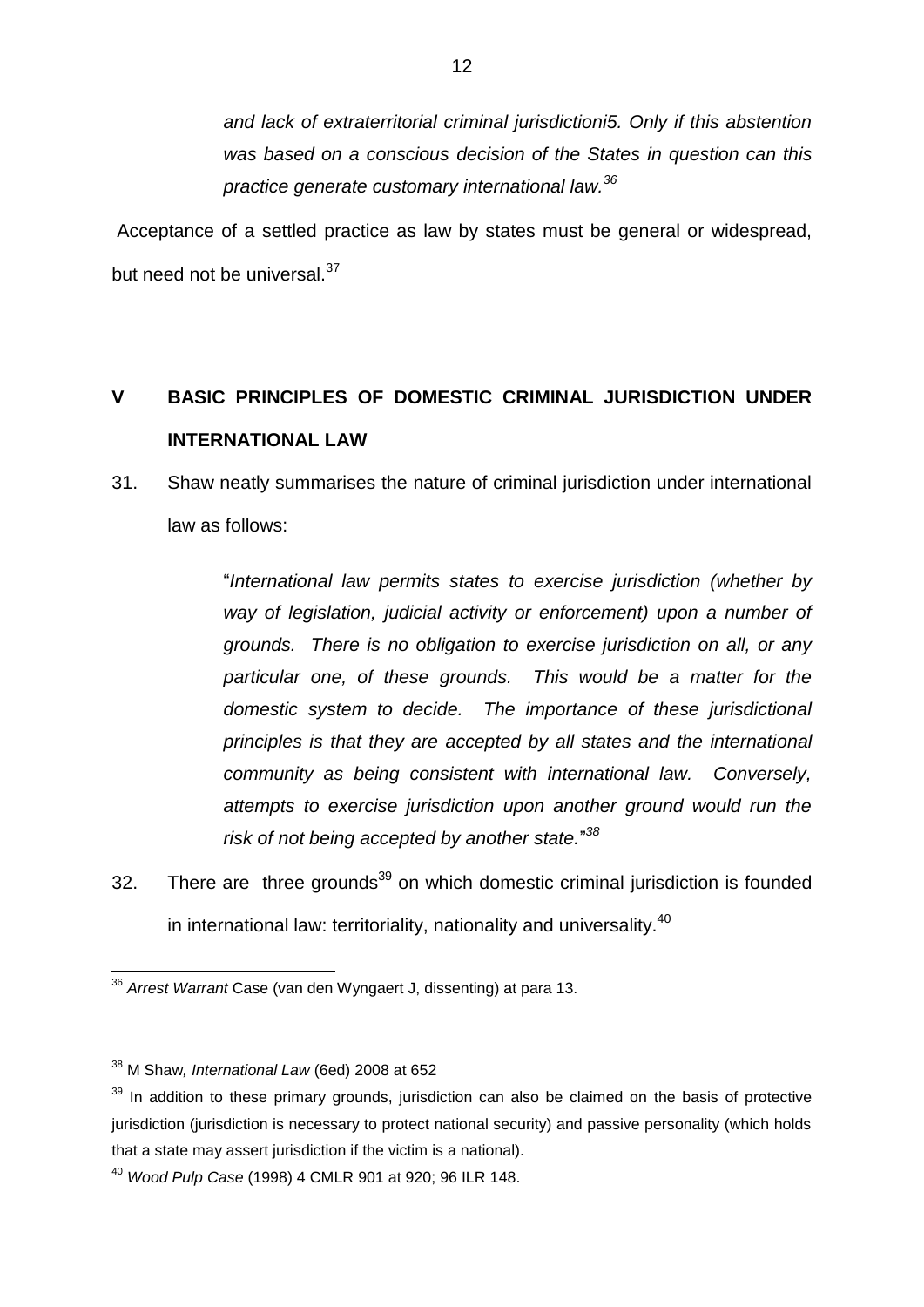- 33. From the standpoint of international law, the jurisdictional competence of a state is primarily territorial.<sup>41</sup> As a result, a state may exercise its jurisdiction over all acts of a criminal nature that occurred within its territory and over all persons responsible for committing these acts, whatever their nationality. The converse of the concept of territorial jurisdiction is that the courts of one country do not, as a general principle, have jurisdiction with regard to events that have occurred or are occurring in the territory of another state. $42$
- 34. In the *Lotus Case*, the court expounded two complementary principles of jurisdiction. First: "*A state may not exercise its power in any form in the territory of another state – unless there is a permissive rule to the contrary*". Second, and conversely, a state retains a "*wide measure of discretion*" to exercise its jurisdiction within its own territory with regard to acts committed abroad.<sup>43</sup> These principles remains largely unchanged today.<sup>44</sup>
- 35. States may also exercise criminal jurisdiction based on nationality.<sup>45</sup> Nationality is not particularly relevant to this matter, and we say no more about it.
- 36. The third basis for jurisdiction is universality. The alleged crimes in question were committed solely within Zimbabwean territory and solely involve

 $41$  Bankovic v Belgium et al (2002) 41 ILM 517; 123 ILR 94 at para 59.

<sup>42</sup> See *Kaunda v President of South Africa* 2005 (4) SA 235 (CC) and *R v Cooke* (1998) 2 SCR 597.

 $43$  Ibid at 19.

<sup>&</sup>lt;sup>44</sup> States have sought to limit the exercise of extraterritorial jurisdiction in criminal matters to cases in which there is a direct and substantial connection between the state exercising jurisdiction and the matter in question. The failure of the state to establish the existence of such a connection is often regarded as an abuse of right. However, there is still no rule in international law prohibiting the exercise of this jurisdiction.

<sup>45</sup> See, for example, In *S v Mharapara* 1985 (2) ZLR 211 (SC) ("*a state has jurisdiction with respect to any crime committed outside its territory by a person or persons who is or are its nationals at the time when the offence was committed or when he or they are prosecuted and punished*").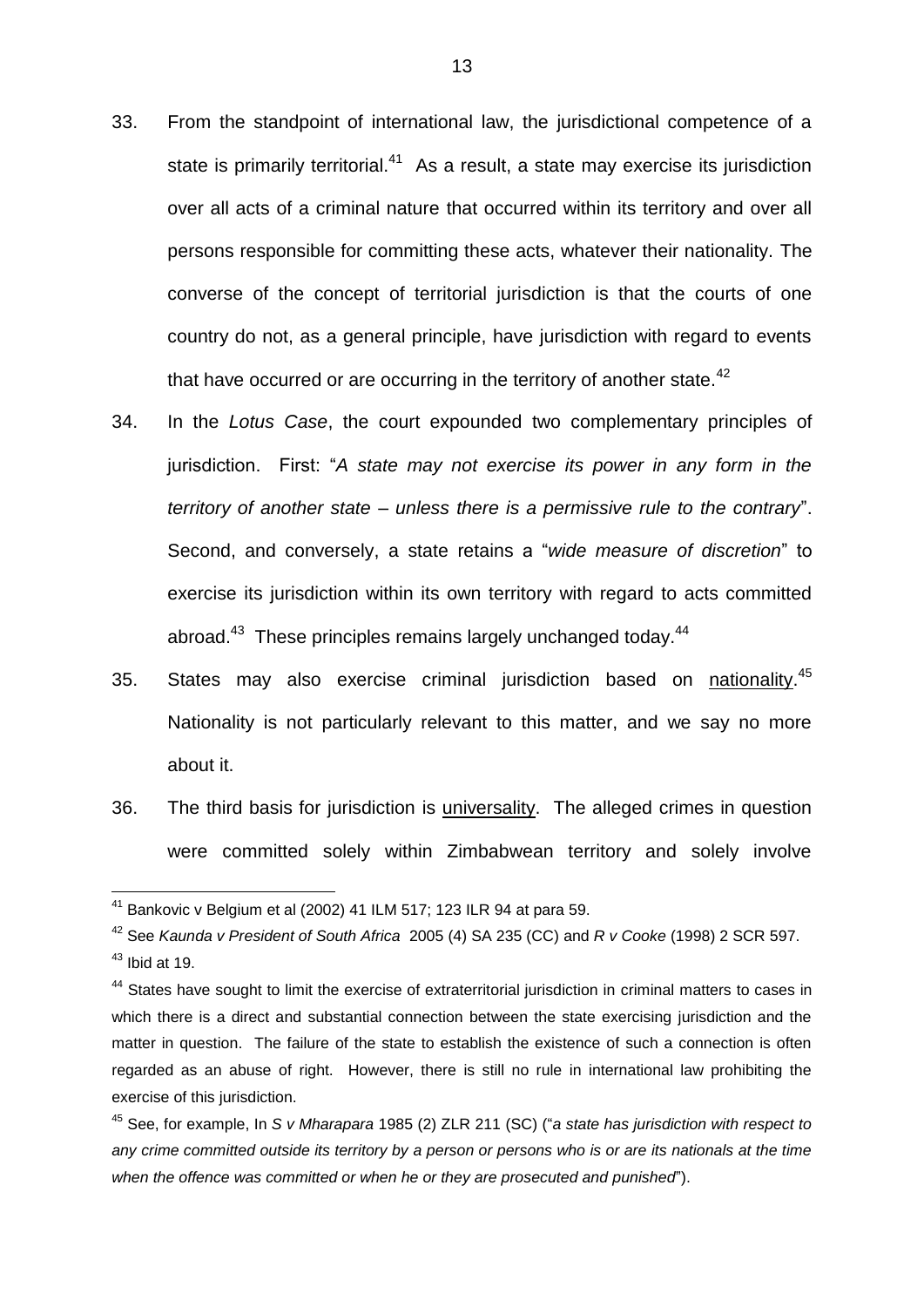Zimbabwean nationals, both as perpetrators and victims. Indeed, there is no link between South Africa and the alleged Zimbabwean crimes other than a sense of outrage at the nature of the events. The only possible basis on which South Africa could assert prescriptive and adjudicative jurisdiction over these events, therefore, is universal jurisdiction.

- 37. Under the principle of universal jurisdiction, each and every state has jurisdiction to try particular offences on the ground that the crimes involved are regarded as particularly offensive to the international community as a whole. Universal jurisdiction thus enables a state to prosecute a perpetrator no matter where or against whom the offence was committed and regardless of territory or nationality.
- 38. The exercise of universal jurisdiction only applies in the case of crimes committed under customary international law, which all states have the right to prosecute. Customary international law crimes are limited to piracy, slavetrading, war crimes, crimes against humanity, genocide and torture. 46
- 39. In addition, a wide range of international and transnational crimes have been created by way of treaties that confer wide jurisdictional powers on state parties. However, the exercise of jurisdiction over such crimes depends on the terms of the treaty and do not flow solely from the abhorrent nature of the crime itself. Some of these treaties – such as CAT – impose obligations to prosecute crimes in certain circumstances.
- 40. The next Part addresses the details of rules relating to universal jurisdiction as they concern the location of the suspected offender.

 $46$  Dugard at 154.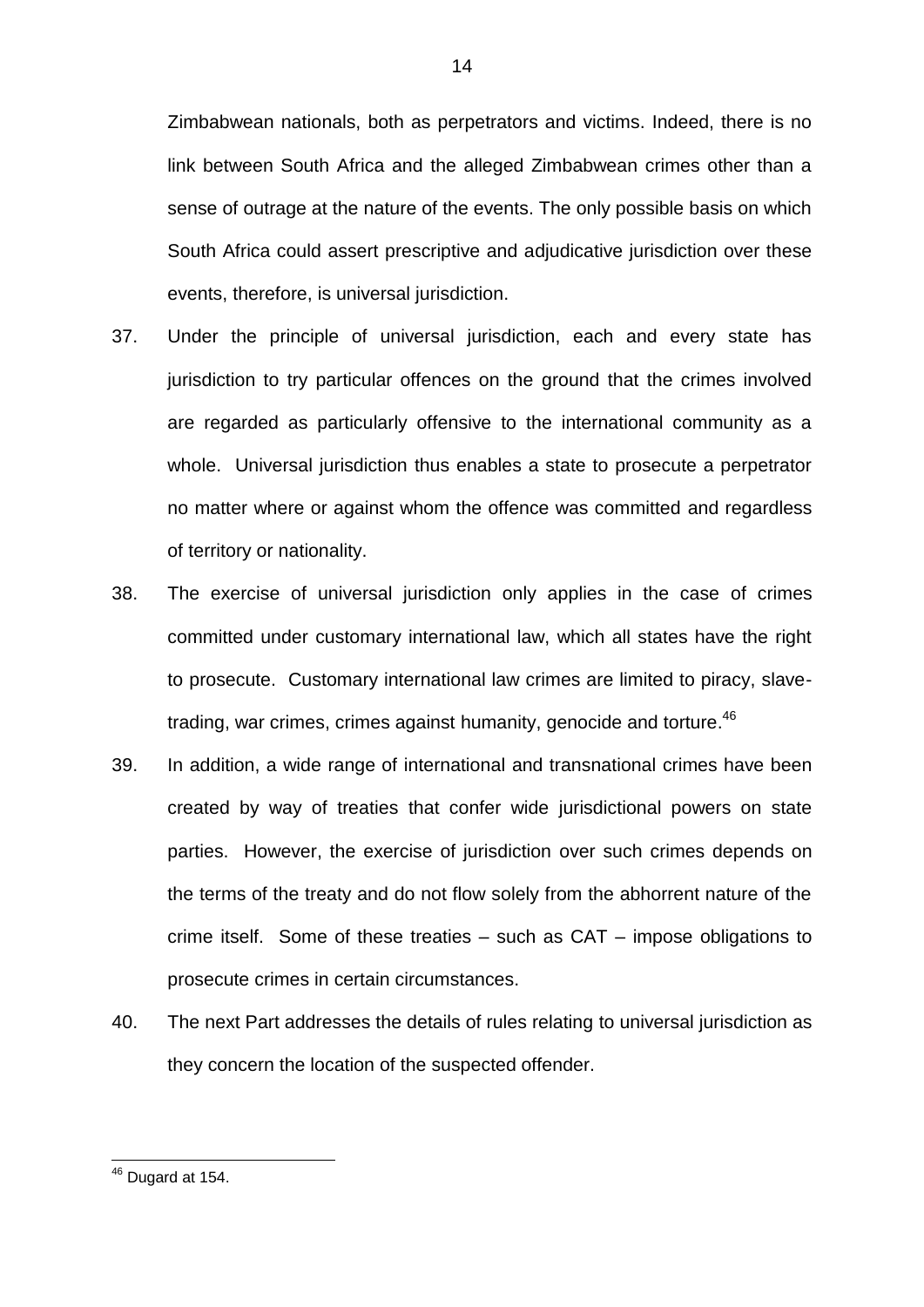## **VII THE ROLE OF PRESENCE IN THE CONTEXT OF UNIVERSAL JURISDICTION**

- 41. The central issue in this appeal is how a suspect's presence or absence affects the exercise of universal jurisdiction by South Africa. In this Part, we address make four interrelated submissions on this issue:
	- 41.1. It is necessary to distinguish between the initiation of a non-coercive investigation and the use of coercive means to pursue that investigation;
	- 41.2. The SAPS and the NPA are empowered, not obliged, to investigate allegations of crimes under the International Criminal Court Act 27 of 2002 ('the ICC Act'); and
	- 41.3. Presence is not required to initiate an investigation, but it is a requirement in order to put a criminal charge to the accused.

### **The forms of jurisdiction and the meaning of investigation**

- 42. There has been debate in international circles in recent years about the ability to try a person in absentia via universal jurisdiction.<sup>47</sup> However, the debate has largely centred on the legality of holding trials, rather than initiating and/or conducting investigations.
- 43. In terms of international law, there are three forms of jurisdiction: prescriptive (or legislative), adjudicative (or judicial) and enforcement (or executive). Prescriptive jurisdiction is the jurisdiction that is required for a State to prohibit certain conduct in its domestic criminal law. Adjudicative jurisdiction is

<sup>47</sup> Florian Jessberger in A Cassese et al (eds) *The Oxford Companion to International Criminal Justice* (OUP: 2009) esp 555-558.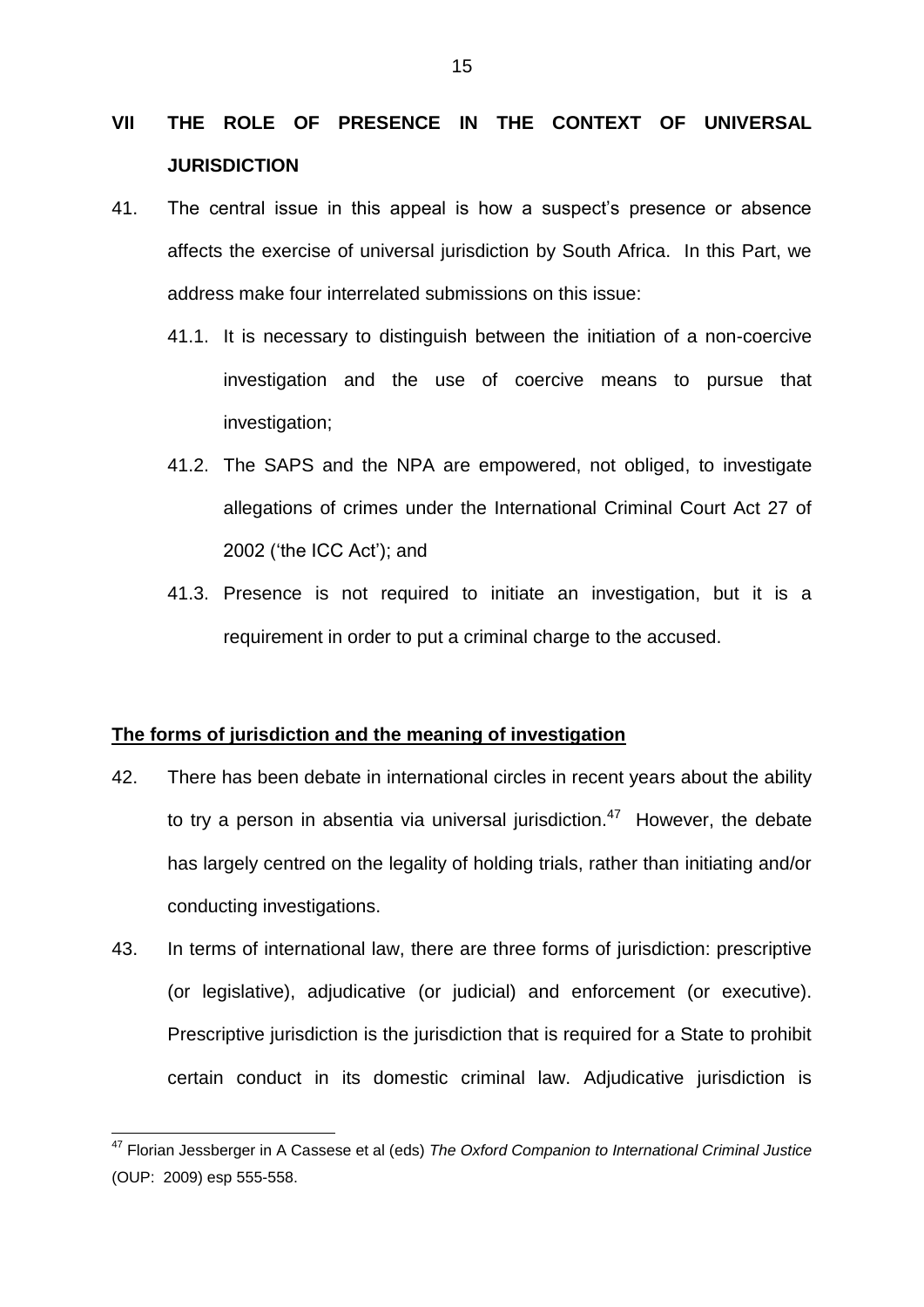exercised when the State carries out criminal proceedings against the accused by, inter alia, initiating an investigation against the accused and a criminal trial. Enforcement jurisdiction is the aspect of criminal jurisdiction that is exercised when the State's officials, usually the police, physically investigate suspected criminal offences, arrest the accused individual, or carry out the sentence after a finding of guilt.

- 44. Under international law, all three aspects of a State's jurisdiction are primarily territorial, though both prescriptive and adjudicative jurisdiction can be extended extraterritorially on the basis of several principles, including the proper assumption of universal jurisdiction. Enforcement jurisdiction, on the other hand, is strictly and solely territorial, meaning that the coercive activities of an investigation and the arrest of suspects can only be carried out within the State's own territory, unless a foreign State gives consent for these functions to be carried out on its territory.
- 45. When considering the power, rights and obligations of the state to investigate international crimes, it is thus unhelpful to talk about "investigation" as a single action. An investigation has multiple phases and can involve multiple activities, from merely opening a docket, to interviewing witnesses present in the investigating state, to making requests to another state for access to evidence, to coercively attempting to extract information from a state, whether surreptitiously or by force.
- 46. It is necessary to draw a clear distinction between: (a) the power to initiate an investigation and employ non-coercive steps to further that investigation; and (b) using coercive means – arrests, search warrants, subpoenas – to conduct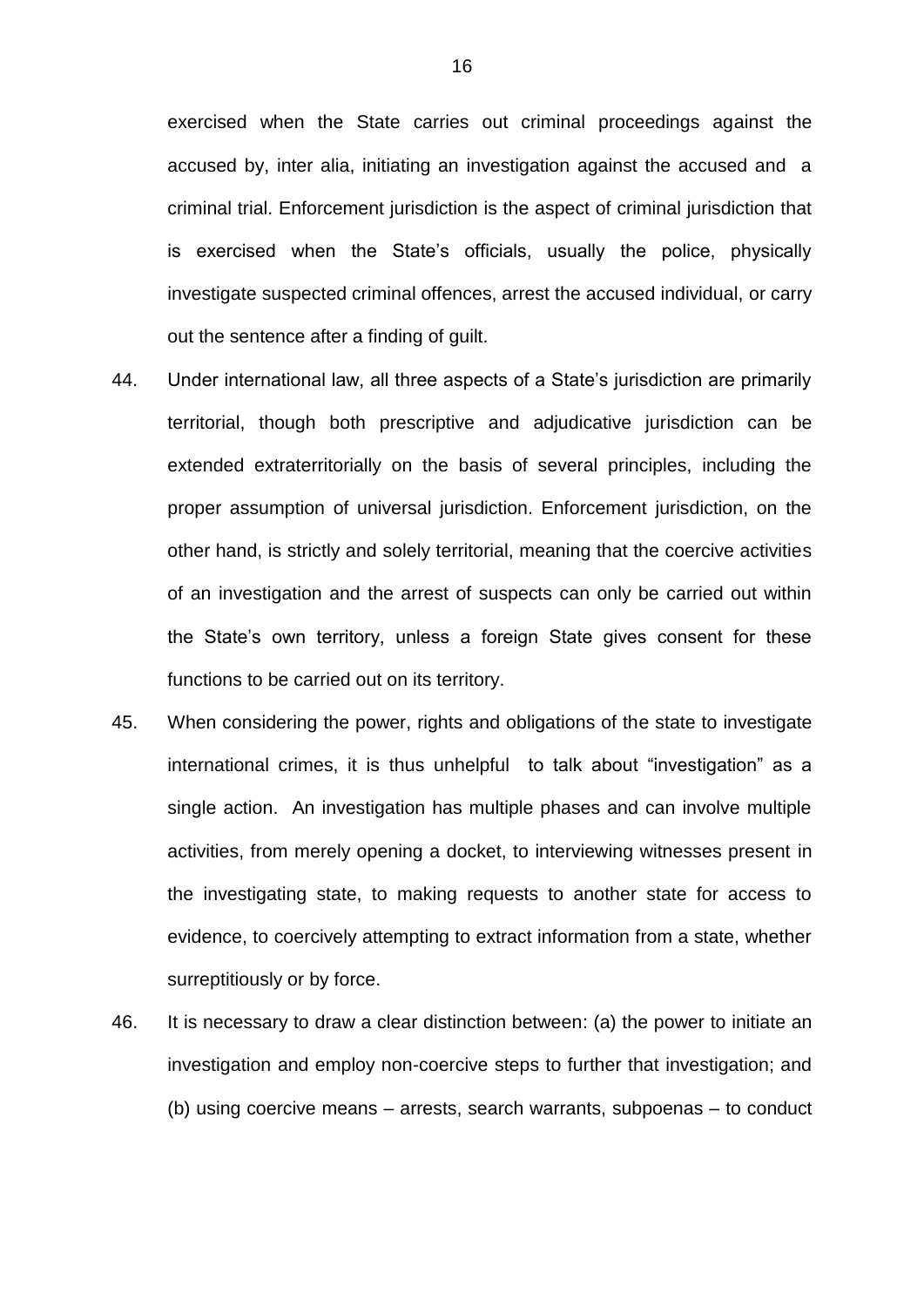that investigation. The first step is an element of adjudicative jurisdiction. The second is clearly a matter of enforcement jurisdiction.

- 47. There is no doubt in international law that a state can only conduct the second set of activities within its territory or in another State's territory with its consent. When this Court considers whether SAPS can or should investigate the allegations made by the Respondents, the term "investigate" should be understood to include initiating an investigation, using non-coercive or consensual investigative techniques outside its territory, and employing coercive means within its territory. When we use the term "investigate", we do so with that meaning in mind.
- 48. The more difficult questions, addressed below, are: (a) Does international law permit a state to investigate a suspected international criminal who is not present in its territory, and if not, at what stage is the suspect's presence required? and (b) Do states have a discretion to decide which crimes to investigate and, if so, how should a state exercise that discretion?

#### **Presence: Investigation and Prosecution**

- 49. In order to determine whether presence is a requirement for SAPS to investigate a crime, it is necessary to consider three factors:
	- 49.1. The text of the ICC Act;
	- 49.2. State practice; and
	- 49.3. The underlying principles.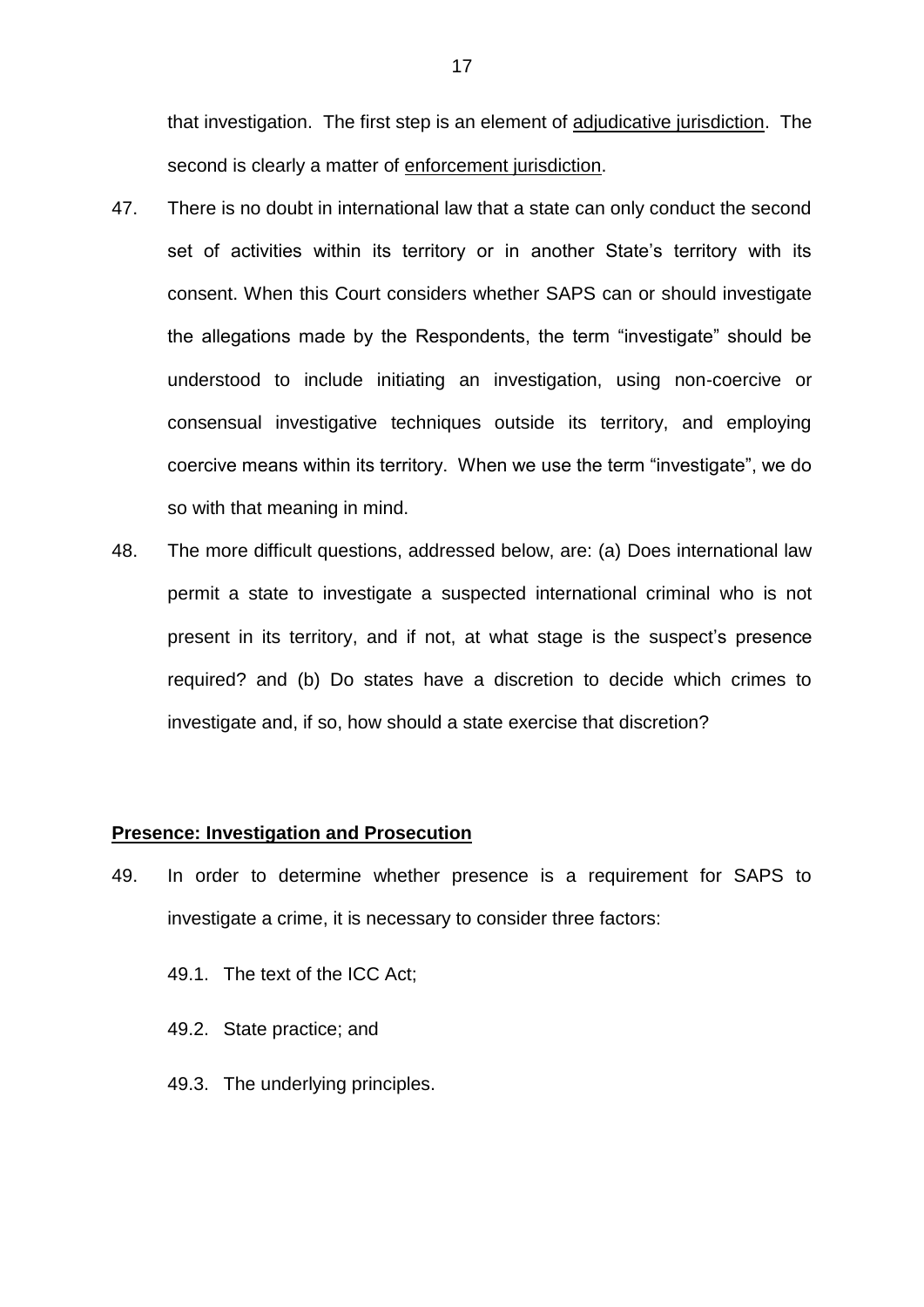*The ICC Act*

50. The ICC Act includes personal jurisdictional restrictions on the exercise of universal jurisdiction. The Act specifies that South Africa can only exercise universal adjudicative jurisdiction over genocide, war crimes, and crimes against humanity if the accused comes to South Africa at some point after committing the crime. Section 4(3)(c) of the Act states:

> "*In order to secure the jurisdiction of a South African court for purposes of the Chapter, any person who commits a crime contemplated in subsection (i) outside the territory of the Republic, is deemed to have committed that crime in the territory of the Republic if… that person, after the commission of the crime, is present in the territory of the Republic.*"

- 51. The Act itself is ambiguous about whether presence is required for an investigation. Section 4(3)(c) merely states that the presence of the person is necessary "in order to secure the jurisdiction of a South African court". This is a clear reference to adjudicative jurisdiction. The Act does not specify whether the accused's presence is necessary to institute investigations concerning such crimes, or whether it is only necessary at a later stage of the prosecution of the crime, such as putting the charges to the accused,  $48$  or perhaps even only at the trial stage.
- 52. On a purely textual basis, then, there is a strong argument to restrict the presence requirement to a more advanced stage of the criminal proceedings

<sup>&</sup>lt;sup>48</sup> CPA reference and explanation.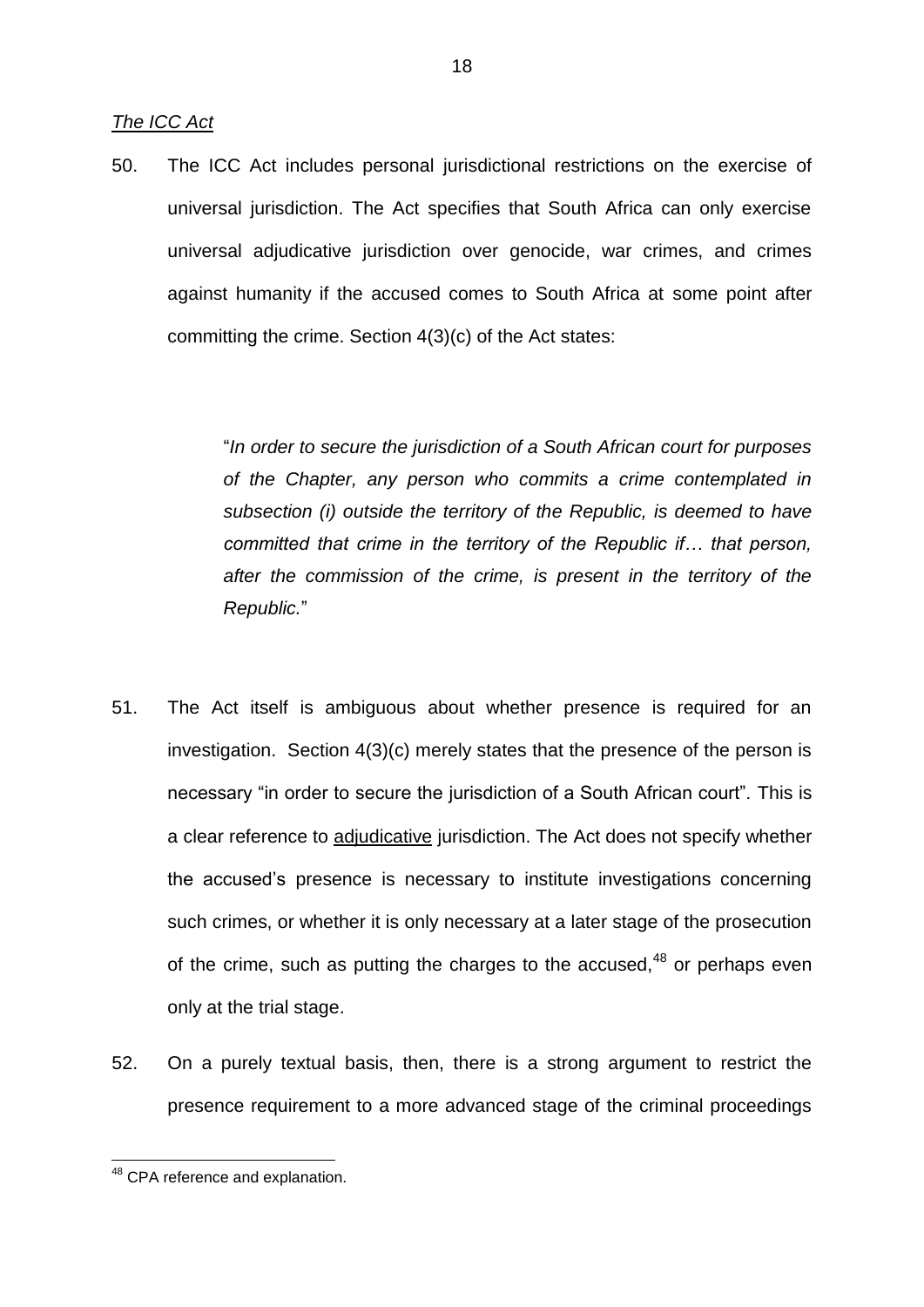than mere investigation, as there is generally no court involvement in the investigative phase of the proceedings. However, the plain text of s 4(3) indicates that as soon as there is court involvement, the accused's presence would be required so as "to secure the jurisdiction" of the court. This would indicate that, under a purely textual reading, the accused's presence would be required in South African territory at the point where the charges are put to the suspect, rather than at the later stage of trial.

53. This differs slightly from the conclusion of the High Court and the SCA that presence is only required for the actual trial. The Experts submit that requiring presence for the charge to be laid is not only more consistent with the text of the ICC Act, but also with state practice and underlying principle.

#### **State Practice**

- 54. This section considers whether there is *usus* and *opinio juris* to establish any rules of customary law related to investigating international crimes in the absence of the accused. We conclude that there is no clear customary law rule prohibiting investigations *in absentia*. <sup>49</sup> In the absence of such a rule, the matter is left to the domestic law of individual states. However, the majority of state practice points towards the future crystallisation of a rule that only requires a suspect's presence for prosecution, not investigation.
- 55. Of the States that have exercised prescriptive universal jurisdiction over international crimes, the majority have interpreted the universality principle in a manner that does not explicitly require the accused's presence at the

<sup>&</sup>lt;sup>49</sup> O'Keefe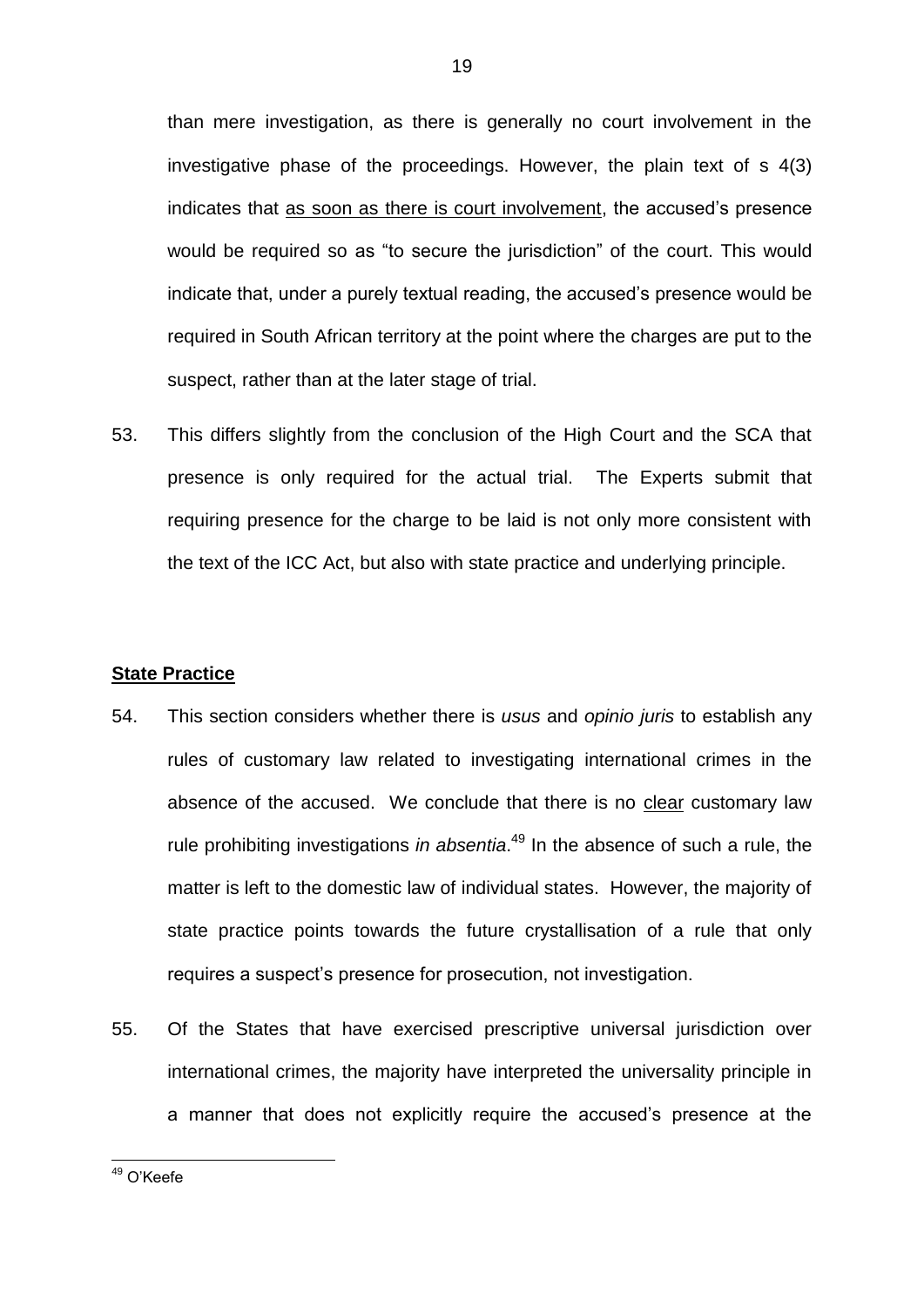investigatory stage of the exercise of adjudicative universal criminal jurisdiction. A significant number of States and international organisations explicitly adopt the same interpretation of the presence requirement that is limited to requiring presence at trial. For example, art. 4(1) of the African Union's Draft Model National Law on Universal Criminal Jurisdiction specifically requires only the accused's presence at the trial stage. This was approved by all AU Member States in May 2012, indicating their belief that such an interpretation of the presence requirement was consistent with international law. Similarly, the relevant provisions of Norwegian<sup>50</sup> and Spanish<sup>51</sup> domestic legislation explicitly confine the presence requirement to the trial stage.

- 56. Germany,  $52$  Trinidad and Tobago,  $53$  New Zealand,  $54$  and Armenia  $55$  explicitly allow even the trial of international crimes via universal jurisdiction *without the presence of the accused*. The German legislation, however, as discussed by the SCA, discourages even the initiation of investigations if the accused is not likely to be present in German territory for any resulting trial.
- 57. In addition, a significant number of States' domestic law require the accused's presence at some unspecified stage of universal jurisdiction-based prosecutions of international crimes. Such practice includes domestic legislation implementing the ICC Statute in Canada,<sup>56</sup> Kenya,<sup>57</sup> Uganda,<sup>58</sup>

<sup>&</sup>lt;sup>50</sup> (art. 124 General Civil Penal Code)

 $51$  art. 23.4 Organic Law 6/1985)

 $52$  (s 1 Code of Crimes Against International Law and para 153f Criminal Procedure Code)

<sup>53</sup> (s 8 International Criminal Court Act 2006)

<sup>54</sup> (s 8 International Crimes and International Criminal Court Act, 2000)

<sup>55</sup> (art.15(3) Criminal Code 2003)

<sup>56</sup> (s 8(b) Crimes Against Humanity and War Crimes Act 2000, c.24 ('CCHWA')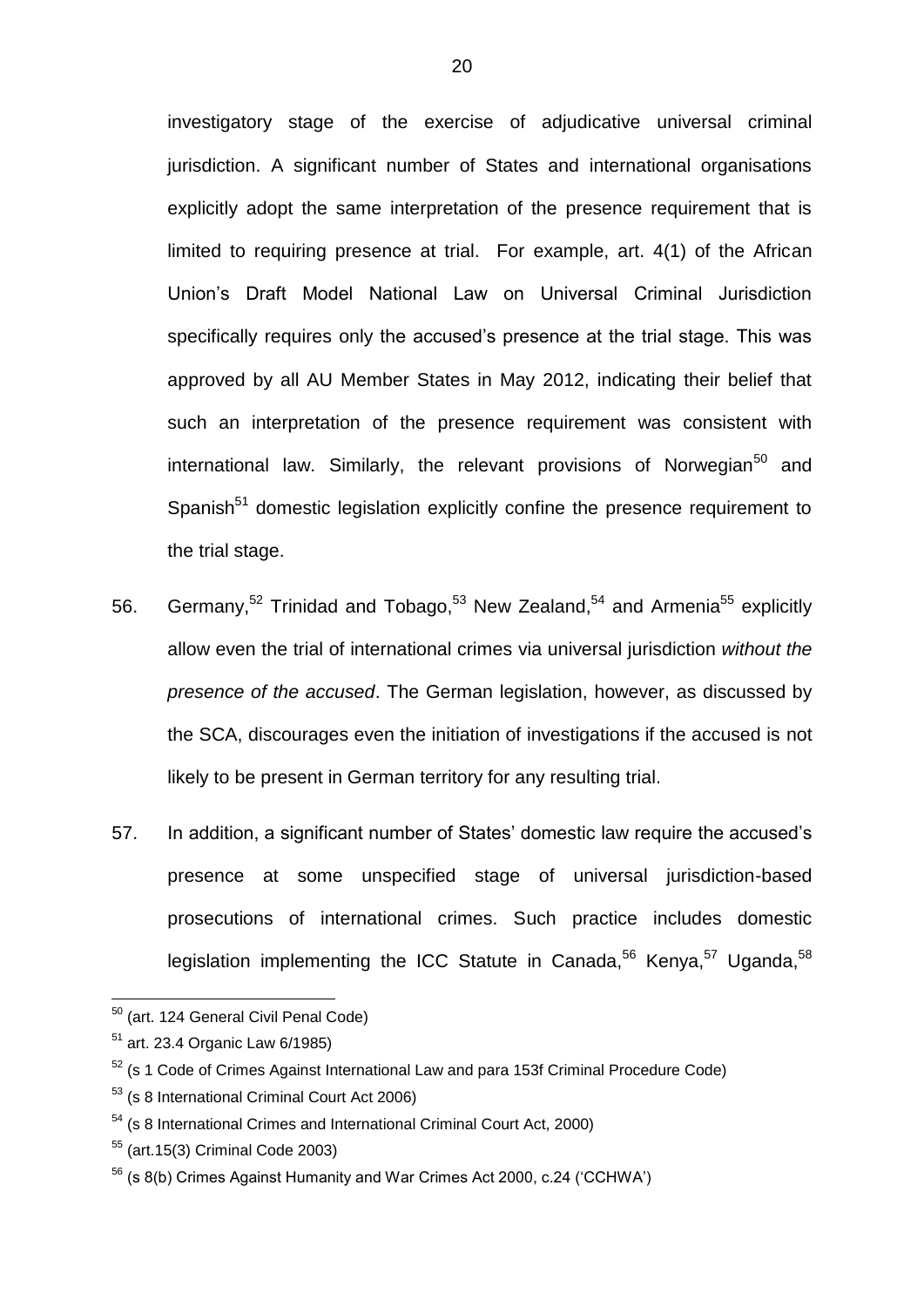Mauritius,<sup>59</sup> the Phillipines,<sup>60</sup> and the Netherlands.<sup>61</sup> Most of these provisions are best interpreted not to require the accused's presence to investigate an international crime committed extraterritorially. For example, s 8 of the CCHWA states that the accused's presence is required so that the (s)he "*may be prosecuted*" for one of the specified international crimes committed abroad. Section 4 of the Mauritian legislation has nearly identical wording. While the term "prosecution" is certainly wider than just the criminal trial, state practice regards the investigation stage as a distinct, prior phase that is not subject to a strict requirement of presence. As such, this wording indicates that the accused's presence is only required at a more advanced stage of criminal proceedings, when a "prosecution" can be said to have begun. The precise point where that occurs is discussed in the next section.

- 58. This is entirely consistent with the Rome Statute, which draws a clear distinction between investigation and prosecution.<sup>62</sup> Art 17 of the Rome Statute – which deals with the admissibility of cases – also distinguishes between investigation and prosecution, and implies that it is left to the state parties to determine where to draw the line between the two.
- 59. The statutes of other countries that do not expressly permit or prohibit investigations even more clearly indicate that the presence requirement is applicable only to an advanced stage of criminal proceedings. Section 8 of the

 $57$  (s 8 International Crimes Act 2008)

<sup>58</sup> (s 18 International Criminal Court Act, 2010), Burkina Faso (art.15 Loi No. 052-2009/AN)

<sup>59</sup> (s.4 International Criminal Court Act 2011)

<sup>&</sup>lt;sup>60</sup> (s 17 Act on Crimes Against International Humanitarian Law, Genocide, and other Crimes Against Humanity)

 $61$  (s 2(1) International Crimes Act 270 of 18 June 2003)

 $62$  Part V of the Rome Statute (arts 53-61).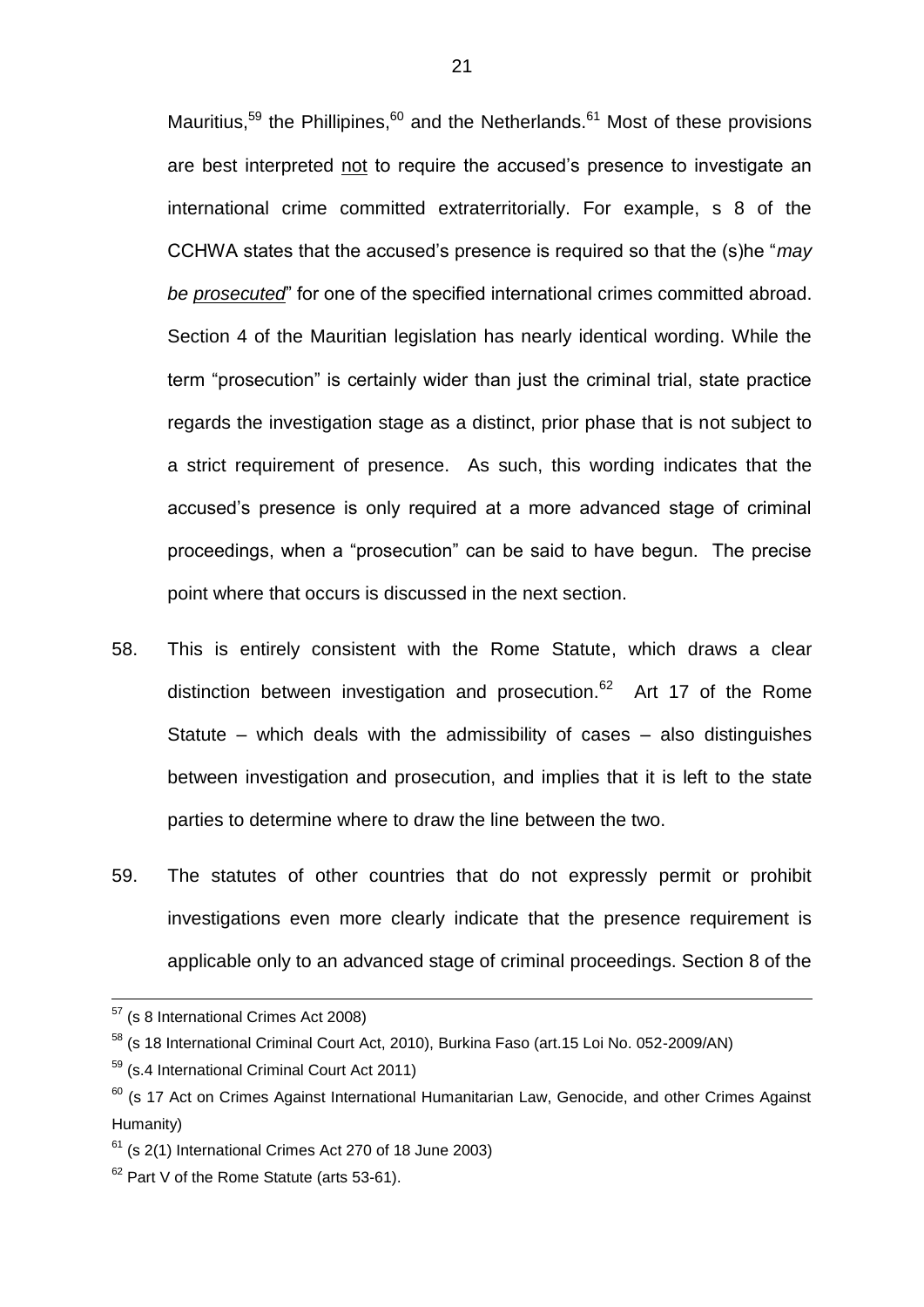Kenyan International Crimes Act states that the accused's presence in Kenya subsequent to the allegations is required so that he or she may be "*tried and punished*" in Kenya. Similarly, art. 15 of the Burkinian legislation states that presence is required to make "*national courts competent to hear*" the international crimes committed abroad, $63$  rather than to give the investigatory or prosecuting authority jurisdiction over such crimes. While the Kenyan provision seems to require the presence only at the trial stage, the Burkinian provision, like the SA ICC Act, appears to require the accused's presence as soon as there is court involvement.

- 60. All of these provisions indicate that the presence requirement is most naturally interpreted to apply to stages of criminal proceedings more advanced than the mere initiation of an investigation. This approach is supported by the 2005 Resolution of the Institut de Droit International, which states that the accused's presence is required to exercise universal jurisdiction "*apart from acts of investigation and requests for extradition*", thus allowing investigations *in absentia* but requiring the accused's presence before the trial itself, likely at the time that judicial processes take place.<sup>64</sup>
- 61. Denmark is one of the only States that holds a universal jurisdiction–based investigation cannot take place without the accused being located in its territory. This is set out not in the relevant legislation,  $65$  but instead in the case

 $63$  The original French reads: "les jurisdictions burkinabè sont compétentes pour connaitre des crimes".

 $64$  (see Kress, 'Universal Jurisdiction over International Crimes and the Institut de Droit International', (2006) 4 Journal of International Criminal Justice 561, at p 576; Yee, 'Universal Jurisdiction: Concept, Logic, and Reality' (2001) 10 Chinese Journal of International Law 503, at p 528-529).

 $65$  (s 8(5) Penal Code (Straffeloven) 1930)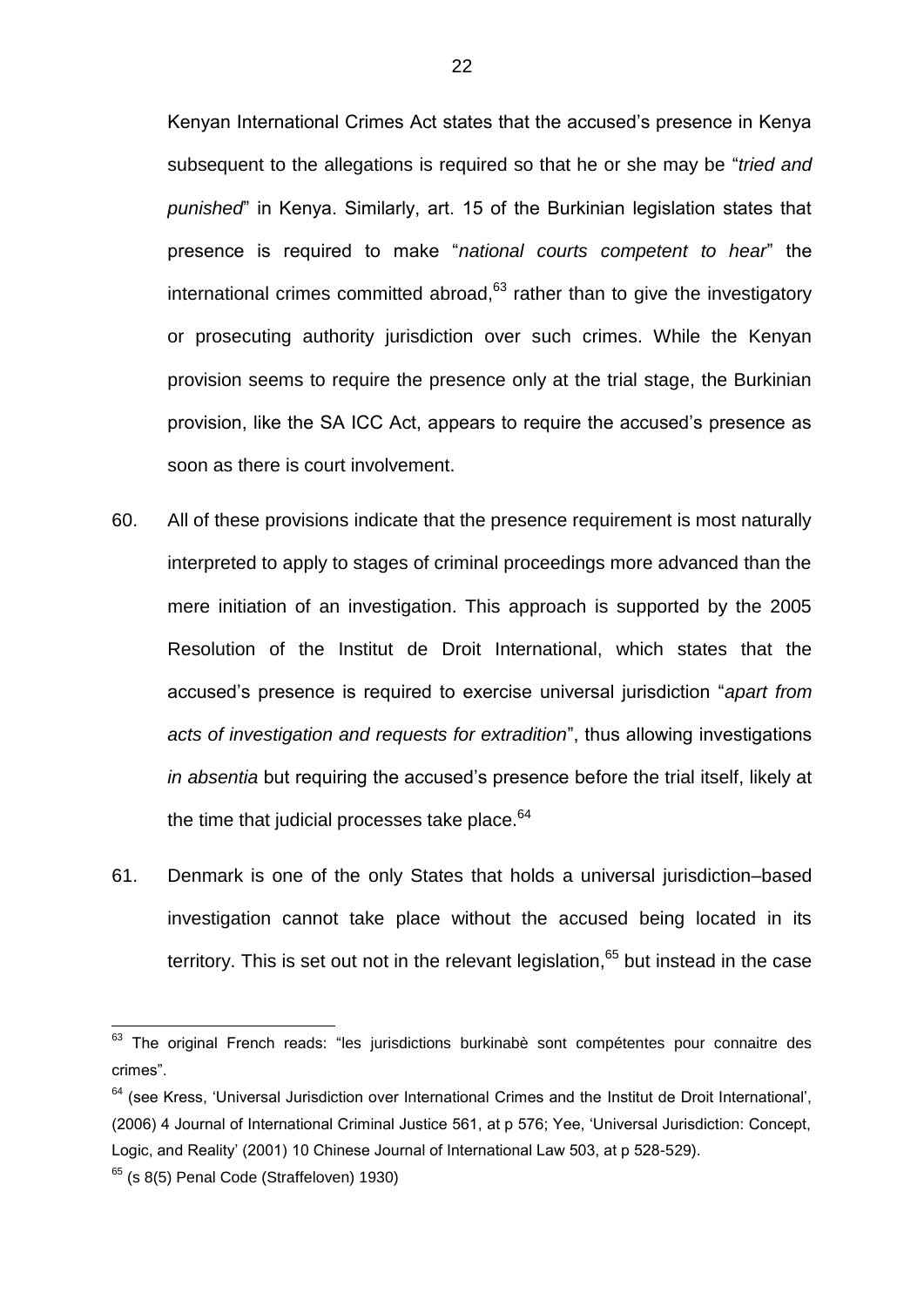law authorizing such investigations. $^{66}$  According to interviews conducted by Human Rights Watch with Danish officials, the voluntary presence of the accused is required both at the time of the initiation of the investigation and throughout the investigatory period; if the suspect leaves Danish territory, the investigation will be suspended. As we explain below, this position is practically unworkable and principally unnecessary.

- 62. In addition to the national legislation and international instruments examined above, recent municipal court decisions have authorized investigations *in absentia*, without protest from the State of nationality of those convicted. For instance, in the landmark *Guatemala Genocide* case, the Spanish Constitutional Court held that the presence of the accused was not required to initiate a universal jurisdiction investigation, applying the relevant provision of the Spanish Organic Law.<sup>67</sup> Guatemala did not protest that this was contrary to international law.<sup>68</sup>
- 63. Given the limited amount of State practice concerning this issue, and the absence of a treaty on universal jurisdiction, the international practice is insufficient to be determinative of a rule of customary international law prescribing when the accused's presence is required to exercise universal jurisdiction over international crimes. Therefore, there is at this point no clear rule of customary international law that can be said to be automatically a part

<sup>1</sup>  $<sup>66</sup>$  (see Human Rights Watch, 'Universal Jurisdiction in Europe: The State of the Art' June 2006 at 46,</sup> available at http://www.hrw.org/reports/2006/06/27/universal-jurisdiction-europe, accessed on 23 August 2013, hereinafter 'HRW report').

 $67$  (Constitutional Court, Second Chamber, STC 237/2005, September 26, 2005).

 $68$  It should be noted that Spain has recently abrogated its universal jurisdiction. However, that does not negate the value of the Spanish practice pre-abrogation as demonstrating the legality of its actions under customary international law.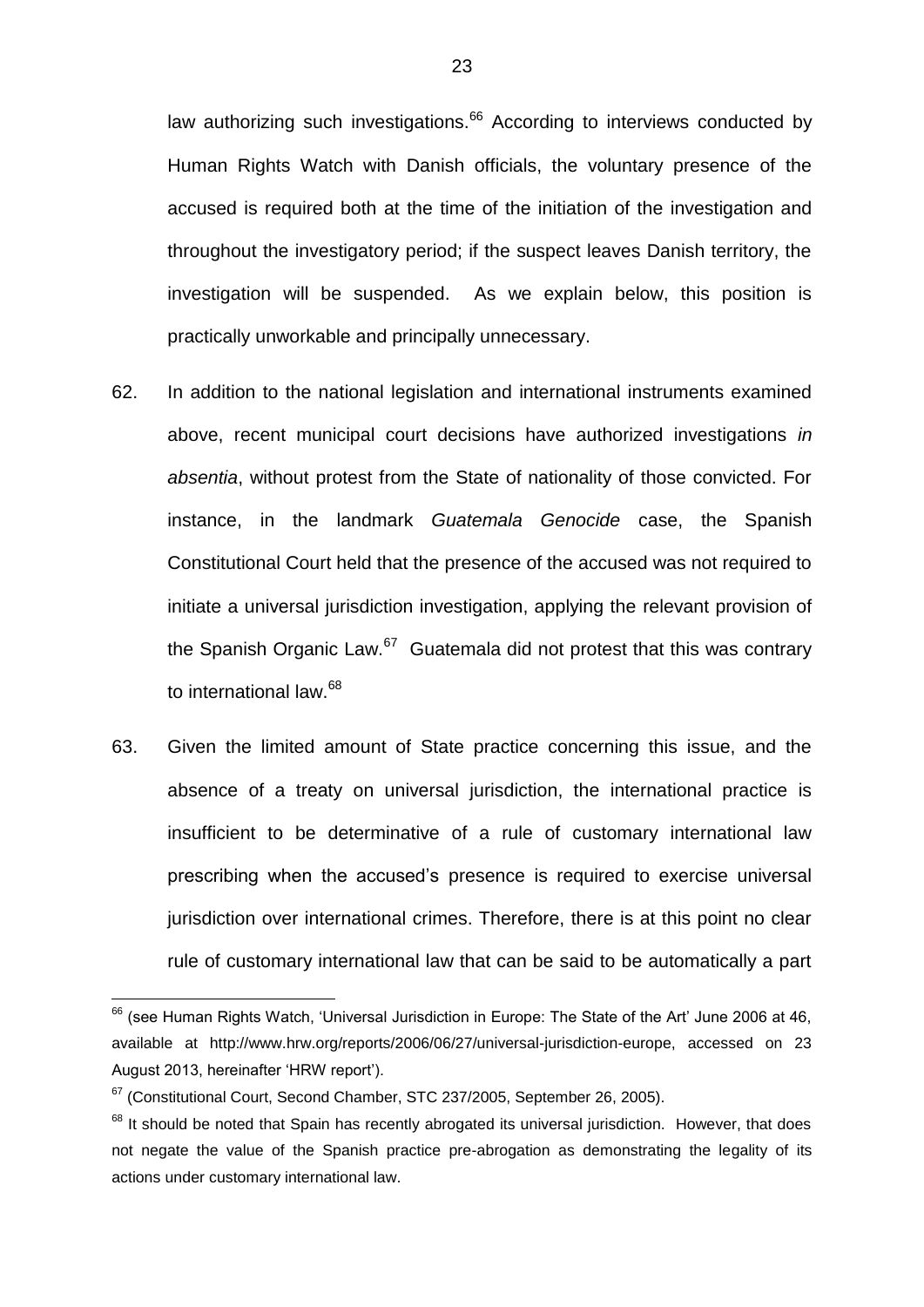of South African domestic law under s 232 of the Constitution. Nonetheless, the bulk of the international practice demonstrates a clear trend towards allowing investigations of universal jurisdiction-based criminal proceedings *in absentia*.

64. When the words of s 4(3) SA ICC Act are interpreted in light of this international practice – as is required by s 1 SA ICC Act, and s 233 of the Constitution – they should be read to allow investigations *in absentia* of genocide, crimes against humanity, and war crimes, but require the accused's presence at more advanced stages of criminal proceedings, when formal criminal charges are instituted. This is a modest modification of the interpretation of s 4(3) put adopted by the High Court and the Supreme Court of Appeal.

#### *Underlying principle*

- 65. That interpretation also satisfactorily resolves the tension between two underlying principles: the prevention of impunity, and the rights of the accused.
- 66. While the Rome Statute does not contain provisions expressly governing the exercise of universal jurisdiction by domestic courts in general, nor concerning the specific issue of the requirement of the presence of the accused, the aims of the Statute, as expressed in the Preamble, are relevant. The Preamble expresses the determination of the Member States to end impunity for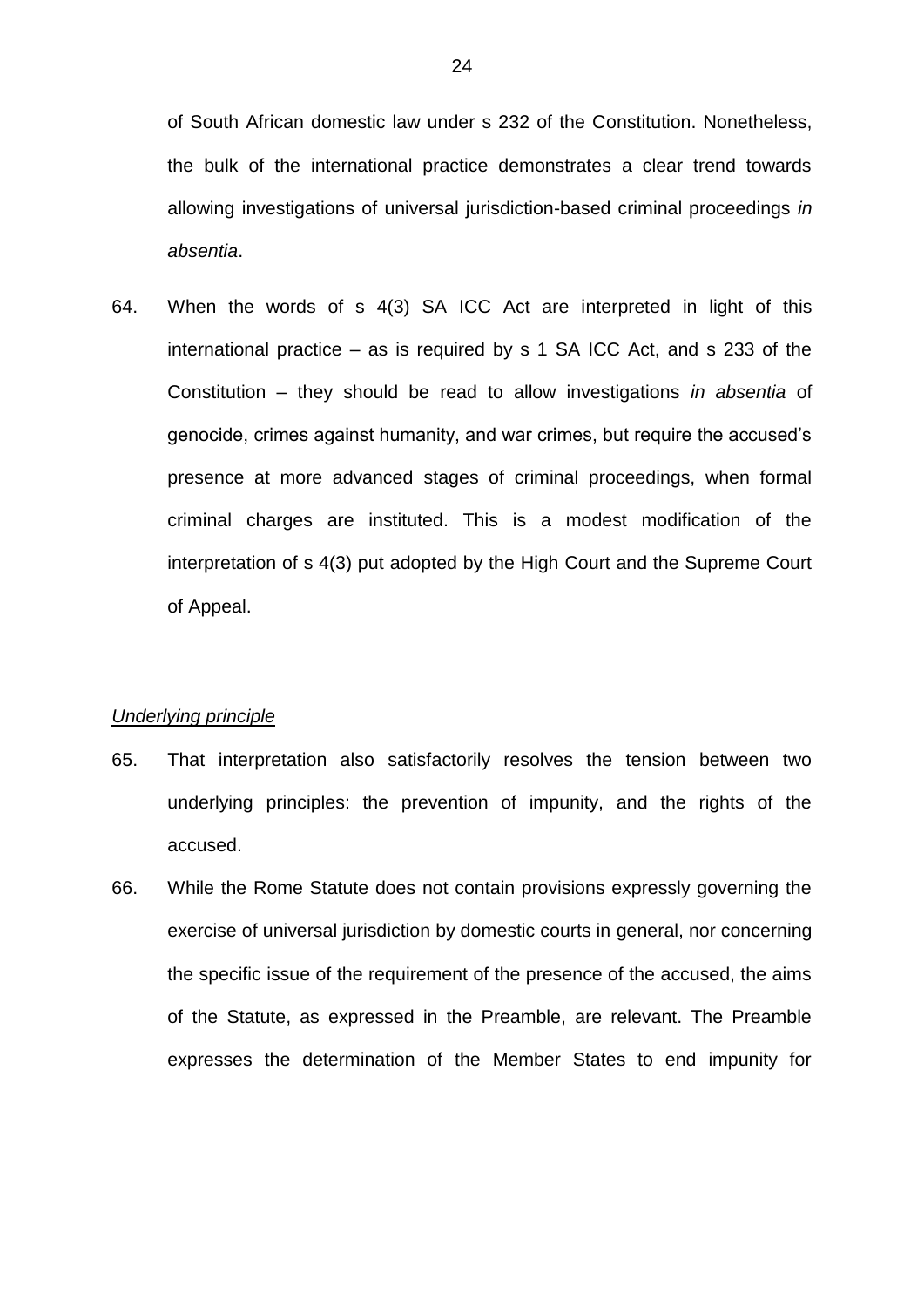international crimes and states that national prosecution and other national measures are essential to this aim.<sup>69</sup>

- 67. This is reflected in the Preamble of the SA ICC Act, which emphasizes South Africa's commitment to fighting impunity for international crimes through domestic prosecutions in South African courts, as well as cooperation with the ICC. Furthermore, s 3(d) SA ICC Act states that one of the objects of the Act is "*to enable, as far as possible… the national prosecuting authority of the Republic to prosecute and the High Courts of the Republic to adjudicate in cases brought against any person accused of having committed a crime in the Republic and beyond the borders of the Republic in certain circumstances*". This goal of fighting impunity through domestic prosecution encourages a generous interpretation of South Africa's universal jurisdiction over international crimes in s 4(3) SA ICC Act.<sup>70</sup>
- 68. However, this generally-phrased goal must also be considered alongside the consequences of an unrestricted exercise of universal jurisdiction *in absentia*, particularly the negative impact on the defendant's right to a fair trial if his or her presence at judicial proceedings is not guaranteed. Interestingly, neither the High Court nor the SCA judgments consider the impact of their interpretation of the jurisdictional provisions of the SA ICC Act on the

 $69$  It reads, in relevant part:

<sup>&</sup>quot;*Affirming that the most serious crimes of concern to the international community as a whole must not go unpunished and that their effective prosecution must be ensured by taking measures at the national level and by enhancing international cooperation,*

*Determined to put an end to impunity for the perpetrators of these crimes and thus to contribute to the prevention of such crimes,*

*Recalling that it is the duty of every State to exercise its criminal jurisdiction over those responsible for international crimes*".

<sup>70</sup> SCA Judgment at para 66.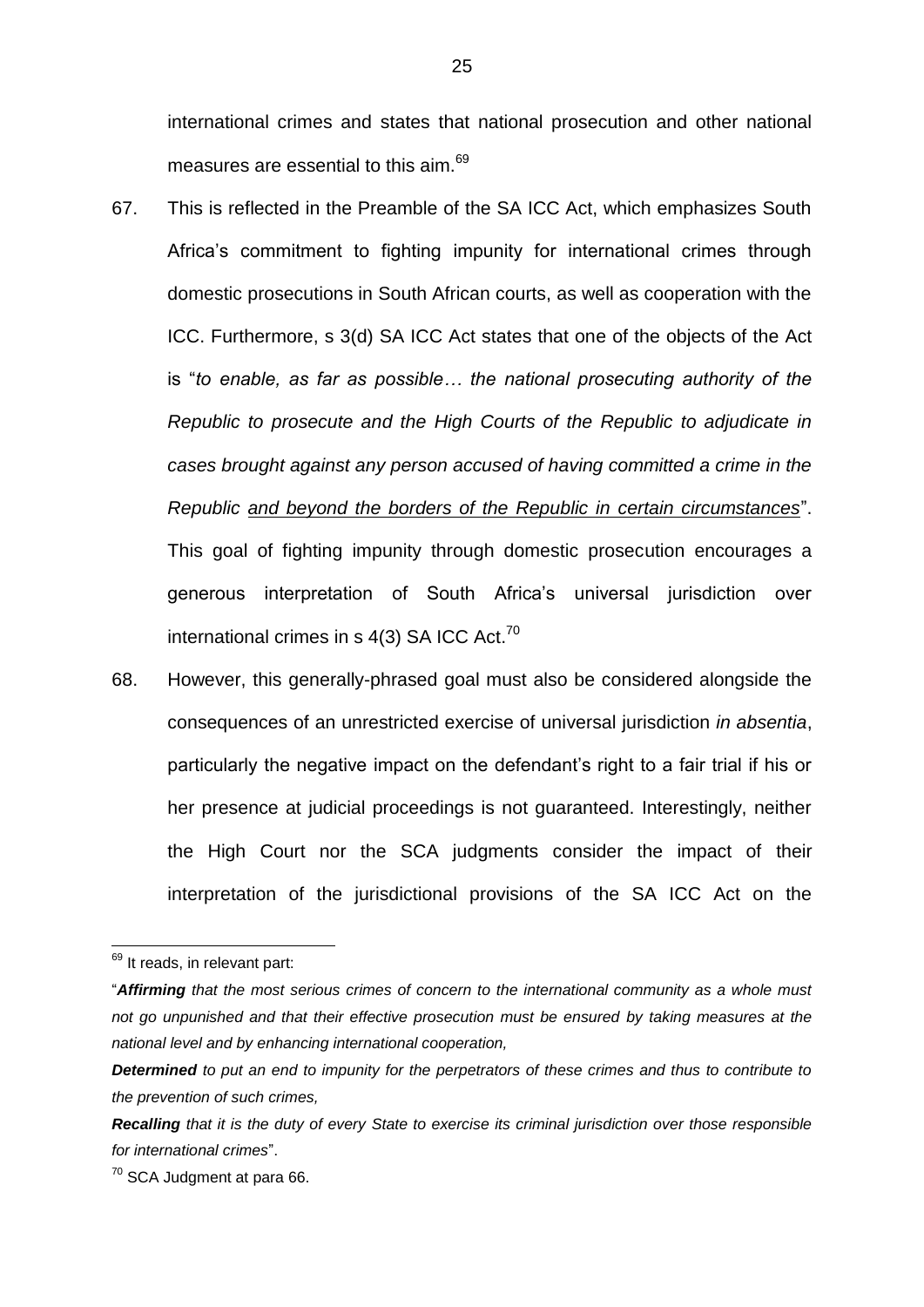defendant's fair trial rights. Article 14(3)(d) of the International Covenant on Civil and Political Rights of 1966 ("**ICCPR**"), to which South Africa is a party, specifically protects the accused's right to be present at his or her criminal trial. $71$  This right is recognised, in relation to proceedings before the ICC, in art. 63(1) of the Rome Statute.<sup>72</sup> Section 35(3)(e) of the Constitution guarantees the right of all accused "*to be present when being tried*".

69. Allowing universal jurisdiction-based investigations *in absentia*, but requiring the accused's presence from the time of any judicial proceedings, strikes an appropriate balance between the goal of combating impunity and the rights of the defendant and foreign States.

## **Focusing Investigation**

1

70. In this section, we consider whether there are any principles that SAPS is entitled to use – under international or domestic law – to determine when it will investigate international crimes committed outside of its borders. First, we set out the general position under international law. Second, we explain content and role of the concept of subsidiarity. Third, we consider the relevance of the likely presence of the accused. Fourth, we describe South Africa's domestic obligations in this regard. And fifth, we apply those principles to the facts of this matter.

<sup>72</sup> It reads: "*The accused shall be present during the trial.*"

<sup>71</sup> It reads, in relevant part: "*In the determination of any criminal charge against him, everyone shall be entitled to the following minimum guarantees, in full equality:* (d) *To be tried in his presence*".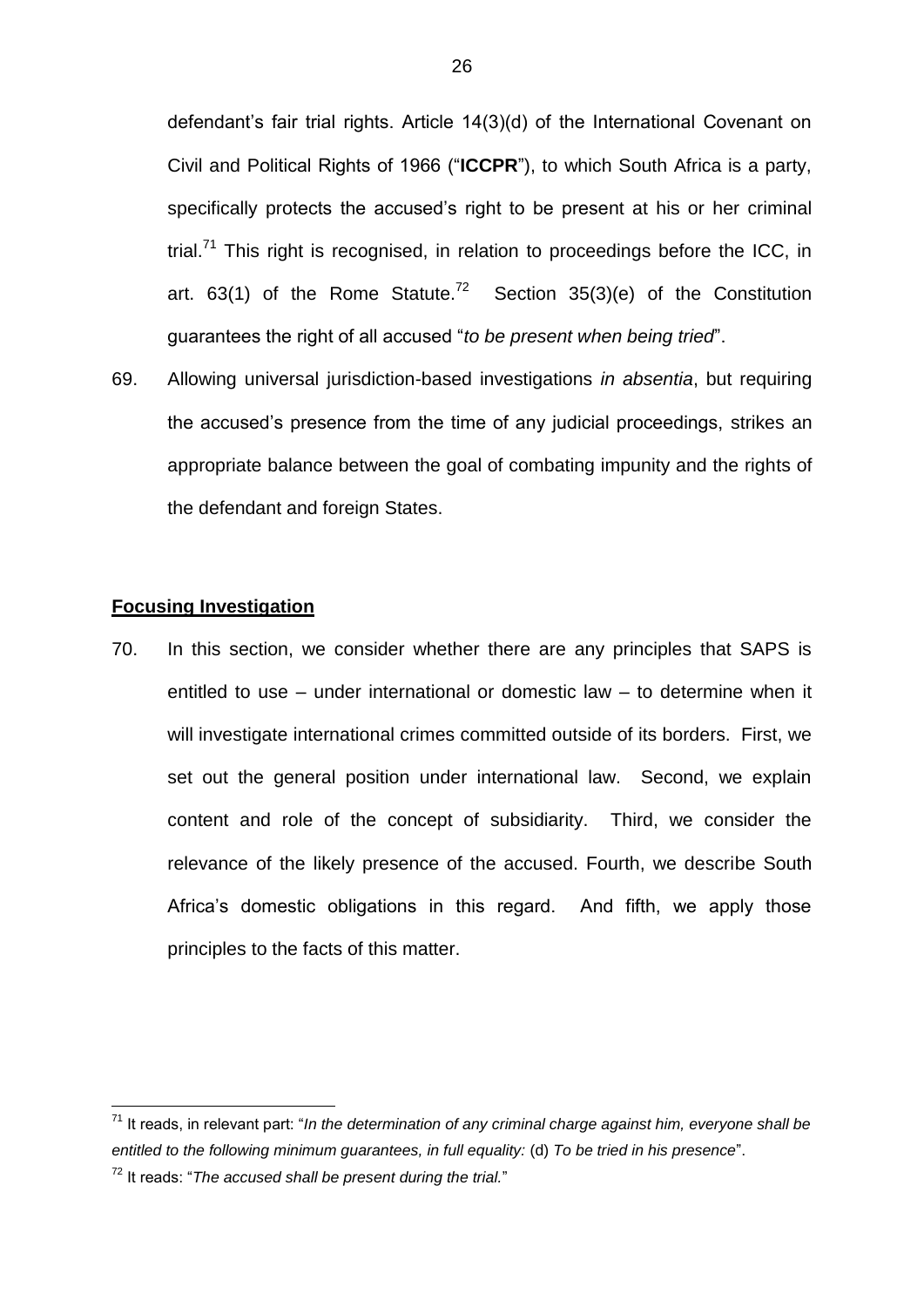### *General Principles*

- 71. As the SCA points out, the parties accept, and numerous academic authorities confirm,<sup>73</sup> South African authorities cannot be expected to investigate every suspected incident of genocide, war crimes or crimes against humanity committed around the world, or even all suspected international crimes committed in Africa. Investigations of international crimes require large financial, investigatory, and prosecutorial resources, usually involve complex factual scenarios as well as high numbers of victims and perpetrators, and often require travel to and cooperation of foreign States to enable evidence-gathering in the location where the crimes were committed. In addition, translators and political and military experts may well be required. The International Criminal Court, for instance, has completed two prosecutions in its first ten years of existence, and operates on an annual budget in excess of \$140 million. It was reported that the UK's first successful universal jurisdiction prosecution, in the 2005 *Zardad* case, cost approximately £3 million.<sup>74</sup>
- 72. But do either international law or domestic law establish any principles that must guide a state in determining which universal jurisdiction crimes to investigate, and which crimes it can legitimately leave for other states to pursue?

 $73$  For a comparative survey, see M Langer 'The Diplomacy of Universal Jurisdiction: The political branches and the transnational prosecution of international crimes' (2011) 105 *American Journal of International Law* 1-49.

 $74$  HRW Report at 15.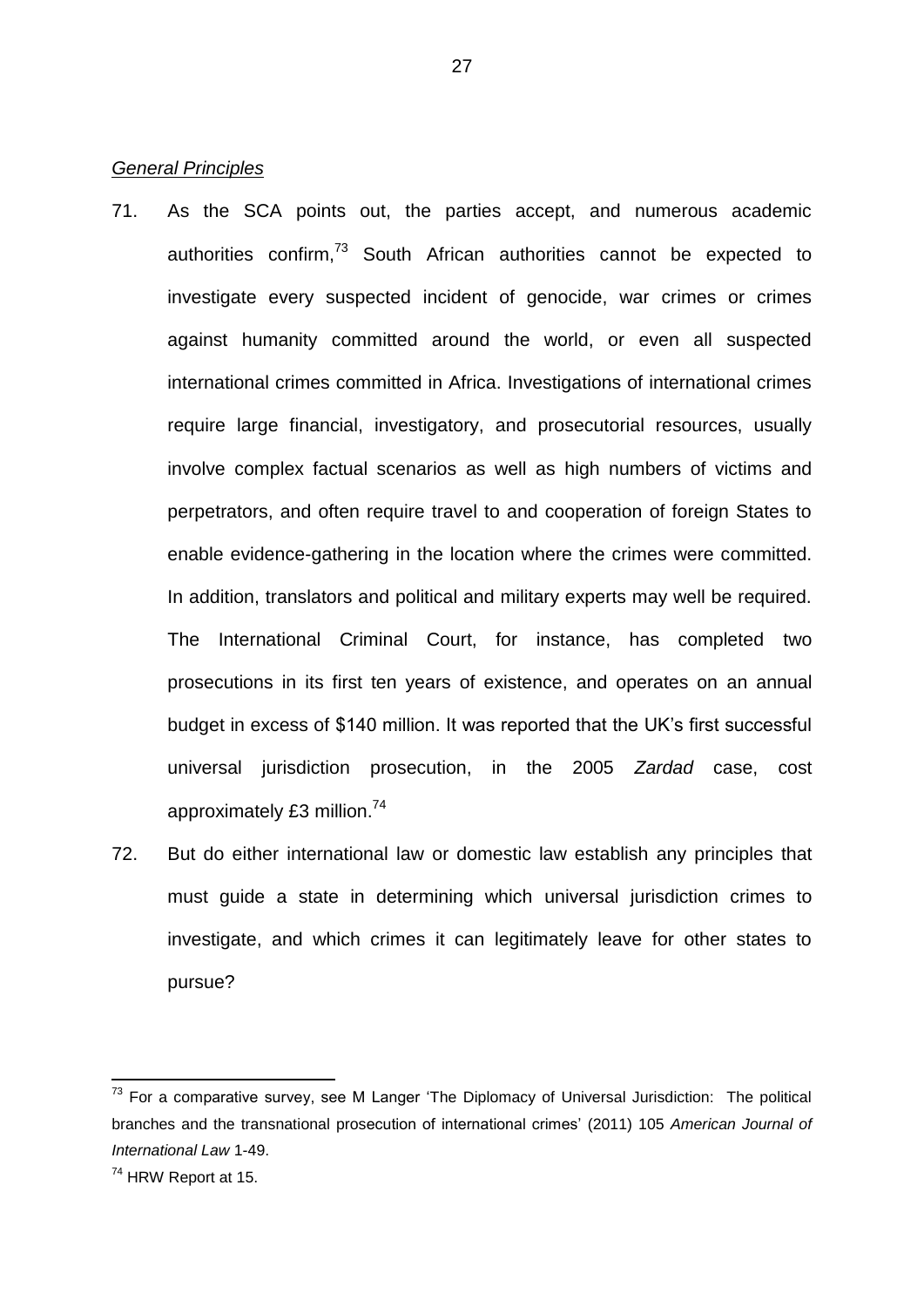- 73. There is a debate in international law about whether there are any principles or rules that restrict the exercise of universal jurisdiction. Some authors, and some states, contend that the exercise of adjudicative jurisdiction for universal jurisdiction crimes is unlimited under international law. States can legitimately investigate any universal jurisdiction crime, no matter the particular circumstances of the case.
- 74. Other authors and states contend that there are two primary considerations that states should properly consider in determining which universal jurisdiction crimes states may and should investigate: subsidiarity and likely presence. Few authors suggest that these are exclusionary rules; that is, their absence does not *prohibit* a state from exercising universal jurisdiction. They are better described as organizing principles that states should consider in order to ensure the most efficient use of resources in combatting universal jurisdiction crimes, and avoiding multiple, overlapping investigations and prosecutions.
- 75. The Experts submit that there are no rules of international law that limit the right of states to investigate international crimes subject to universal jurisdiction. However, given that subsidiarity and likely presence are factors that states are entitled to consider in determining when to investigate, it is up to the individual state to decide when and when not to investigate. It would thus be for an individual state to decide how to weigh those factors in any particular case.
- 76. The SCA recognised the validity and relevance of these considerations when the Hawks undertake prosecutions of international crimes committed abroad. However, the SCA seems to hold that those considerations can be taken into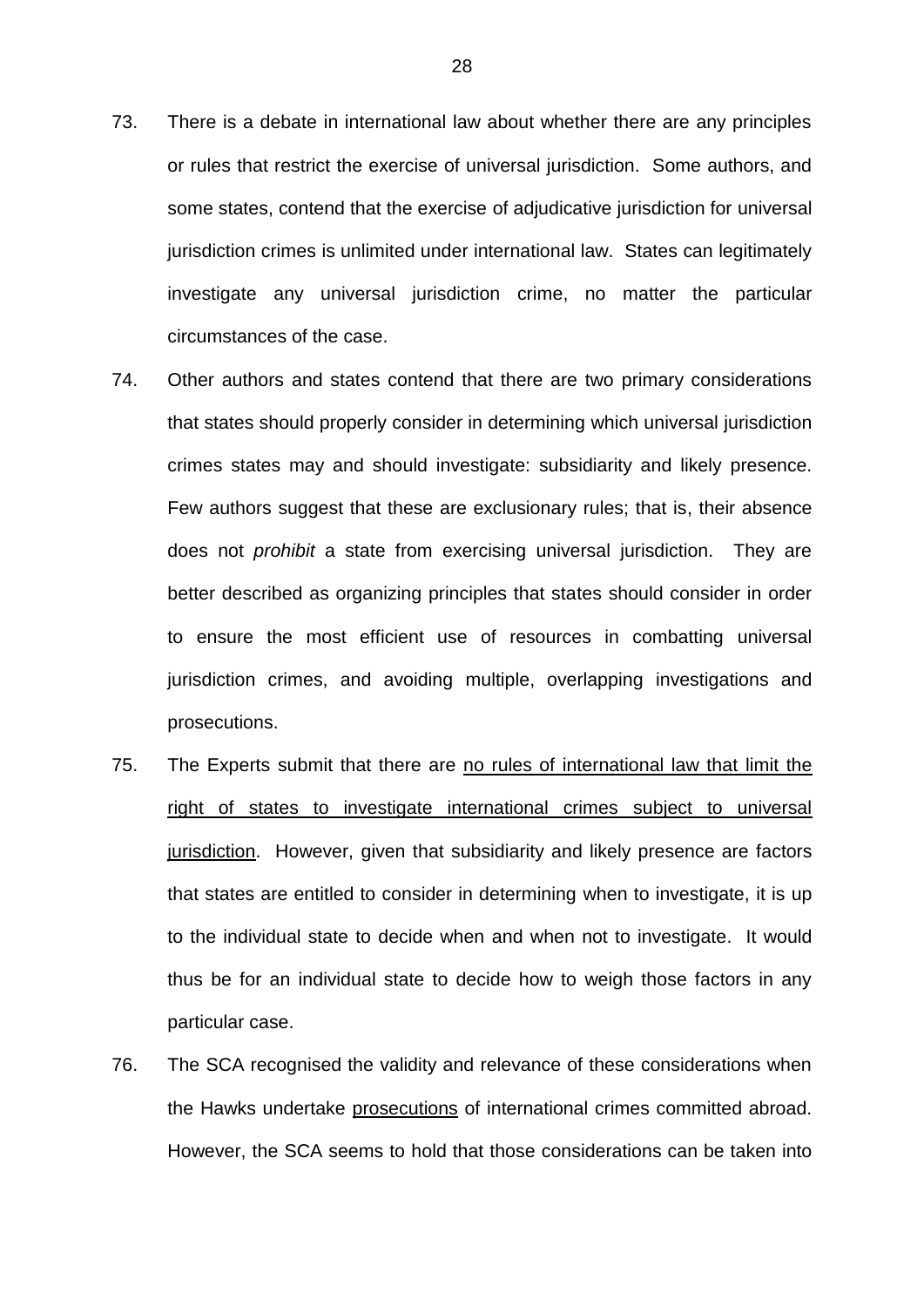account when deciding whether or not to initiate an investigation, though the judgment is somewhat unclear on this point.

- 77. At one point, Navsa ADP states: "*if there is no prospect of a perpetrator ever being within a country, no purpose would be served by initiating an investigation*".<sup>75</sup> However, at another point, he held that the investigation into the alleged Zimbabwean crimes had to be initiated despite the NDPP's arguments that the accused are not likely to come to South Africa in the future, concluding that "*the investigation should first be initiated*" and that it was "*premature to consider and debate which factors might rightfully be taken into account in relation to instituting any future prosecution*".<sup>76</sup>
- 78. The SCA's conclusion, therefore, seems to be that considerations of subsidiarity and the likely presence of the accused may justify a decision by SAPS/the NPA not to prosecute, but not a decision to refrain from instituting a full universal jurisdiction-based investigation of international crimes committed extraterritorially. An alternative interpretation of the SCA's judgment – one that tries to read the two apparently contradictory statements together – is that SAPS/NPA must at least engage in a preliminary investigation in order to assess whether a full investigation is warranted. As we argue below, the latter interpretation better accords with SAPS's and the NPA's domestic legal obligations.

<sup>75</sup> SCA Judgment at para 66. See also ibid at para 68 ("*considerations of comity and subsidiarity will intrude [during the course of any investigation], as of course will anticipated presence of the perpetrators in this country and resource allocation*").

 $76$  Ibid at para 69.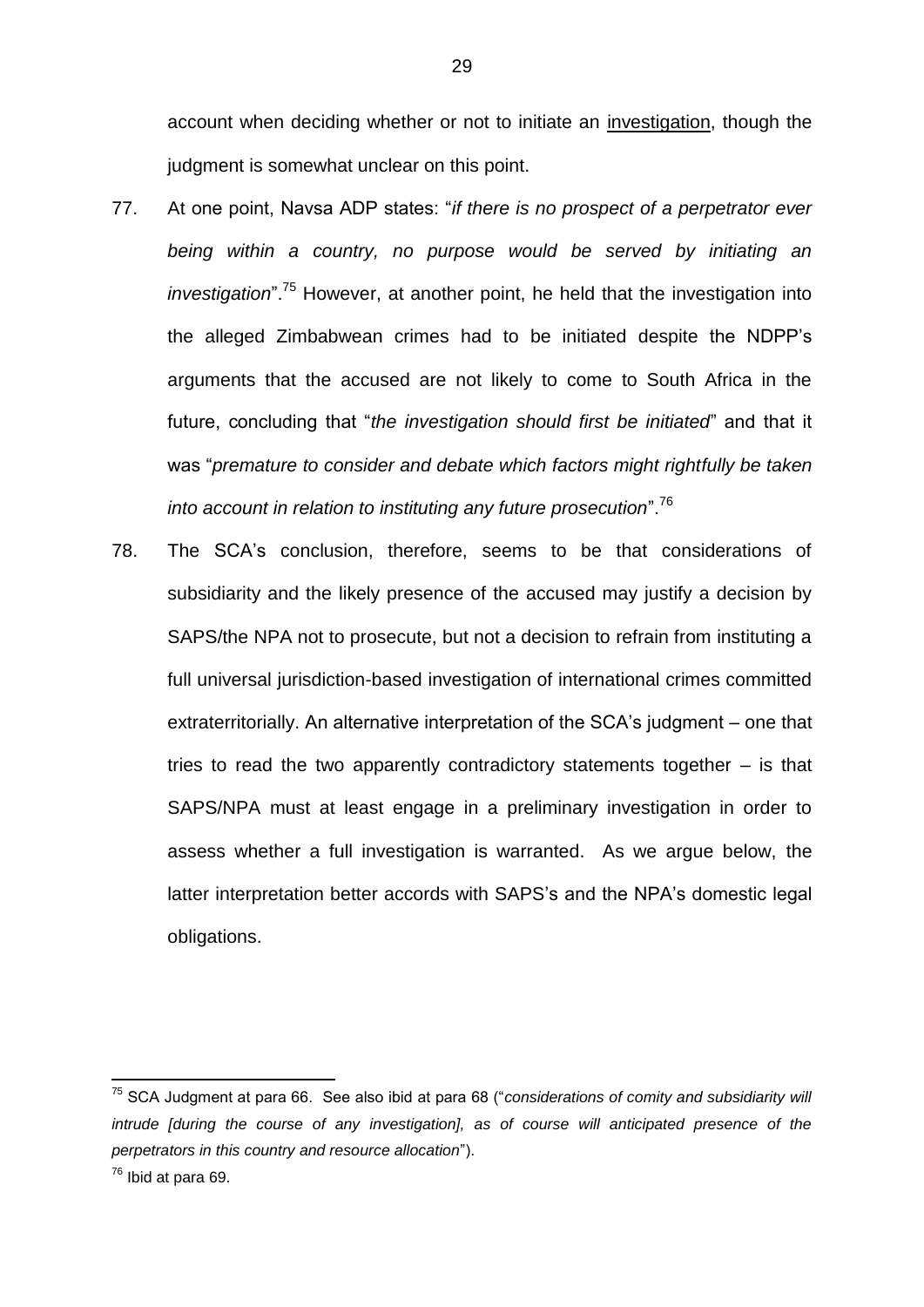- 79. While the international law on this question remains undeveloped, there is support for the idea that subsidiarity and likely presence can legitimately be invoked at both the investigative and prosecutorial stages.
- 80. Of course, when the state does so, it must also comply with its domestic legal obligations. If a state's legislation or constitution oblige it to investigate or not investigate in particular circumstances, it must comply with that law. The possible existence of subsidiarity and likely presence as factors at international law cannot determine how a state complies with its domestic obligations – although those factors may also be relevant in terms of the proper interpretation of domestic law. This has important consequences in the South African context.
- 81. In what follows, we consider the content of subsidiarity, likely presence, and South Africa's domestic obligations. We then explain why, in our view, a proper application of those principles requires investigation.

#### *The Principle of Subsidiarity*

82. The principle of subsidiarity of universal jurisdiction indicates that, as a matter of policy, South Africa should exercise its universal criminal jurisdiction when there is no state with a closer link to the crime that is able and willing to prosecute. Subsidiarity is traditionally employed as a means to resolve situations where there is a clash of jurisdictions. That is, it is employed to decide which State should exercise jurisdiction when multiple States have jurisdiction over the same factual events constituting an international crime on different jurisdictional bases. Considering that it will be employed should a conflict arise, it is reasonable for states to rely on it to determine when to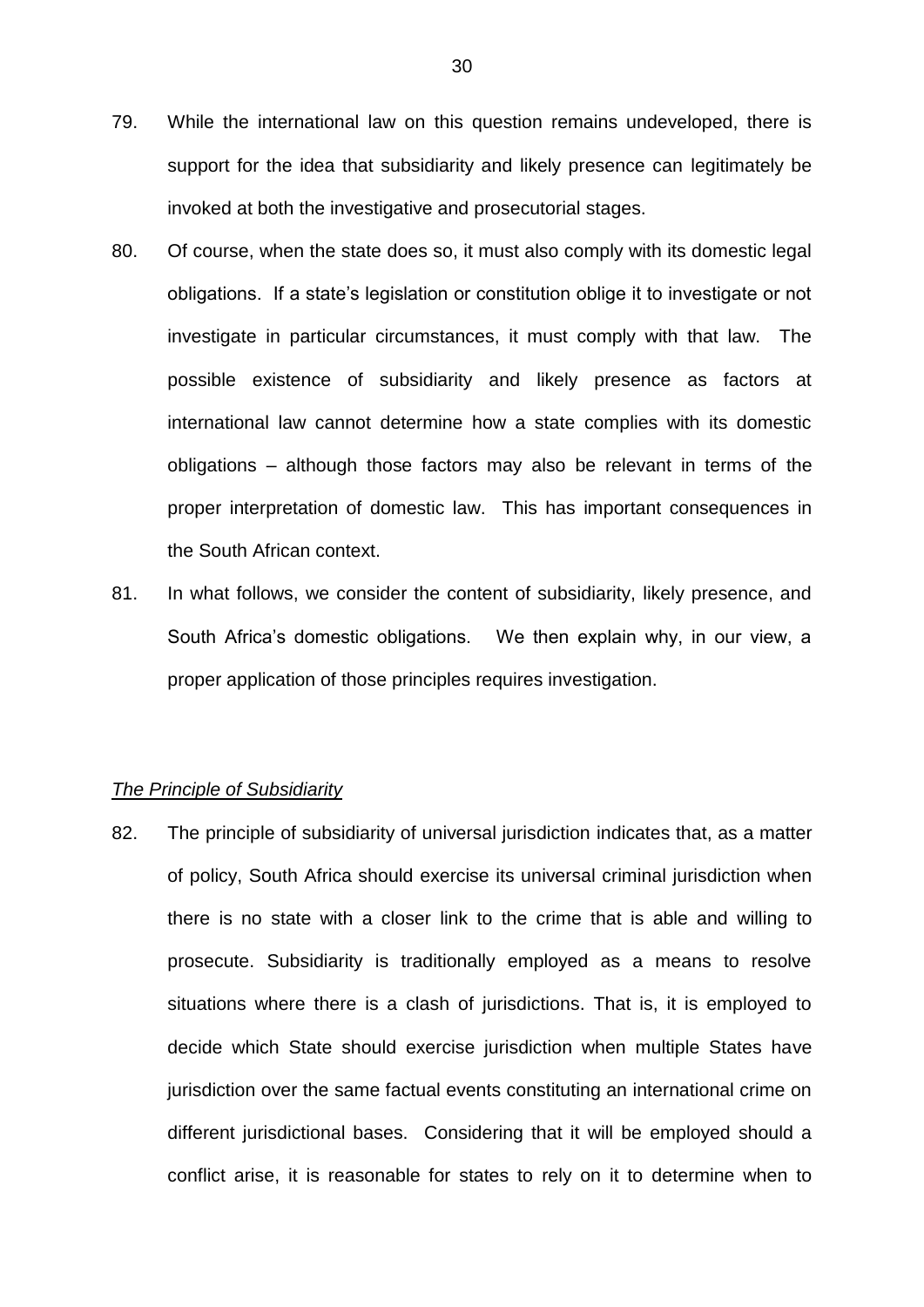initiate investigate. As put in the Separate Opinion of Judges Higgins, Kooijmans and Buergenthal in the *Arrest Warrant Case*: "*A State contemplating bringing criminal charges based on universal jurisdiction must*  first offer to the national [S]tate of the prospective accused person the *opportunity itself to act upon the charges concerned.*" 77

- 83. The place of commission of the crime is generally the best venue for prosecution for both principled and practical reasons. As a matter of principle, the community which is most greatly affected by the crime should have priority to prosecute. It is true that international crimes affect the international community as a whole, and indeed this is a key part of the justification for the existence of universal jurisdiction over these crimes. Nonetheless, the territory in which the crimes were committed, as well as the territory of the State of nationality of the perpetrator and victim, are most directly affected by these atrocities. Their right to come to terms with these crimes through prosecution should therefore be prioritized.
- 84. Regarding the practicalities, it will almost always be easiest for the State of commission to gather evidence concerning crimes committed in its own territory. A State investigating international crimes committed in its own territory will not encounter the restrictions concerning its enforcement

 $77$  At para 59. The subsidiarity of universal jurisdiction is also endorsed in art.4(1) of the AU's Draft Model Law on Universal Jurisdiction, which states: 'In exercising [universal] jurisdiction, the Courts hall (sic) accord priority to the court of the State in whose territory the crime is alleged to have been committed, provided that the State is willing and able to prosecute'. Article 3(d) of the IDI Resolution, and s 153f paragraph 2(4) of the German CCAIL also incorporate the subsidiarity principle into its definition of universal jurisdiction.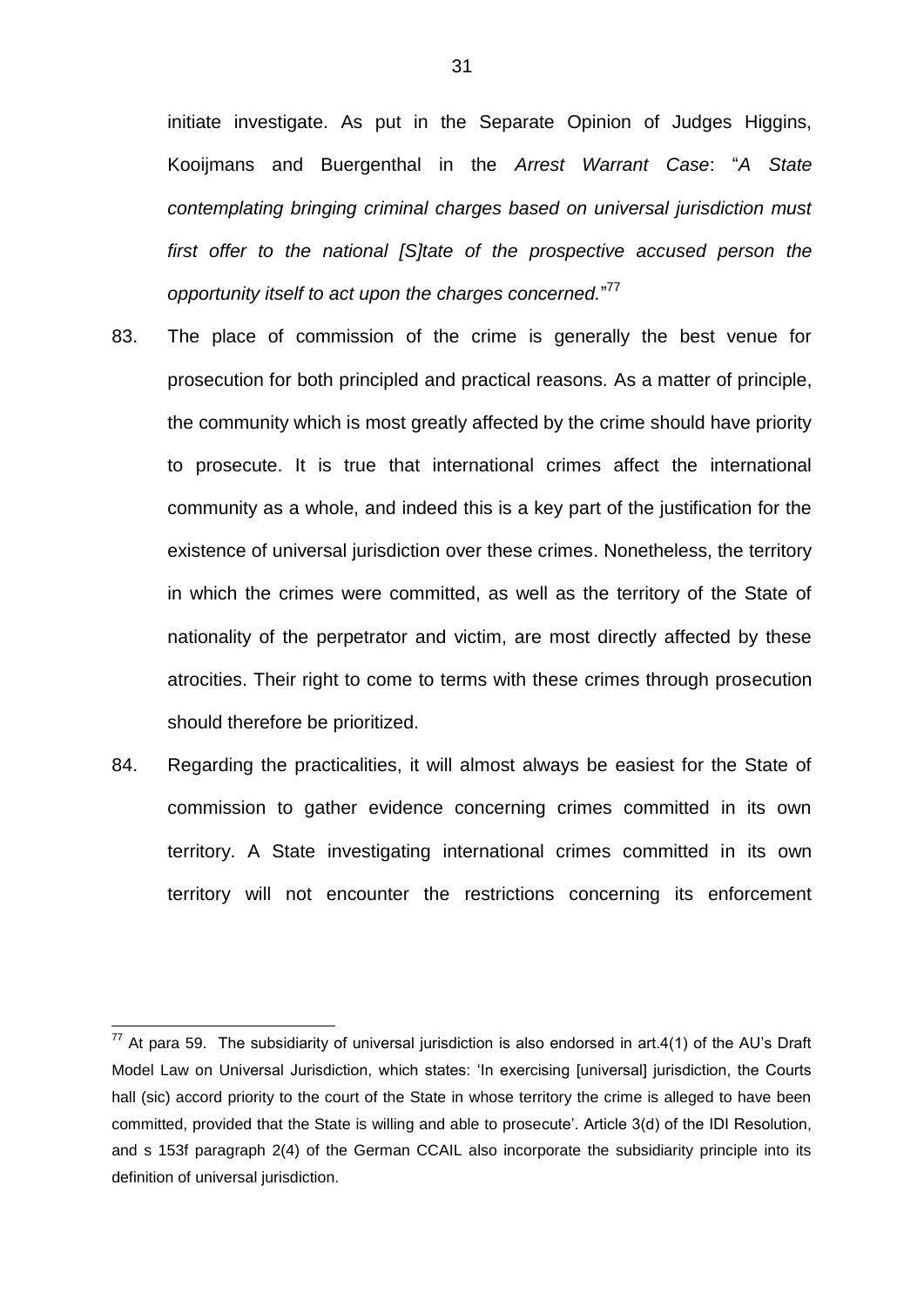jurisdiction that a foreign State would have to remedy through obtaining the consent and cooperation of the State of commission.<sup>78</sup>

- 85. The location of the victims is also a relevant consideration on both a principled and practical basis. As a matter of principle, the state where the victims reside will generally owe duties – under both international and domestic law – to the victims to assist in pursuing those who violated their rights. At the level of practicality, the victims will often be one of the best  $-$  if not the only  $$ source of evidence about the crimes. The state where they are located has the best access to them and thus a reason to investigate and prosecute a crime that may otherwise go unprosecuted.
- 86. For these principled and practical reasons, South Africa is entitled, under international law, to give a State with territorial or nationality-based jurisdiction, or a state where the victims of a crime are located, priority to prosecute crimes over which South African jurisdiction is based solely on the universality principle. Similarly, if the victims are present in South Africa, if no other country will prosecute the crime, or if South Africa has some other link to the crime that establishes a principled or practical reason for it to assert jurisdiction, there is no reason, under international law, for it not to do so. Applying universality as a subsidiary form of jurisdiction will mean that South African resources are used on universal criminal jurisdiction cases when it is unlikely the crime would be prosecuted without South African intervention.

 $78$  As put by the German Federal Prosecutor in declining to initiate an investigation over allegations of torture in Iraq, 'This hierarchy is justified by the special interest of the State of the perpetrator and victim in criminal prosecution, as well as by the usually greater proximity of these primarily competent jurisdictions to the evidence.' ('Memorandum Re. Criminal Complaint Against Donald Rumsfeld et al.', February 2005, (2006) 45 International Legal Materials 119).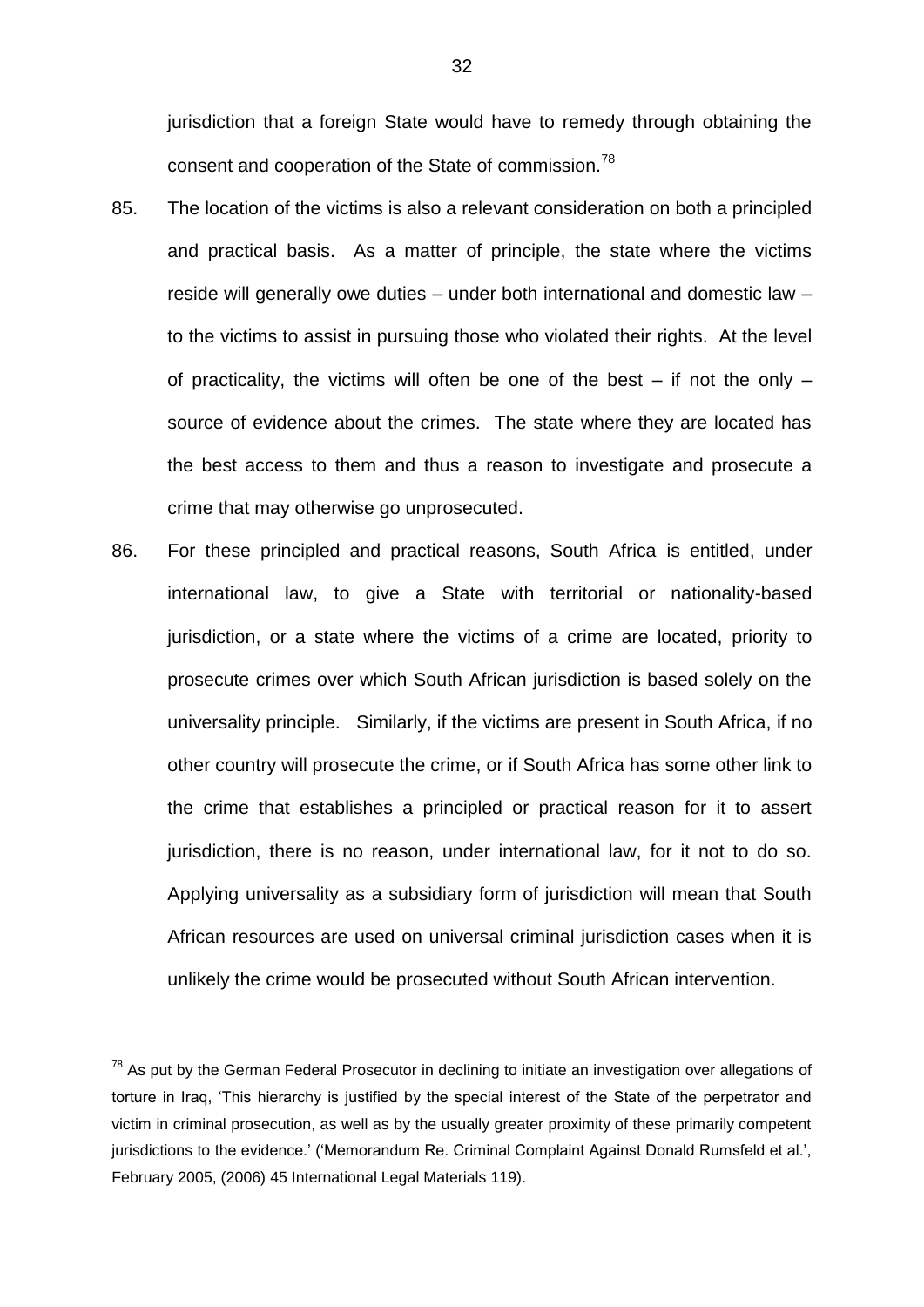#### Likely Presence

- 87. The second principle is a determination of the likely presence of the accused in South African territory after the commission of the crime. In order to focus resources on investigations where there is a good possibility of prosecution, SAPS should consider the likelihood of obtaining custody of the accused, allowing the universal jurisdiction-based trial to go ahead should sufficient evidence be obtained during the investigation.
- 88. The German approach to universal jurisdiction provides an example of the application of this principle. The German CCAIL establishes an obligation to investigate and prosecute genocide, war crimes, and crimes against humanity that applies wherever the crime was committed and whatever the identity of the accused (i.e., mandatory universal jurisdiction). However, s 1 of the CCAIL and paragraph 153f of the German Criminal Procedure Code grants the prosecutor the discretion not to institute an investigation if the accused is not present and is not likely to be present in German territory in the future.<sup>79</sup>
- 89. Importantly, the "*likely presence*" test includes the possibility of obtaining custody of the accused via extradition. This would require an assessment of the extradition treaties that South Africa has entered into with the state where the suspect is currently residing.
- 90. The final issue is: how likely must the presence be? This is a matter of degree, not an absolute. If a suspect's presence is extremely likely – because he has confirmed an official visit – then it may be necessary to investigate

 $79$  See, e.g., Rumsfeld decision noted above. Similarly, the United Kingdom requires the presence or anticipated presence of the suspect in order to issue an arrest warrant or to lay criminal charges in cases concerning extra-territorial international crimes (see Workman J in Application for Arrest Warrant Against General Almog, Bow St. Mag. Ct. 10 September 2005)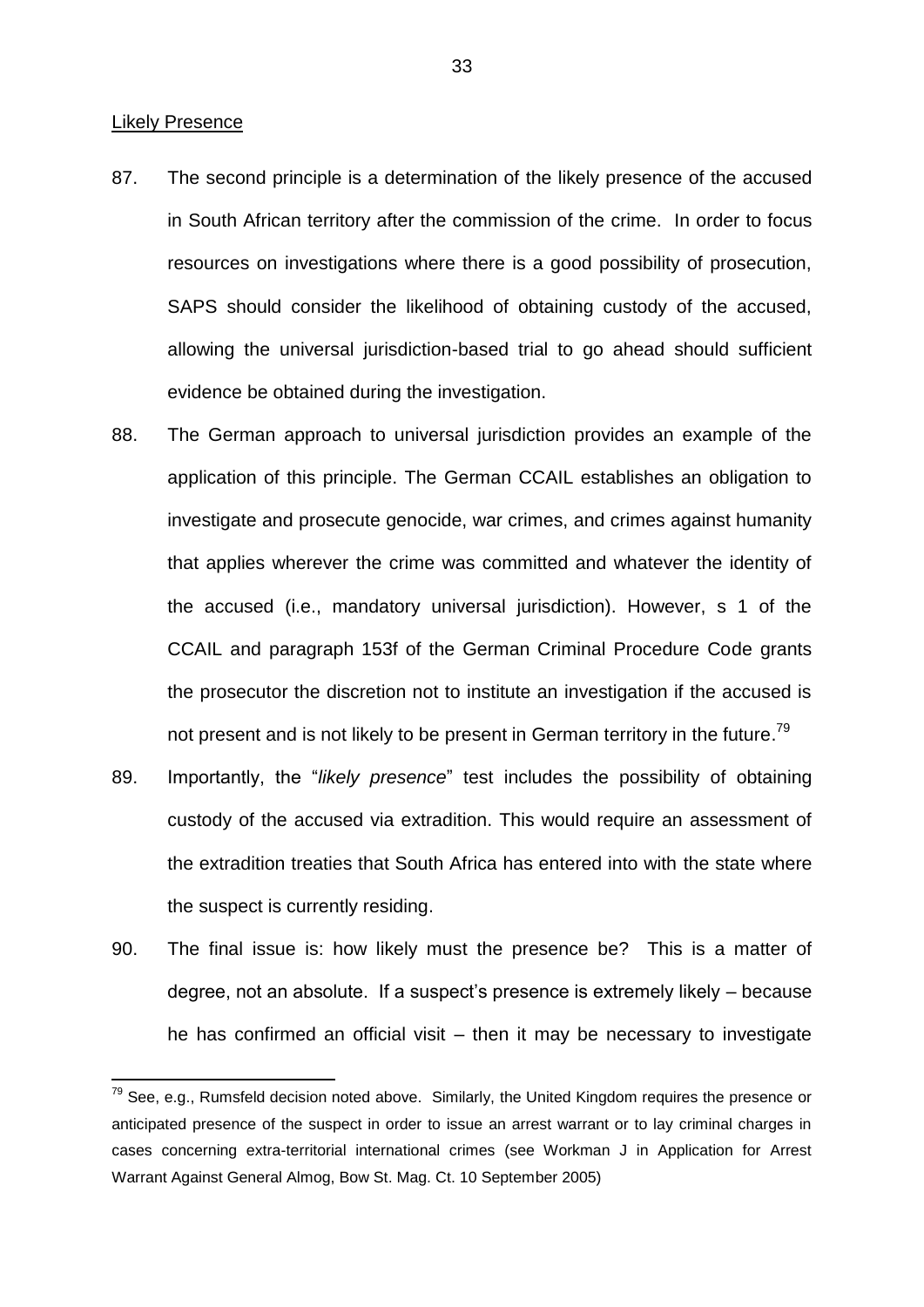even if other factors point away from investigation. Similarly, if presence is merely possible – he has previously visited the country and has some connections here – an investigation would still be justified if there is strong evidence and some connection.

#### *Domestic Law*

- 91. International law is unclear on the question of when states should investigate international crimes *in absentia*. Does domestic law provide a different answer?
- 92. The Respondents argue, rightly, that under domestic law SAPS and the NPA are required to investigate all crimes, including international crimes. The Experts endorse those submissions. However, they add two additional issues.
- 93. First, the investigation of international crimes like domestic crimes affects the constitutional rights of victims, particularly the rights to life, freedom and security of the person and dignity.<sup>80</sup> It does so in two ways. Where, as here, the victims of the crime are in South Africa, the state owes a duty to them to pursue the perpetrators of a crime, either by investigating it themselves or by ensuring another state or international body does so.
- 94. The state also has a duty to "*respect, protect, promote and fulfil*" those rights. It must always act in a way that furthers the advancement of those rights, both within South Africa and abroad. That duty is not limited to South African territory alone; the state has a duty to promote the rights in the Bill of Rights in

<sup>&</sup>lt;sup>80</sup> Carmichele v Minister of Safety and Security 2001 (4) SA 938 (CC): Rail Commuters Action Group v Transnet Ltd t/a Metrorail 2005 (2) SA 359 (CC)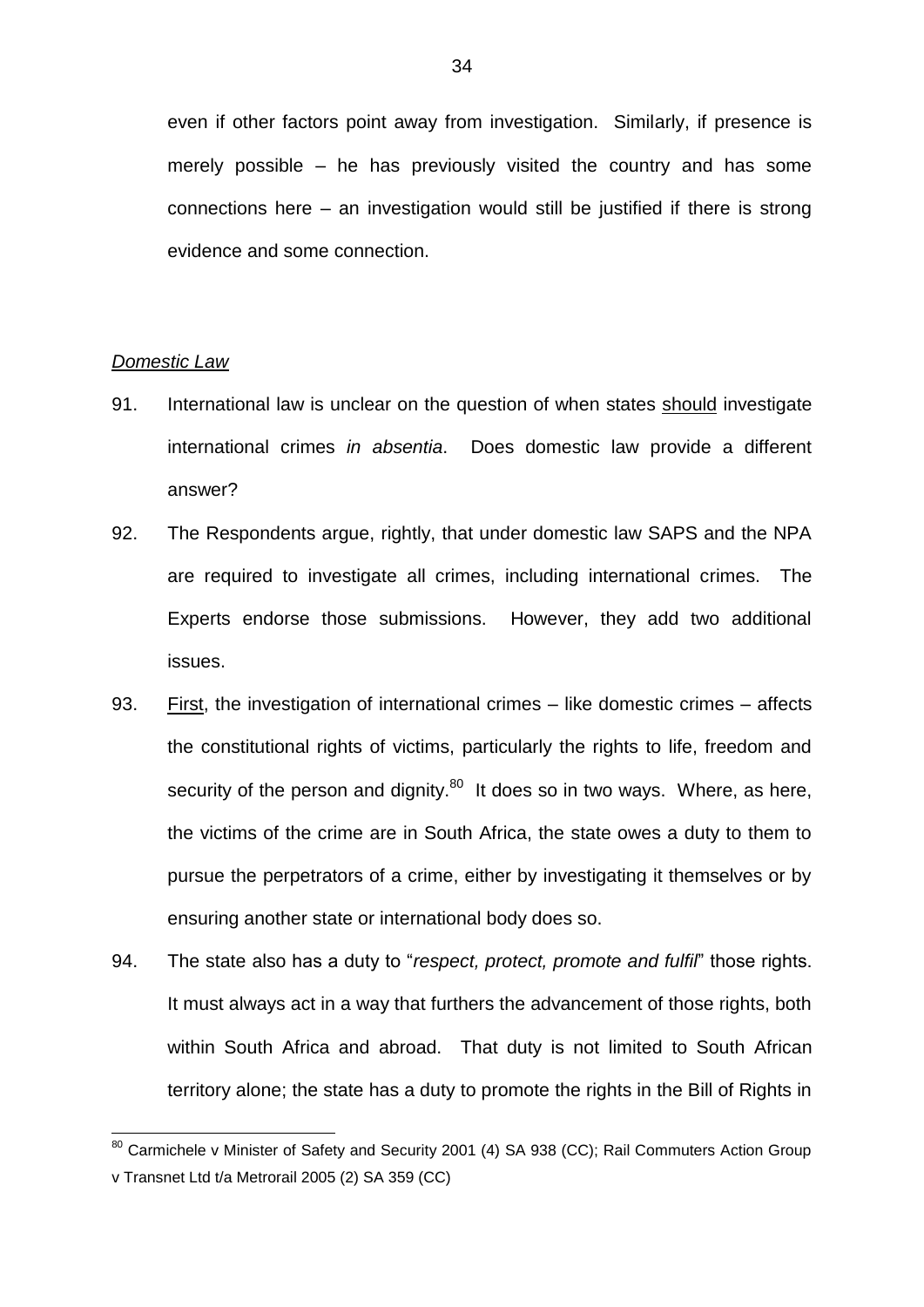the global sphere as well. Put differently, whenever the state acts, it must do so in a way that promotes and fulfils constitutional rights; that will almost always be better achieved by ensuring that allegations that international crimes have been committed are investigated.

- 95. In *Glenister* this Court held that courts are entitled to ensure that the steps organs of state take to meet their s 7(2) obligations are "*reasonable and effective*". 81 A court can legitimately require that any decision not to investigate, or any policy about how those decisions should be taken, meets that goal.
- 96. Second, as the Respondents again note, all organs of state must act rationally. That includes a requirement that the process that they follow is rational.<sup>82</sup> While SAPS and the NPA are entitled not to pursue a full-blown investigation into allegations of an international crime in some circumstances, they must act rationally in reaching that conclusion.
- 97. In order to rationally evaluate subsidiarity and likely presence, SAPS or the NPA must engage in a preliminary investigation into the relevant factors. It must determine which crimes have been alleged and which rules of jurisdiction apply. It must determine what other states have a link to the crime and inquire whether they intend to investigate or prosecute the crime, and whether they require assistance. It must consider whether it has access to relevant evidence that the other state would not be able to access – such as the victims of the crime, or relevant documents. It must consider whether any of the suspects have previously visited South Africa and whether there is any reason to believe they would visit again in the future. Only after it has done all

<sup>&</sup>lt;sup>81</sup> Glenister .

<sup>82</sup>See the authorities referred to in *Booysen* above.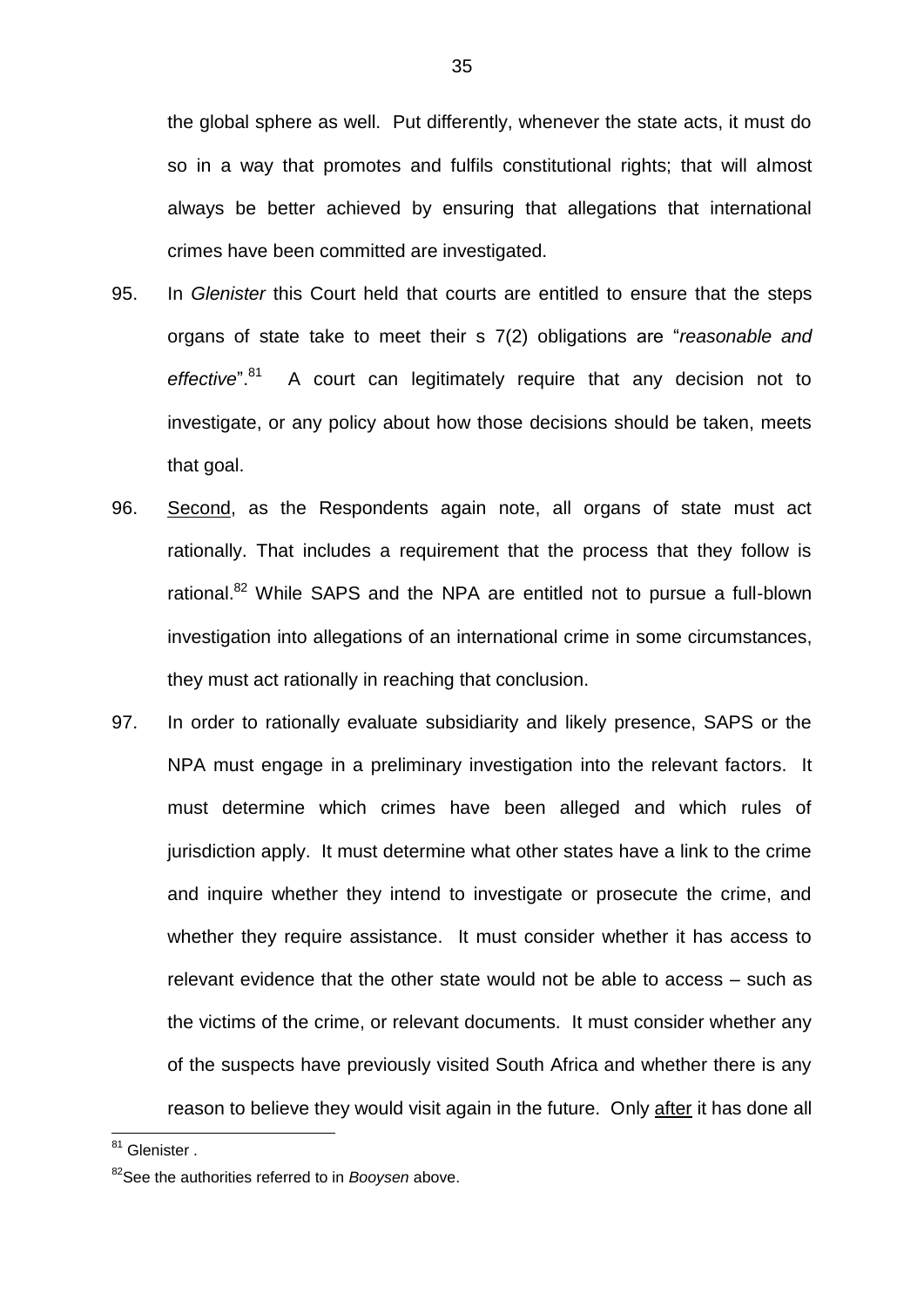that can it make a rational decision whether to investigate the merits of the allegations.

#### *Investigation on the facts*

- 98. Given the above discussion and assuming that subsidiarity and likely presence are legitimate issues to consider – was SAPS justified in refusing to investigate the Respondent's allegations?
- 99. Zimbabwe has territorial and nationality-based jurisdiction over the allegations before us, while South Africa has universality-based jurisdiction. However, South Africa has two clear links to the crime: the victims are here and we share a relatively porous border. Nonetheless, according to the subsidiarity principle, South Africa should first have made diplomatic enquiries with the Zimbabwean authorities about their intention to prosecute these crimes. If Zimbabwe was not investigating, SAPS and the NPA should have considered the likely presence of the suspects; no other state would have a better claim to investigate or prosecute the crime. If Zimbabwe was investigating, South Africa should have offered its assistance, considering that many of the victims are in South Africa. However, it appears to us that neither SAPS nor the NPA took this step before they decided not to investigate. It seems to be common cause that Zimbabwe was not investigating the crime and would not cooperate, so a formal request was unnecessary. In those circumstances, Zimbabwe's closer connection to the crime is irrelevant.
- 100. Given the proximity between South Africa and Zimbabwe, the fact that some of the suspects have previously been in South Africa, and the frequent travel to South Africa by Zimbabwean government officials, there is clearly some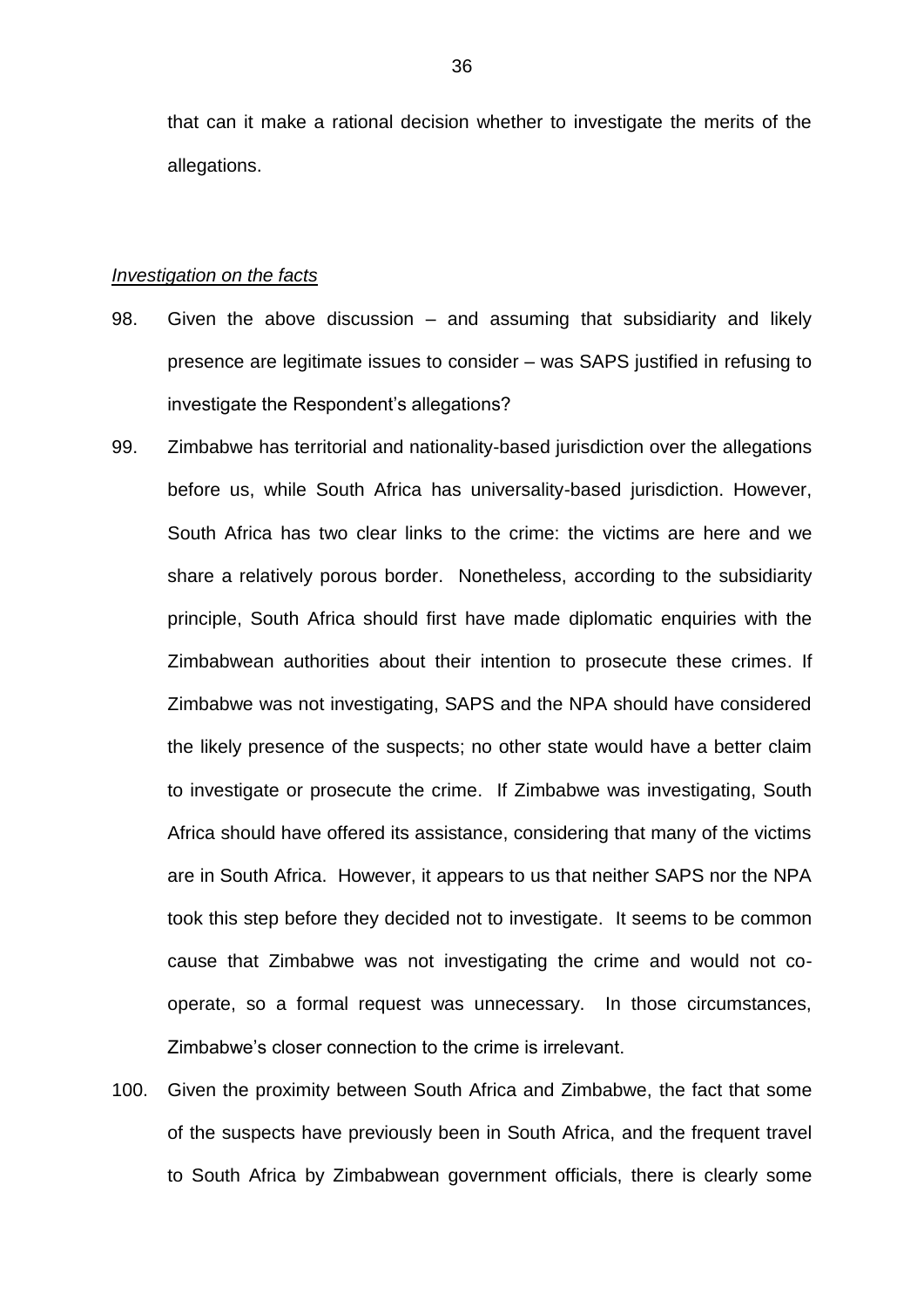prospect that some of the suspects will visit South Africa in the future. While their future presence is not certain, it is likely.

- 101. Accordingly, under international law there was no reason for SAPS and the NPA not to investigate. Similarly, under domestic law, the decision not to investigate was irrational and unreasonable. It was irrational because no proper preliminary investigation was conducted to determine whether further investigation was appropriate. It was unreasonable because (assuming as all the parties appear to that Zimbabwe would not investigate) no state had a closer link to the crime, nor a better opportunity to investigate. SAPS would also be failing in its obligations to the victims within its borders.
- 102. Accordingly, the High Court and the SCA were correct to conclude that the decision not to investigate should be reviewed and that an investigation should be conducted.

#### **VII CAT AND THE TORTURE ACT**

- 103. In this section, we address three issues related to the CAT and the Torture Act:
	- 103.1. State practice under CAT that supports the position described in the previous section;
	- 103.2. The reasons why this Court can and should consider the Torture Act; and
	- 103.3. Why the Torture Act supports the Respondents' interpretation of the ICC Act.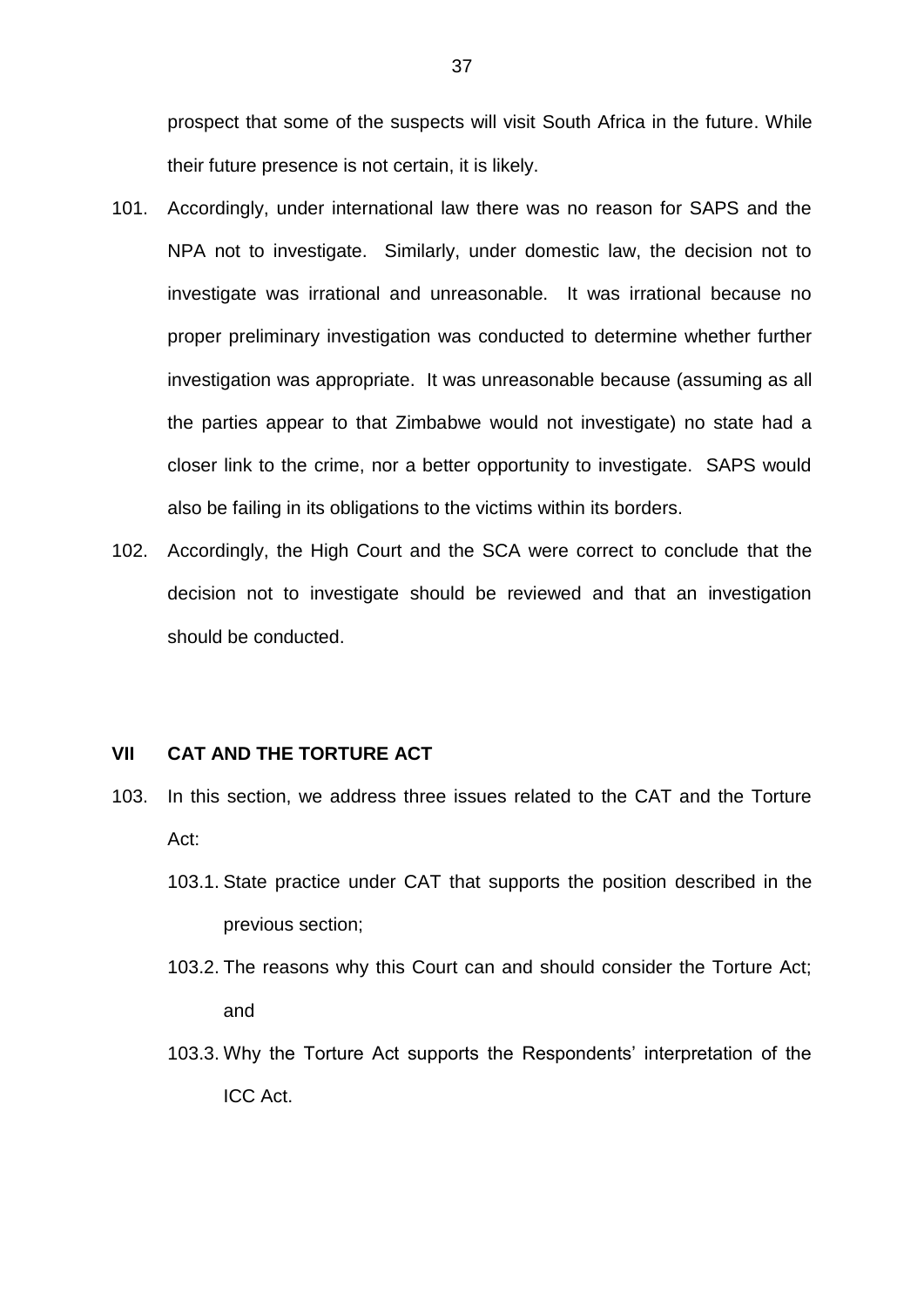**CAT**

- 104. CAT creates a clear obligation to prosecute or extradite any suspected torturer who is present within a state. $83$  The fact that the obligation applies only when suspects are in the State territory, does not exclude pre-presence investigations. There is nothing in CAT that prohibits pre-presence investigation. Indeed, a holistic reading of CAT suggests that pre-presence investigations are necessary to achieve the objects of the treaty.
- 105. The underlying purpose of CAT is to ensure that all those guilty of torture are prosecuted and punished. The primary mechanism to achieve that end is the obligation on each state to prosecute a suspected torturer found in its territory. If every state were a party to CAT and every state met that obligation, there would be no need for investigations or prosecutions by other states. However, because not all states comply with obligations under CAT, investigations and prosecutions become necessary to achieve the purpose of precluding impunity for torturers.
- 106. Second, as we have already noted, customary international law doesn't prohibit pre-presence investigations in universal jurisdiction cases in general, and torture falls within the category of crimes subject to universal jurisdiction in international law.
- 107. In addition, the limited state practice under CAT supports the power to investigate *in absentia*. In Argentina, a judge-led investigation into allegations of torture by former Chinese President Jian Zemin and other officials was opened without their presence in the country.<sup>84</sup> This led to the issuance of

 $83$  CAT Art 7(1).

<sup>&</sup>lt;sup>84</sup> See T Marsh 'Argentine Court Upholds Human Rights Commitments' (14 May 2013), available at http://www.theepochtimes.com/n3/55000-argentine-court-upholds-human-rights-commitments/.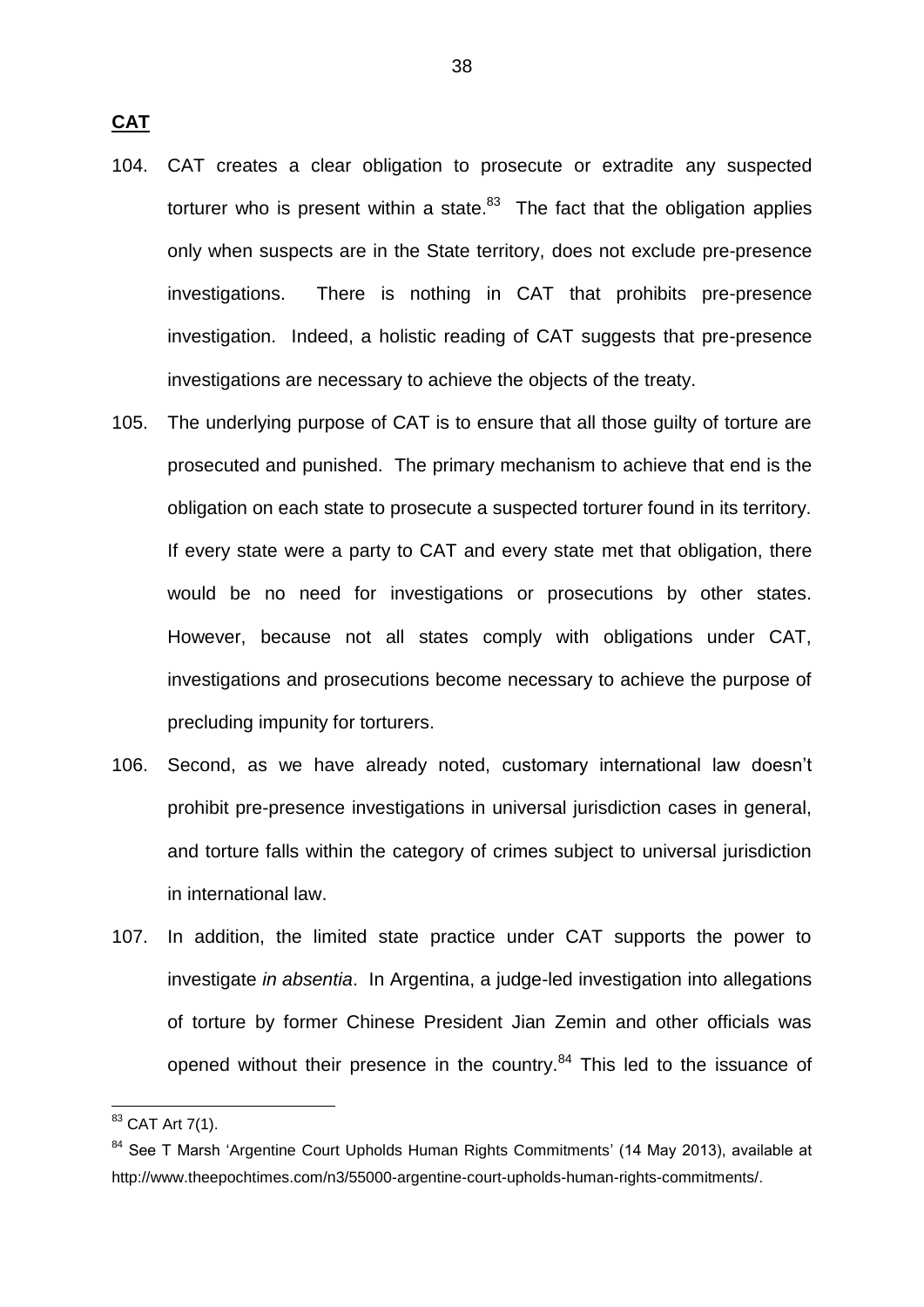arrest warrants. Although the decision was later quashed, the final court of appeal re-opened the investigations.

108. Similarly, before Spain abrogated its universal jurisdiction law in 2014, a court issued an international arrest warrant for former Chinese President Jian Zemin on the basis of universal jurisdiction. The charges appeared to have included torture. The arrest warrant followed on from a judge-led investigation that occurred without Zemin's presence in Spain.<sup>85</sup>

#### **The Torture Act is Relevant**

- 109. The Torture Act was only enacted in 2013 long after the docket was provided to SAPS and the NPA, and after those institutions decided not to investigate the matter further. It is not, therefore, strictly relevant to the question whether the decision not to investigate was lawful. Nonetheless, the Experts submit that the Torture Act is relevant to this Court's decision for four reasons.
- 110. First, the position under the Torture Act is consistent with the position under the ICC Act. As we explain below, although the wording is different, the effect of s  $4(1)(c)$  of the ICC Act and s  $6(1)(c)$  of the Torture Act are the same. Read together, the two statutes demonstrate a uniform position adopted by the legislature with regard to the investigation and prosecution of international crimes.

<sup>&</sup>lt;sup>85</sup> Associated Foreign Press 'China anger over Spanish arrest warrant for Jiang Zemin' (11 February 2014) available at http://www.news.net/article/880989/china-anger-over-spanish-arrest-warrant-forijang-zemin/?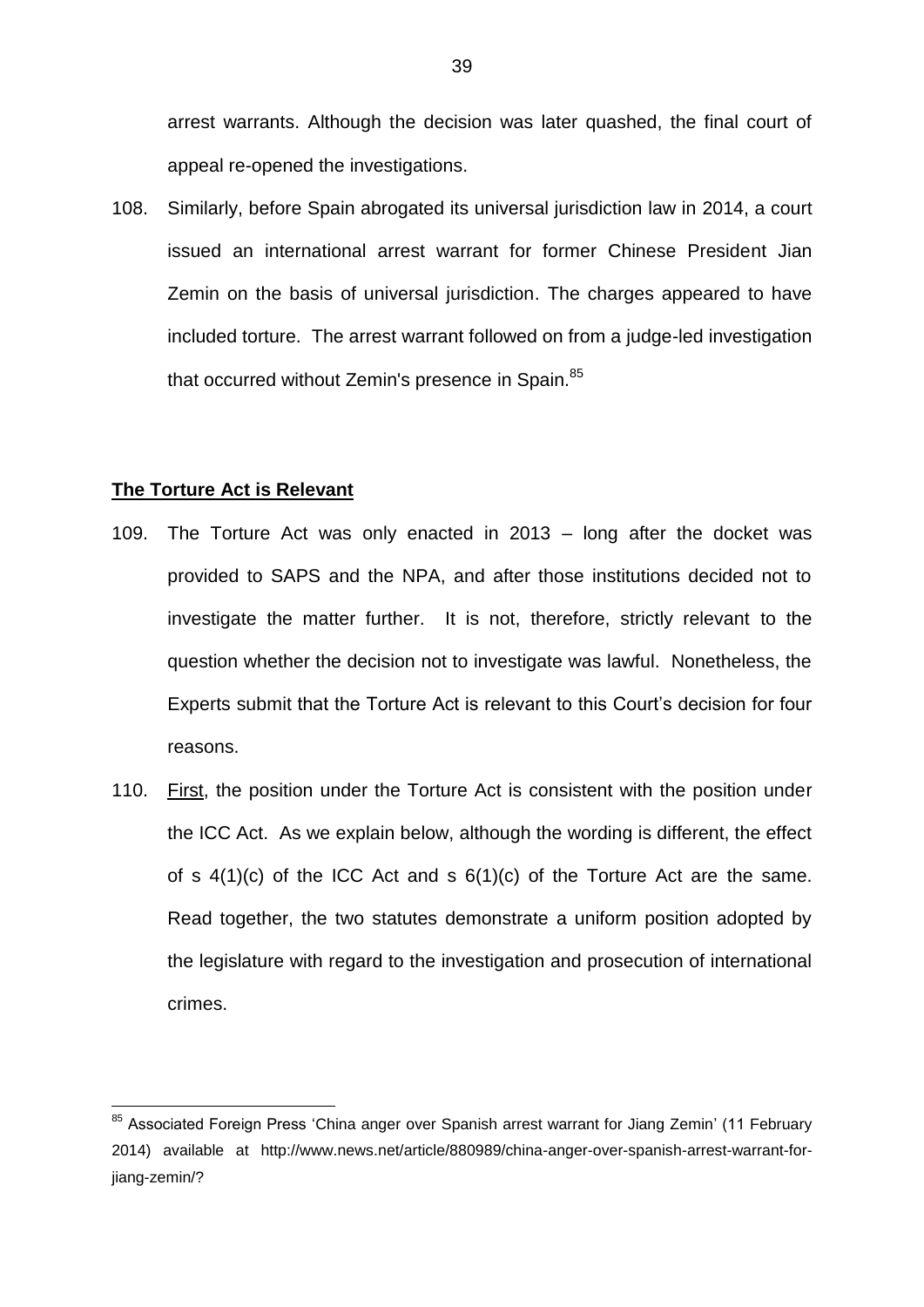- 111. Second, government should be responsive to litigation. If the law changes during the appeal process in a way that requires an organ of state to alter its stance, it should do so.<sup>86</sup> The Torture Act should have caused SAPS to alter its stance. To the extent that there was any doubt about the meaning of the ICC Act, the Torture Act significantly reduces (if not completely eliminates) that doubt.
- 112. Third, one of the issues before this Court is the nature of the relief it should order. It is important for the Court to be aware that the legal landscape in which a decision will be taken now is different from the landscape when the decision was originally taken. In order for this Court to decide whether to allow SAPS to take a fresh decision (as SAPS contends) or mandate SAPS to investigate (as the SCA did and SALC/ZEF request), it should know what the law is now, as well as what it was when the decision not to investigate was originally taken.
- 113. Fourth, the Torture Act expands SAPS' and the NPA's powers by increasing South Africa's prescriptive jurisdiction. Torture only constitutes a crime under the ICC Act if it is part of a widespread or systematic attack against a civilian population amounting to a crime against humanity. Under the Torture Act, individual acts of torture as well as attempting, inciting, instigating, commanding torture, participating in or conspiring in torture, are all criminal offences. It may well be that some of the crimes alleged in the Respondents'

<sup>86</sup> See *Mazibuko and Others v City of Johannesburg and Others* [2009] ZACC 28; 2010 (3) BCLR 239 (CC); 2010 (4) SA 1 (CC) at para 163 (This Court applauded the City of Johannesburg for amending its policy in response to litigation. SAPS should similarly have amended its approach to this application in light of the enactment of the Torture Act.)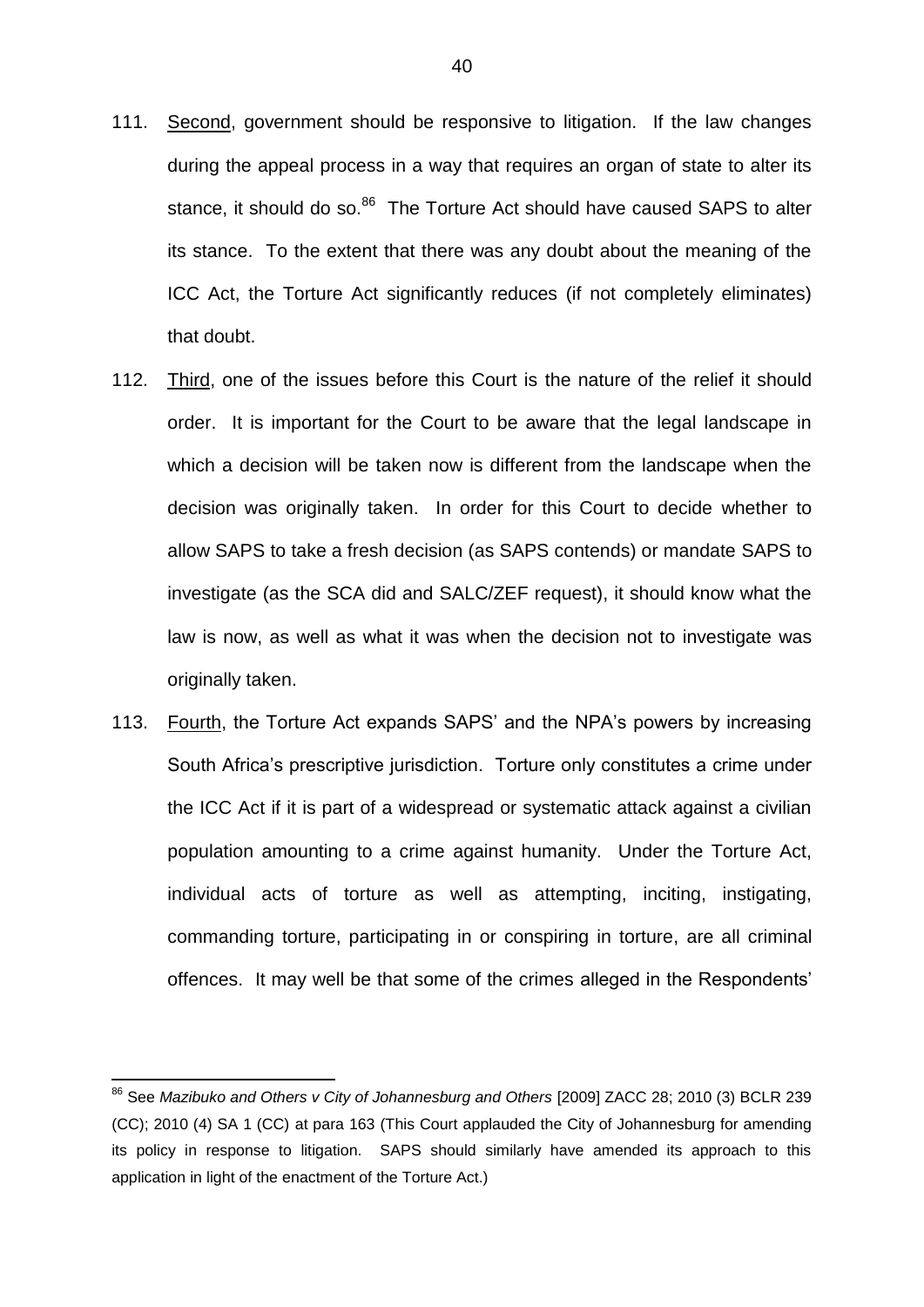docket would be better investigated and prosecuted under the Torture Act than the ICC Act.

114. Fifth, South African courts should interpret the jurisdictional provisions in the Torture Act compatibly as with ICC Act to make a sensible holistic approach to prosecution of international crimes in SA. It is particularly important to interpret the jurisdictional provisions of the ICC and the Torture Act in unison because of the potential overlap between the crime of torture and other international crimes, particularly crimes against humanity and genocide.<sup>87</sup>

#### **The Torture Act**

115. The preamble to the Torture Act records South Africa's commitment to fighting torture throughout the world. $88$  The objects of the Act, recorded in s 2, similarly

*AND MINDFUL that the Republic of South Africa-*

<sup>1</sup>  $87$  Acts of torture constitute a cumulative legal element of the commission of crimes against humanity, as defined in the Rome Statute of the ICC and the SA ICC Act, when carried out in the context of a widespread or systematic attack against a civilian population. Similarly, the infliction of serious bodily or mental harm on an individual, which is clearly a possible consequence of acts of torture, constitute genocide when committed with the intention to destroy, in whole or in part, an ethnic, national, racial, or religious group, as such. It can be seen, therefore, that suspected acts of torture could form the basis of a prosecution for the crime of torture per se, as well as for crimes against humanity or genocide, depending on the surrounding circumstances in which the acts of torture were committed. 88 It reads, in relevant part:

<sup>&</sup>quot;*SINCE section 12 (1) (d) of the Constitution of the Republic of South Africa, 1996, provides that everyone has the right to freedom and security of the person, which includes the right not to be tortured in any way;*

*<sup>\*</sup> has a shameful history of gross human rights abuses, including the torture of many of its citizens and inhabitants;*

*<sup>\*</sup> has, since 1994, become an integral and accepted member of the community of nations;*

*<sup>\*</sup> is committed to the preventing and combating of torture of persons, among others, by bringing persons who carry out acts of torture to justice as required by international law;*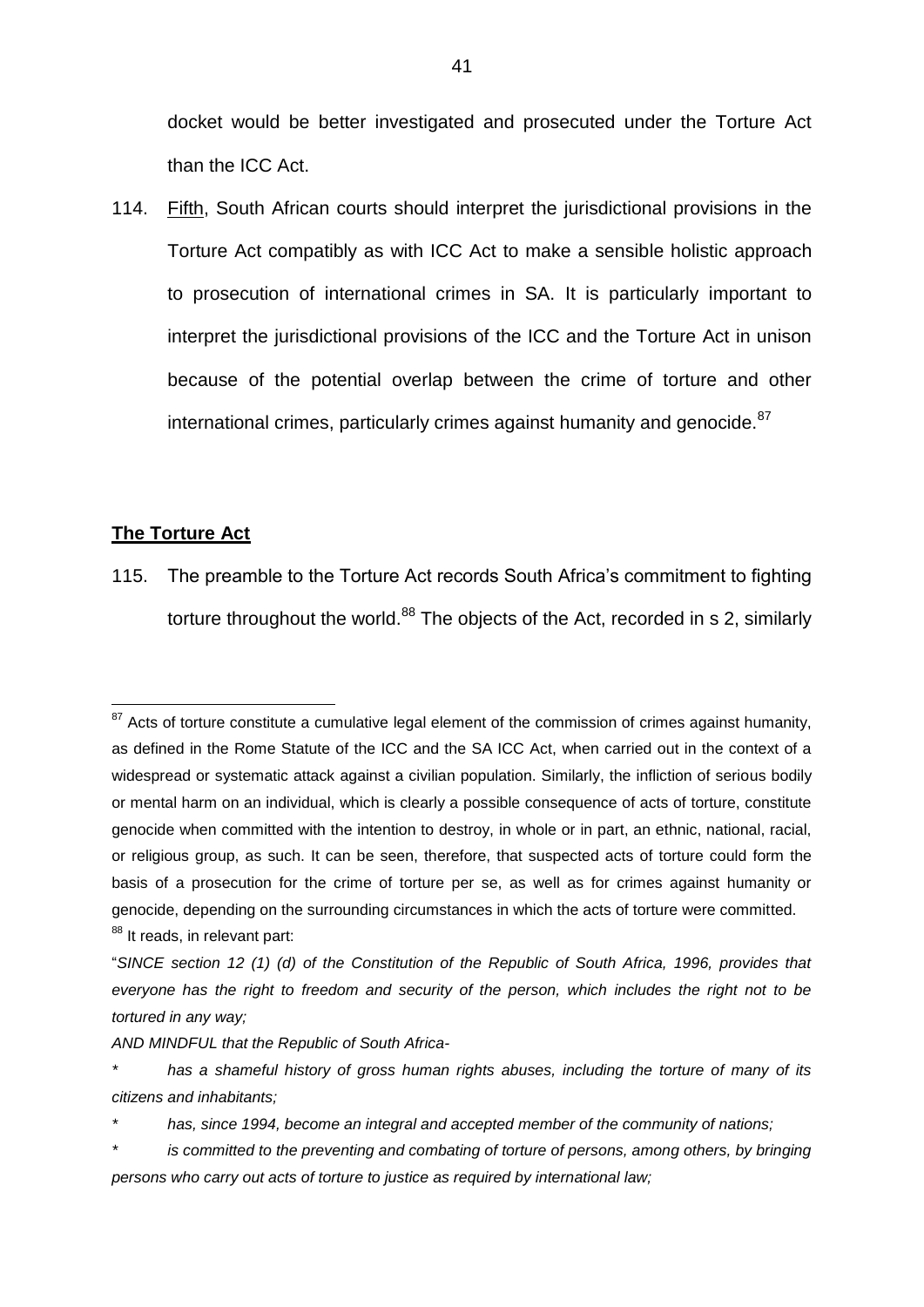demonstrate an intention to take all steps to combat torture in and out of South Africa. The section reads:

- "*(1) The objects of this Act are to-*
	- *(a) give effect to the Republic's obligations concerning torture in terms of the Convention, in particular-*
		- *(i) the recognition that the equal and inalienable rights of all persons are the foundation of freedom, dignity, justice and peace in the world;*
		- *(ii) the promotion of universal respect for human rights and the protection of human dignity;*
		- *(iii) that no one shall be subjected to acts of torture;*
	- *(b) provide for the prosecution of persons who commit offences referred to in this Act and for appropriate penalties;*
	- *(c) provide for measures aimed at the prevention and combating of torture; and*
	- *(d) provide for the training of persons, who may be involved in the custody, interrogation or treatment of a person subjected to any form of arrest, detention or imprisonment, on the prohibition and the combating of torture.*
- *(2) When interpreting this Act, the court must promote the values of Chapter 2 of the Constitution and the achievement of the objects referred to in subsection (1).*"

*\* is committed to carrying out its obligations in terms of the United Nations Convention against Torture and Other Cruel, Inhuman or Degrading Treatment or Punishment*"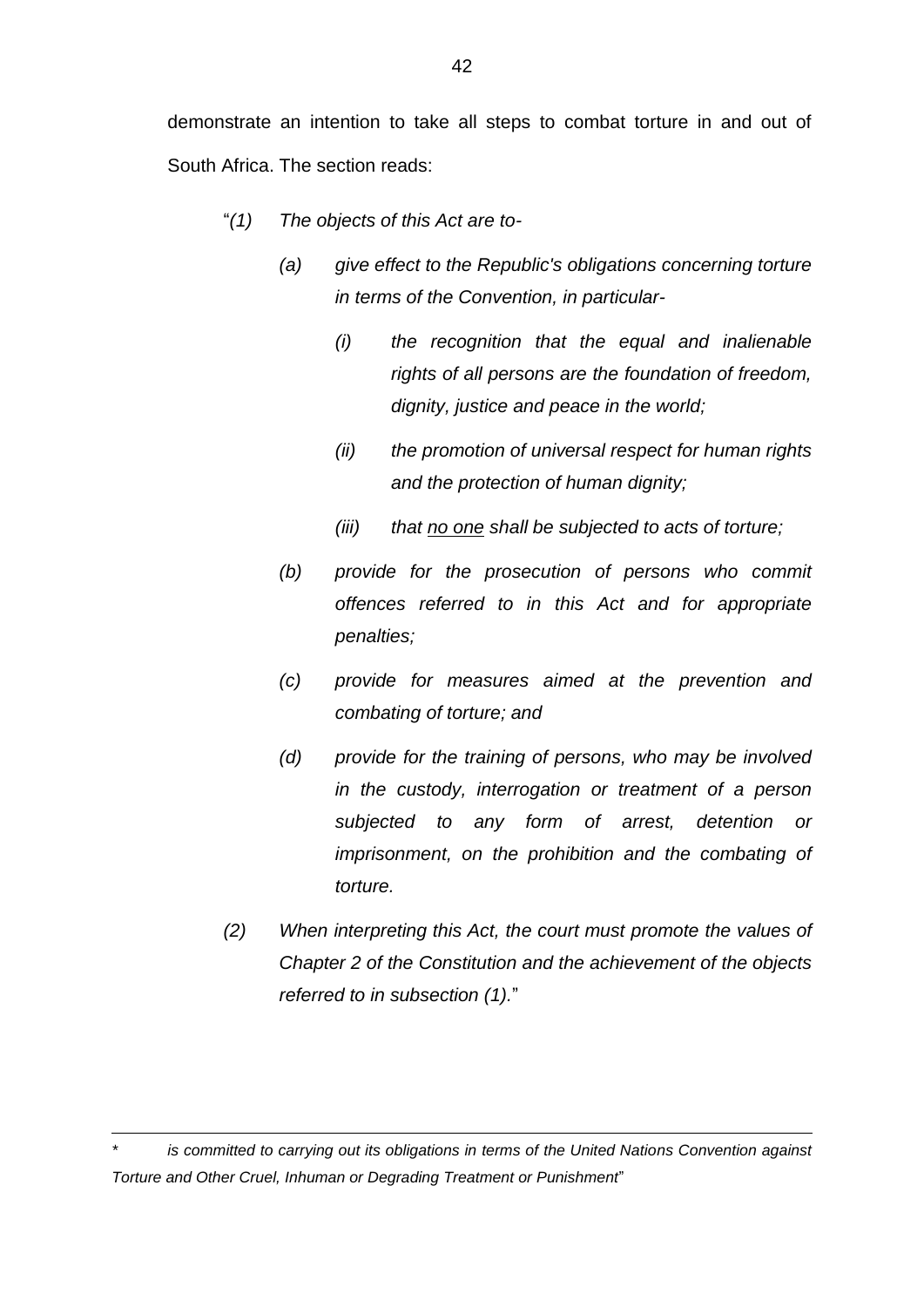- 116. The section on jurisdiction must be interpreted against the background of this clear commitment to global fight against torture, wherever it occurs, and to the promotion and advancement of human rights.
- 117. The relevant provision is s 6(1)(c), which reads:

"*(1) A court of the Republic has jurisdiction in respect of an act committed outside the Republic which would have constituted an offence under section 4 (1) or (2) had it been committed in the Republic, regardless of whether or not the act constitutes an offence at the place of its commission, if the accused person-*

*…*

- *(c) is, after the commission of the offence, present in the territory of the Republic, or in its territorial waters or on board a ship, vessel, off-shore installation, a fixed platform or aircraft registered or required to be registered in the Republic and that person is not extradited pursuant to Article 8 of the Convention*"
- 118. The provisions of the Torture Act relating to jurisdiction are worded differently to the ICC Act but have the same effect. The key purpose is to afford jurisdiction to South African courts. The provision is, like  $s$  4(1)(c), necessary only to permit a court to become involved in the prosecution of the suspect. It is not necessary for the investigation of the suspect which should be governed by the same regime described above.
- 119. There is an additional reason to interpret s 6(1)(c) of the Torture Act consistently with  $s \, 4(1)(c)$  of the ICC Act – the need for a consistent approach between overlapping statutes. This overlap is immediate apparent in this case, the very first case brought under the ICC Act. This case concerns allegations of torture committed by Zimbabwean government officials that the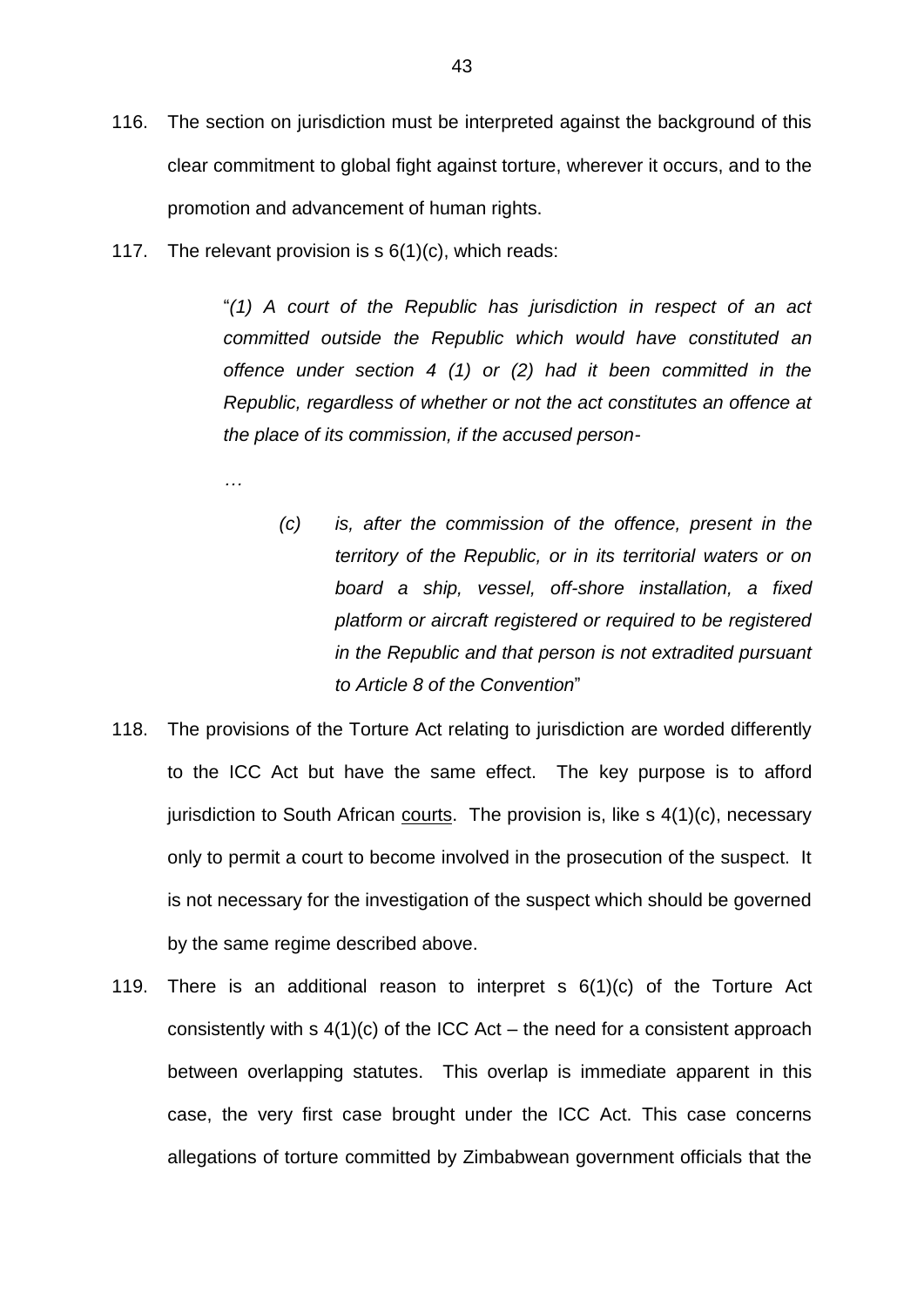Respondents claim were sufficiently widespread to constitute crimes against humanity. If this Court upholds the SCA's order and SAPS and the NPA initiates a formal investigation into these allegations, it will now presumably have to elect whether to proceed under the Torture Bill or the SA ICC Act.

- 120. If the two pieces of legislation are interpreted to have different conditions for exercise of jurisdiction, SAPS and the NPA must make this decision not only on the basis of the most appropriate legal characterisation of these allegations, but also by considering the impact that a stricter presence requirement of the Torture Bill might have on the NPA's legal authority to initiate an investigation, as well as the possibility of bringing the case to trial. Cases such as this illustrate the problems inherent in creating distinct jurisdictional regimes for international crimes that, by definition, will frequently be committed simultaneously.
- 121. It will often be the case that prosecutors will only be able to determine whether the allegations are best characterised as torture, crimes against humanity, or genocide after an investigation is initiated to establish the circumstances in which the crimes were committed. It therefore seems nonsensical to establish a different jurisdictional scope for torture than other international crimes over which South Africa asserts universal jurisdiction, when this is not required by, and in fact runs counter to, South Africa's international obligations. Again, this will simply add unnecessary confusion and difficulty to the South African regime regulating the investigation and prosecution of international crimes committed abroad.